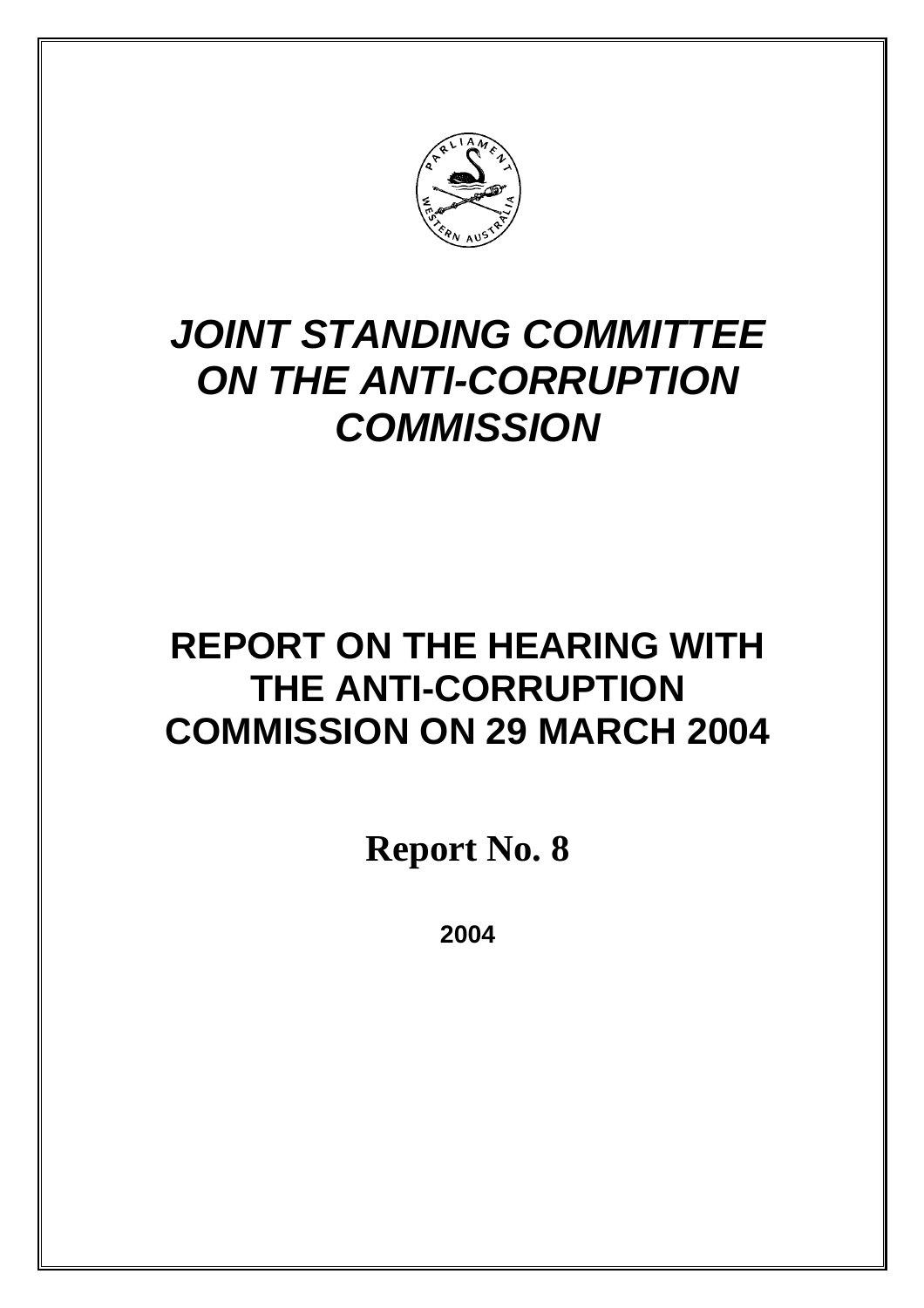#### **Published by the Legislative Council and Legislative Assembly, Parliament of Western Australia, Perth, May 2004.**

Printed by the Government Printer, State Law Publisher, Western Australia.



Joint Standing Committee on the Anti-Corruption Commission

Report on the Hearing with the Anti-Corruption Commission on 29 March 2004

ISBN: 1 920830 23 5

(Series: Western Australia. Parliament. Legislative Assembly. Committees. Joint Standing Committee on the Anti-Corruption Commission. Report 8)

328.365

Copies available from: State Law Publisher

10 William Street PERTH WA 6000

Telephone: (08) 9321 7688<br>Facsimile: (08) 9321 7536

(08) 9321 7536 Email: sales @mpc.wa.gov.au Copies available on-line: www.parliament.wa.gov.au

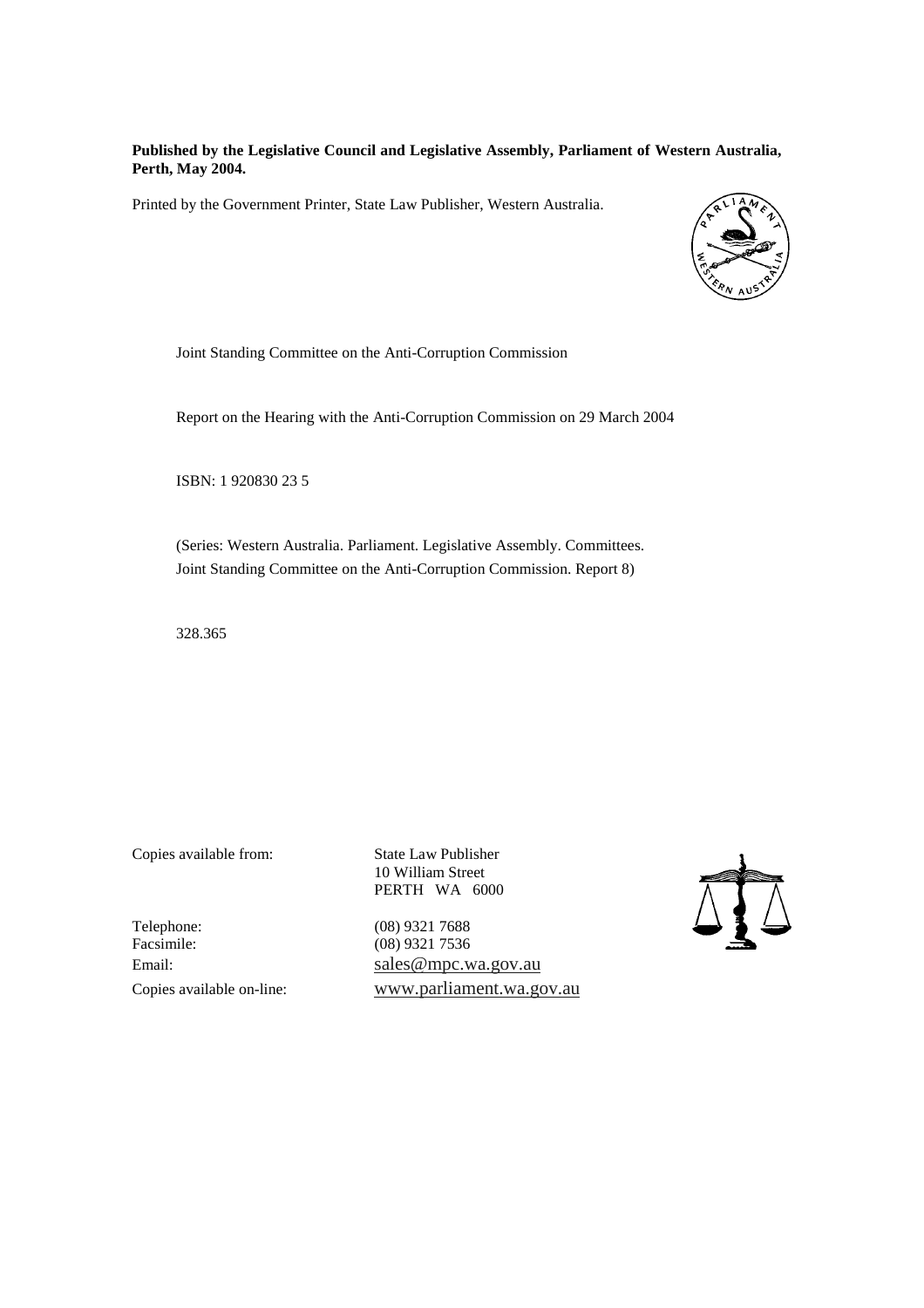

# **JOINT STANDING COMMITTEE ON THE ANTI-CORRUPTION COMMISSION**

# **REPORT ON THE HEARING WITH THE ANTI-CORRUPTION COMMISSION ON 29 MARCH 2004**

# **Report No. 8**

Presented by: **Hon Derrick Tomlinson, MLC Mr John Hyde, MLA** Laid on the Table of the Legislative Council and Legislative Assembly on 13 May 2004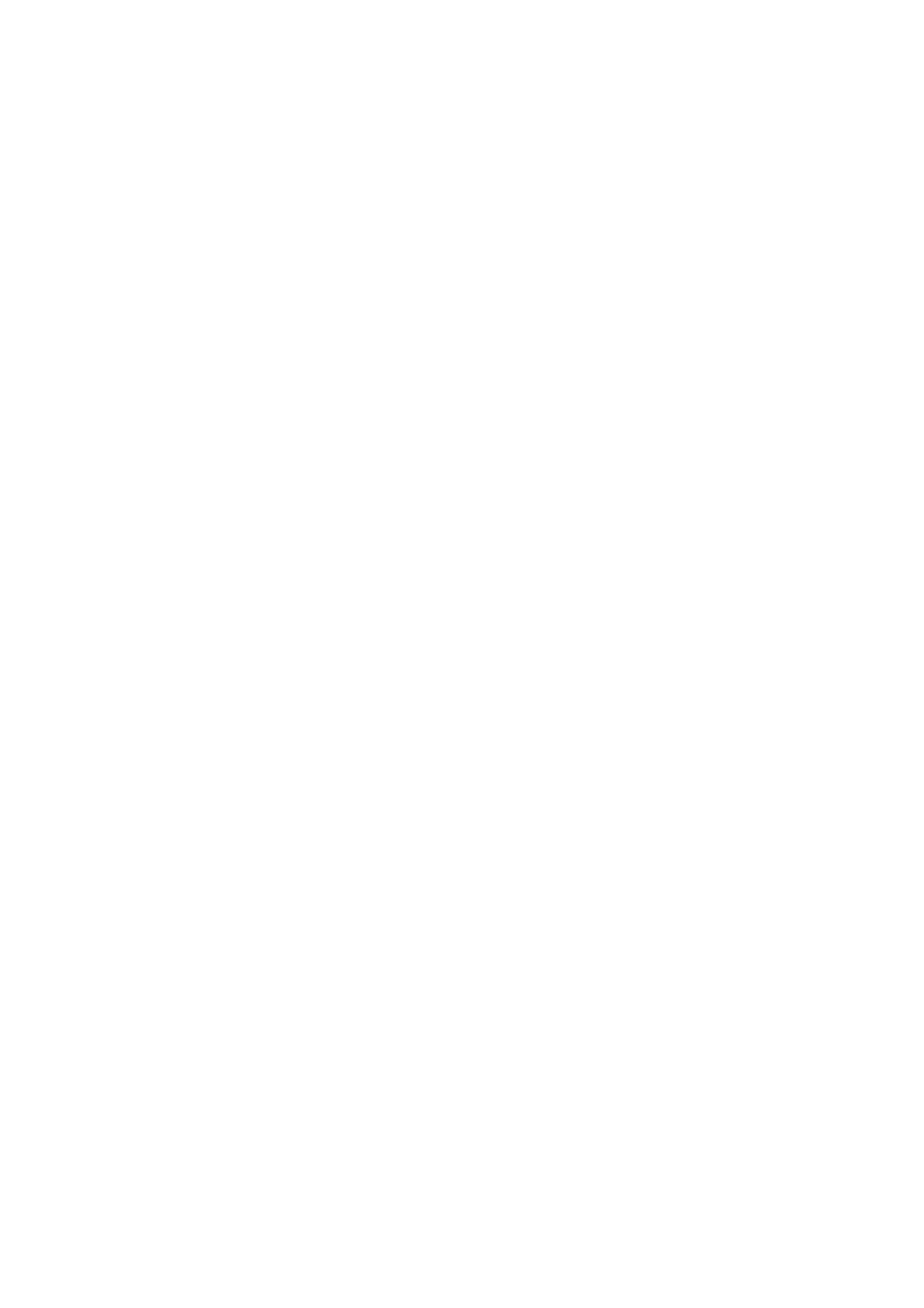JOINT STANDING COMMITTEE ON THE ANTI-CORRUPTION COMMISSION

## **COMMITTEE MEMBERS**

**Chairman Hon D.G. Tomlinson, MLC** Member for East Metropolitan **Deputy Chairman** Mr J.N. Hyde, MLA Member for Perth **Members** Dr E. Constable, MLA Member for Churchlands Mrs C.L. Edwardes, MLA Member for Kingsley Hon S.M. Ellery, MLC Member for South Metropolitan Hon G.T. Giffard, MLC

Member for North Metropolitan Region

Mr J.J.M Bowler, MLA Member for Eyre

Hon B.M. Scott, MLC Member for South Metropolitan

## **COMMITTEE STAFF**

**Principal Research Officer** Ms Katherine Galvin, BSW

**Research Officer** Mr Simon Kennedy, B.A. (Hons)

## **COMMITTEE ADDRESS**

Joint Standing Committee on the Anti-Corruption Commission Legislative Assembly Tel: (08) 9222 7494 Parliament House Fax: (08) 9222 7804 Harvest Terrace Email: jscacc@parliament.wa.gov.au<br>
PERTH WA 6000 Website: www.parliament.wa.gov.au

Website: www.parliament.wa.gov.au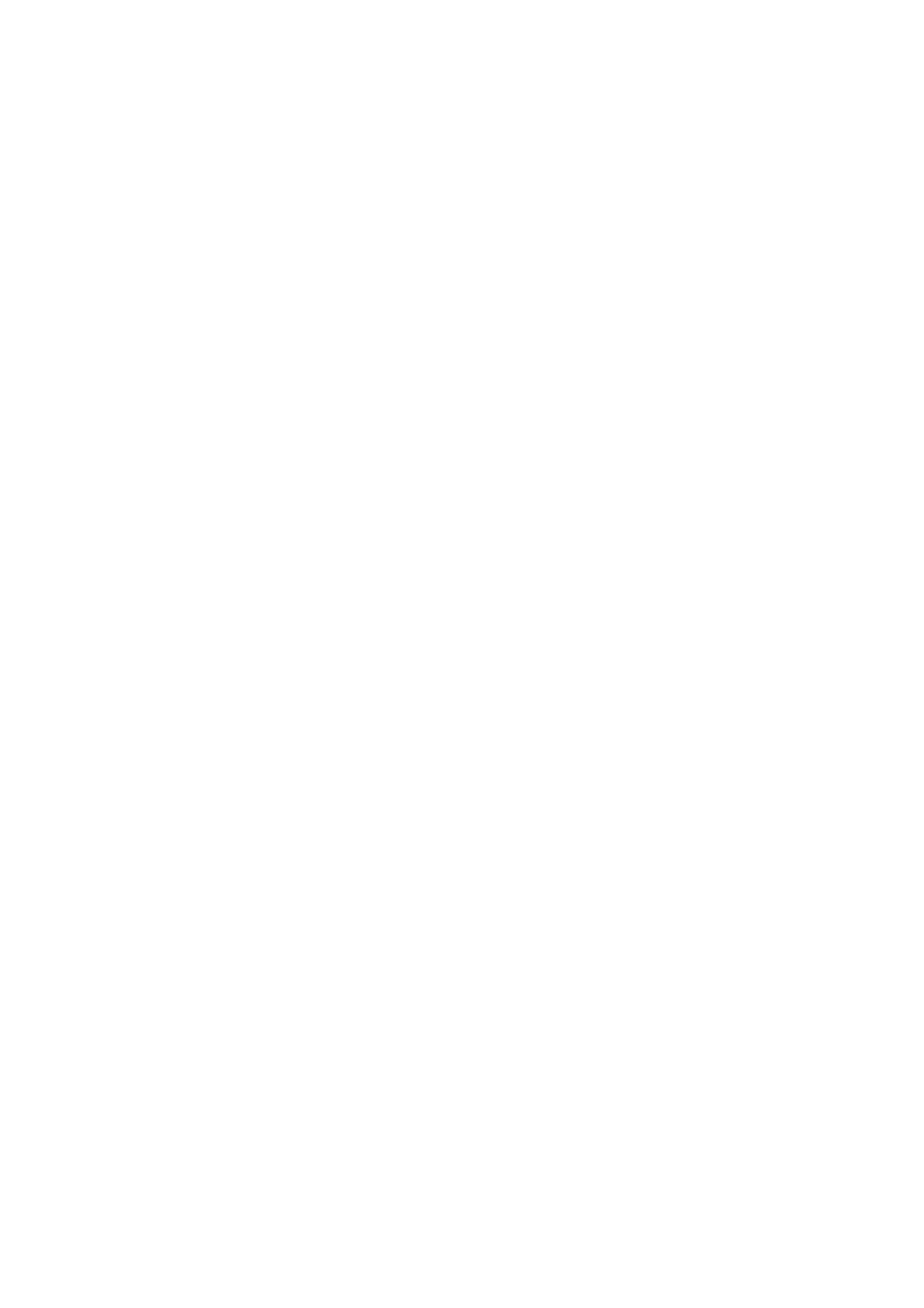## **TABLE OF CONTENTS**

| MATTERS REPORTED TO THE ACC IN RESPECT OF LOCAL GOVERNMENT  3     |
|-------------------------------------------------------------------|
|                                                                   |
| DIFFERENCES IN OUTCOMES FOR POLICE COMPARED TO GENERAL PUBLIC     |
|                                                                   |
|                                                                   |
| HIGH RATE OF REFERRALS RELATING TO SERIOUS IMPROPER CONDUCT       |
|                                                                   |
|                                                                   |
| LEVELS OF ASSAULT WITHIN THE DEPARTMENT OF EDUCATION AND          |
|                                                                   |
|                                                                   |
| INCREASE IN SUBSTANTIATED CRIMINAL MATTERS RELATING TO POLICE.8   |
|                                                                   |
|                                                                   |
|                                                                   |
|                                                                   |
|                                                                   |
| REPORT TO THE JOINT STANDING COMMITTEE ON THE ANTI-CORRUPTION     |
|                                                                   |
|                                                                   |
| REPORT TO THE JOINT STANDING COMMITTEE ON THE ANTI-CORRUPTION     |
|                                                                   |
|                                                                   |
|                                                                   |
|                                                                   |
| ACC JURISDICTION - STATUS OF FOSTER CARERS IN WESTERN AUSTRALIA47 |
|                                                                   |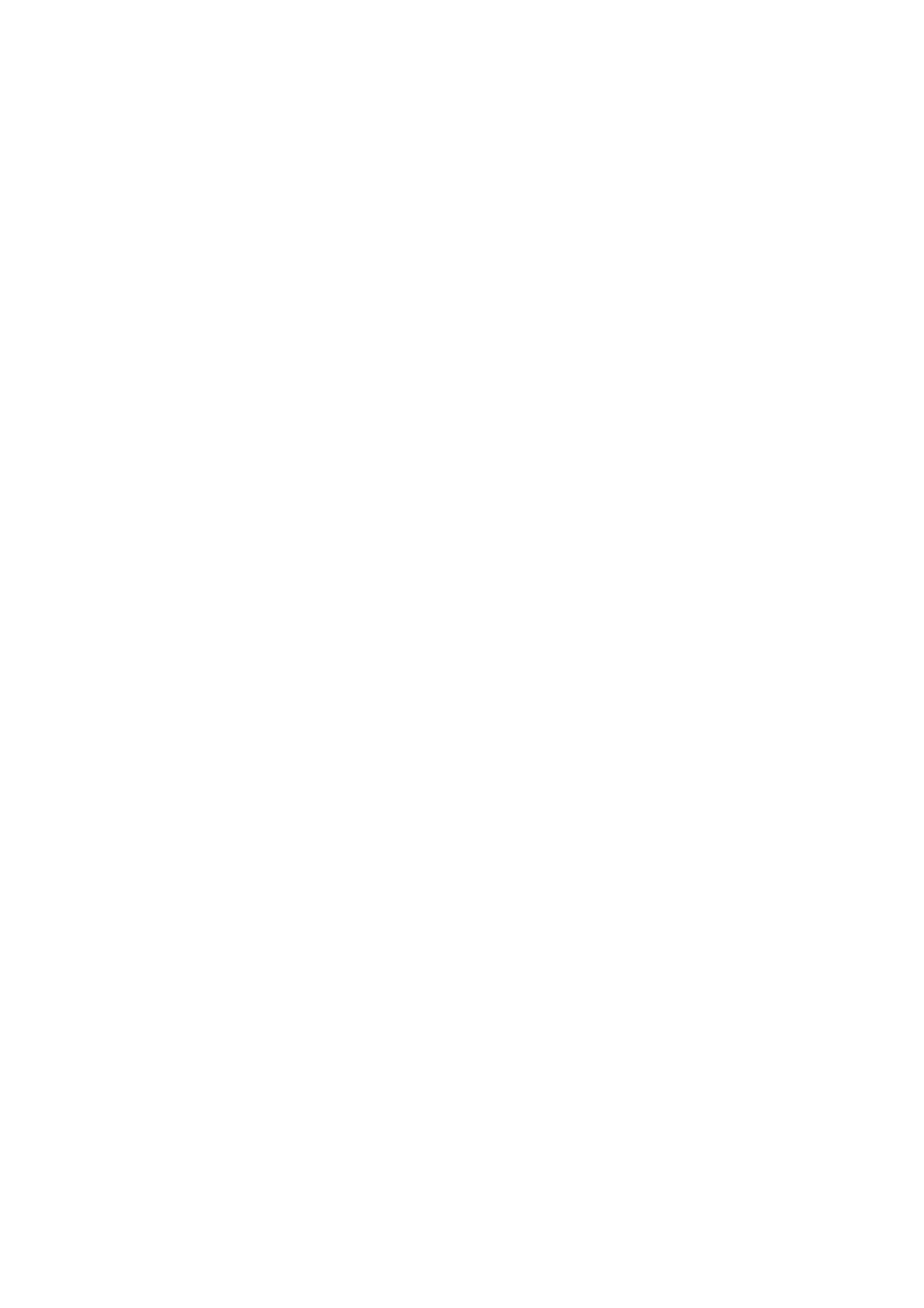## **COMMITTEE'S FUNCTIONS AND POWERS**

On 28 June 2001 the Legislative Assembly and the Legislative Council agreed to establish the Joint Standing Committee on the Anti-Corruption Commission. The Joint Standing Committee's functions and powers are set out in the Legislative Assembly Standing Orders 289, 290 and 264.

- 290 (1) It is the function of the Committee:
- (a) to monitor and review the performance of the functions of the Anti-Corruption Commission established under the *Anti-Corruption Commission Act 1988*;
- (b) to consider and report to Parliament on issues affecting the prevention and detection of "corrupt conduct", "criminal conduct", "criminal involvement" and "serious improper conduct" as defined in section 3 of the *Anti-Corruption Commission Act 1988*. Conduct of any of these kinds is referred to in this Standing Order as "official corruption";
- (c) to monitor the effectiveness or otherwise of official corruption prevention programs;
- (d) to examine such annual and other reports as the Joint Standing Committee thinks fit of the Anti-Corruption Commission and all public sector offices, agencies and authorities for any matter which appears in, or arises out of, any such report and is relevant to the other functions of the Joint Standing Committee;
- (e) in connection with the activities of the Anti-Corruption Commission and the official corruption prevention programs of all public sector offices, agencies and authorities, to consider and report to Parliament on means by which duplication of effort may be avoided and mutually beneficial co-operation between the Anti-Corruption Commission and those agencies and authorities may be encouraged;
- (f) to assess the framework for public sector accountability from time to time in order to make recommendations to Parliament for the improvement of that framework for the purpose of reducing the likelihood of official corruption; and
- (g) to report to Parliament as to whether any changes should be made to relevant legislation.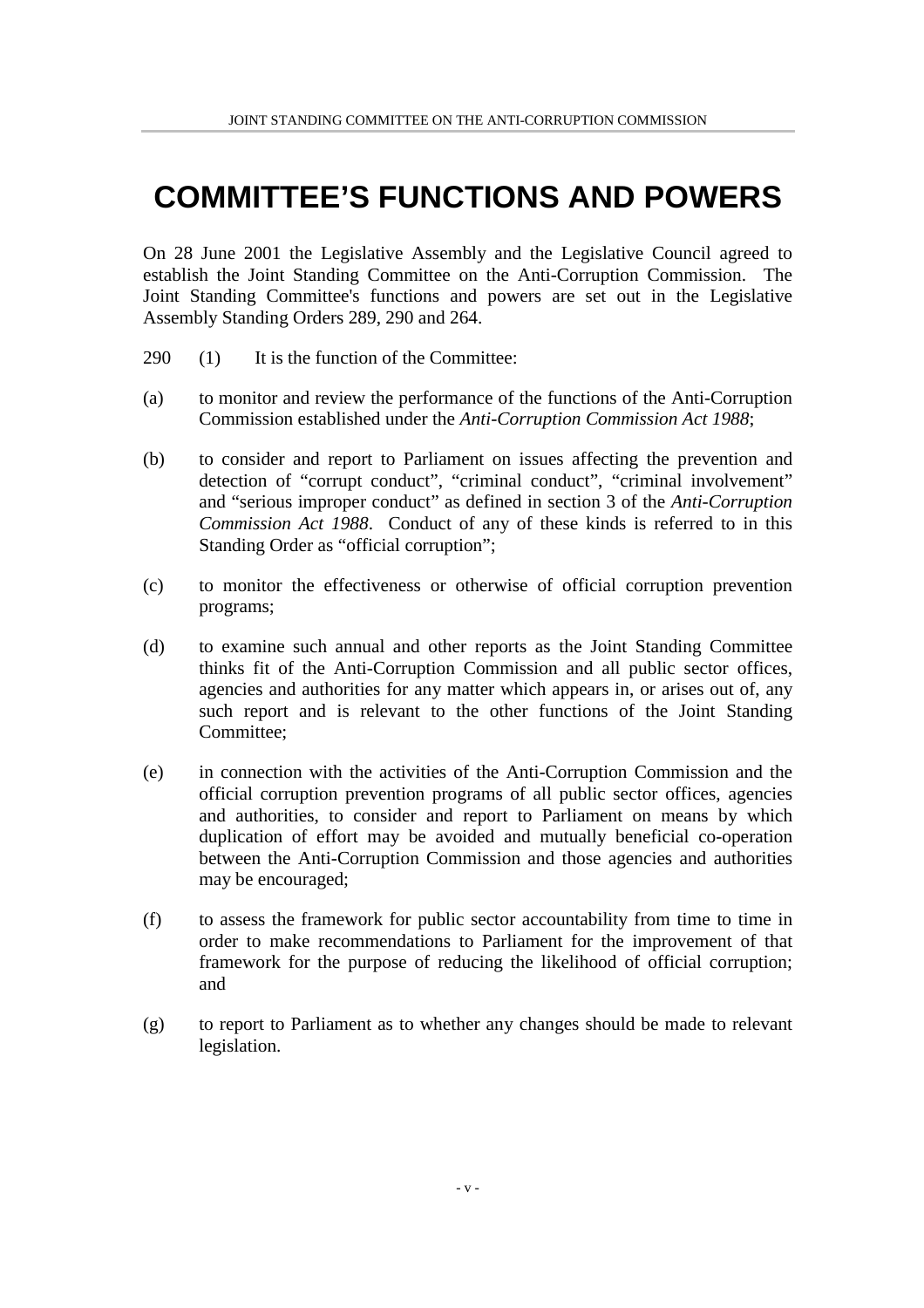- (2) The Joint Standing Committee will not:
- (a) investigate a matter relating to particular information received by the Anti-Corruption Commission or particular conduct or involvement considered by the Anti-Corruption Commission;
- (b) reconsider a decision made or action taken by the Anti-Corruption Commission in the performance of its functions in relation to particular information received or particular conduct or involvement considered by the Anti-Corruption Commission; or
- (c) have access to detailed operational information or become involved in operational matters.

The Legislative Council has agreed to a resolution which has the same functions and powers as set out in the above Standing Orders of the Legislative Assembly.

The Standing Orders of the Assembly relating to standing and select committees are also followed as far as they can be applied.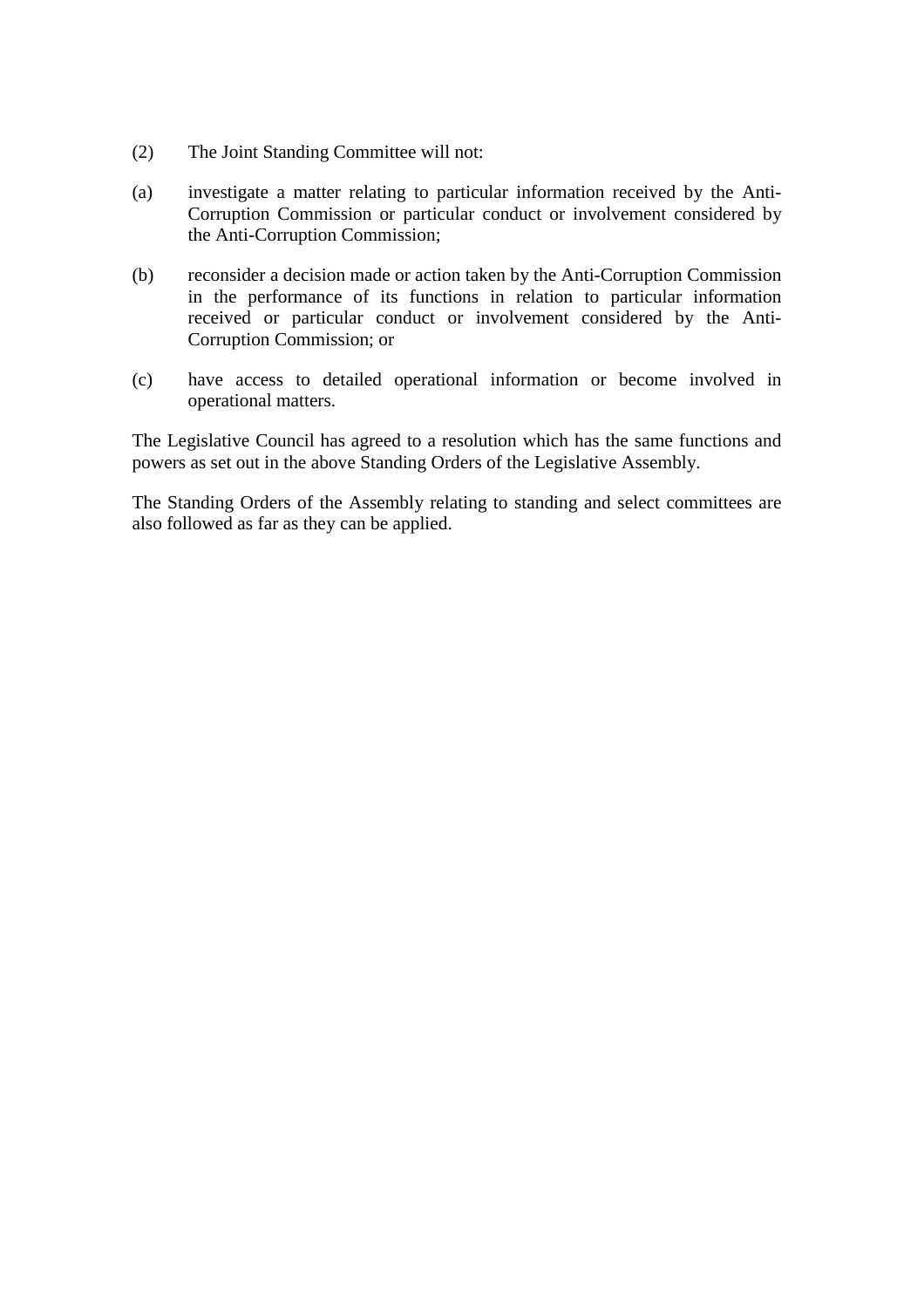## **CHAIRMAN'S SIGNATURE**

**HON DERRICK TOMLINSON, MLC CHAIRMAN**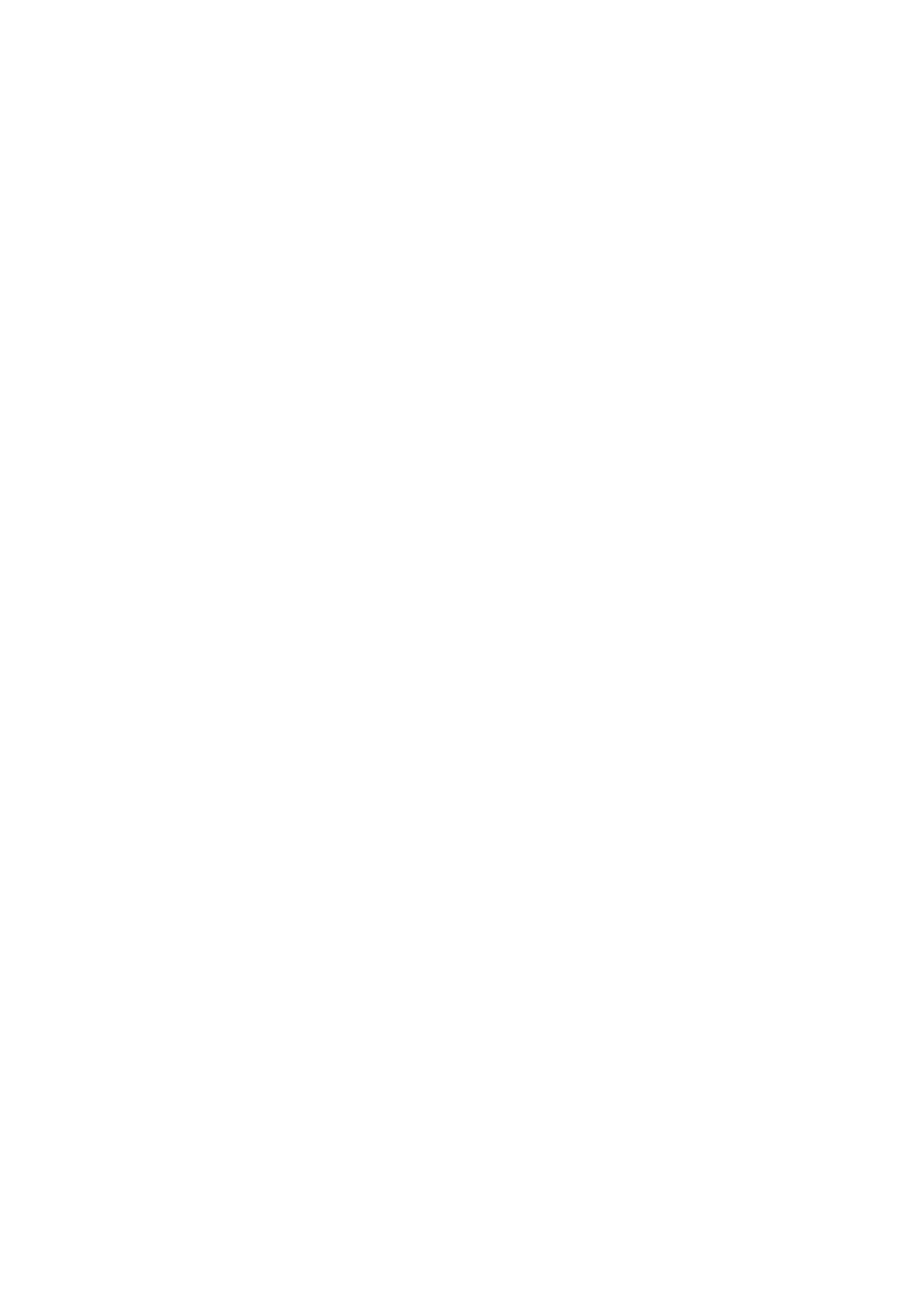## **ABBREVIATIONS AND ACRONYMS**

| "ACC"    | Anti-Corruption Commission (WA)                                    |
|----------|--------------------------------------------------------------------|
| "CCC"    | Corruption and Crime Commission (WA)                               |
| 'TT"     | <b>Information Technology</b>                                      |
| "JSCACC" | Joint Standing Committee on the Anti-Corruption<br>Commission (WA) |
| " $QC$ " | Queen's Counsel                                                    |
| $\Gamma$ | Telecommunications Interception                                    |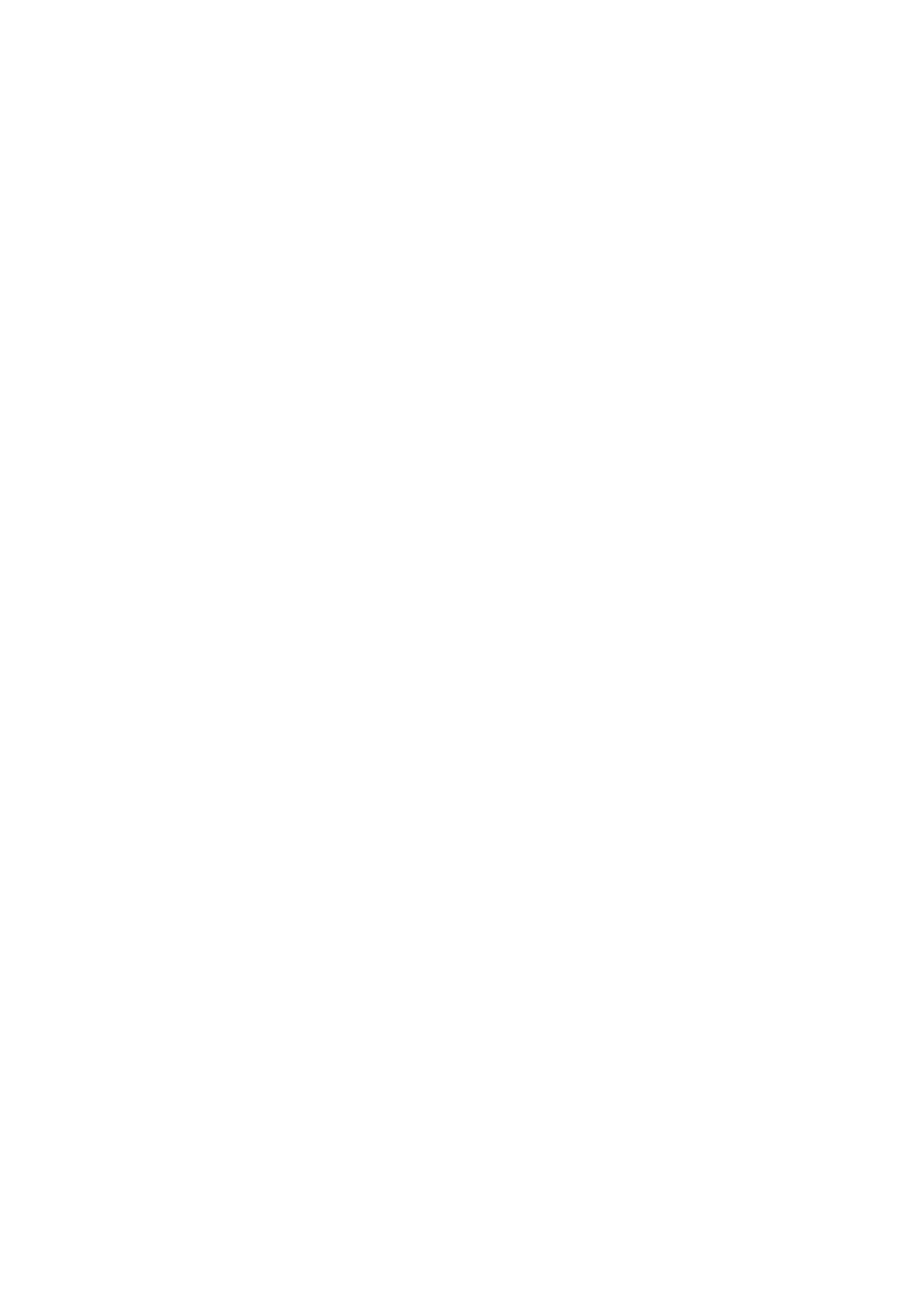## **CHAPTER 1 INTRODUCTION**

## **1.1 Background**

Under its Terms of Reference, the Joint Standing Committee on the Anti-Corruption Commission (JSCACC) is required to monitor and review the performance of the Anti-Corruption Commission (ACC) and report to Parliament on issues affecting the prevention and detection of corruption. To ensure effective oversight, the Committee holds regular, usually quarterly hearings with the Commissioners and the Chief Executive Officer of the Anti-Corruption Commission.

The JSCACC convened a hearing with the ACC on 29 March 2004. The Committee considered both a quarterly and six monthly report of the Commission's activities, for the periods 1 July - 30 September 2003 and 1 July - 31 December 2003 respectively. The Commission was required at the hearing to respond to a number of questions on notice pertaining to the reports. The delay in consideration of the report for the July - September quarter occurred due to the Committee's understanding that the ACC was to cease operational activities on 31 December 2003. The Government subsequently extended this date to allow additional time for the establishment of the ACC's successor, the Corruption and Crime Commission.

A number of witnesses from the ACC provided evidence at the hearing, details are provided at Appendix One.

A transcript of the hearing with the ACC is available on the Parliamentary website at www.parliament.wa.gov.au.

## **1.2 ACC Reports**

l

The ACC Reports: 1 July - 30 September 2003 and 1 July - 31 December 2003 are provided as appendices.

The 1 July - 30 September 2003 Report, apart from standard statistical tables intrinsic to Commission reports, contains an overview of activities and achievements to 25 November  $2003<sup>1</sup>$ . In this section, the ACC provides additional information on issues raised in the quarterly hearing with the Commission on 25 August 2003. This pertains mainly to the impact of the activities of the Royal Commission<sup>2</sup> on the ACC, delays in criminal proceedings by the Department of Public Prosecutions, allegations of assault within the Department of Education and Training and the employment status of ACC staff.

<sup>&</sup>lt;sup>1</sup> Letter from the ACC to the JSCACC, 28 November 2003.

<sup>&</sup>lt;sup>2</sup> Royal Commission Into Whether There Has Been Any Corrupt Or Criminal Conduct By Any Western Australian Police Officer.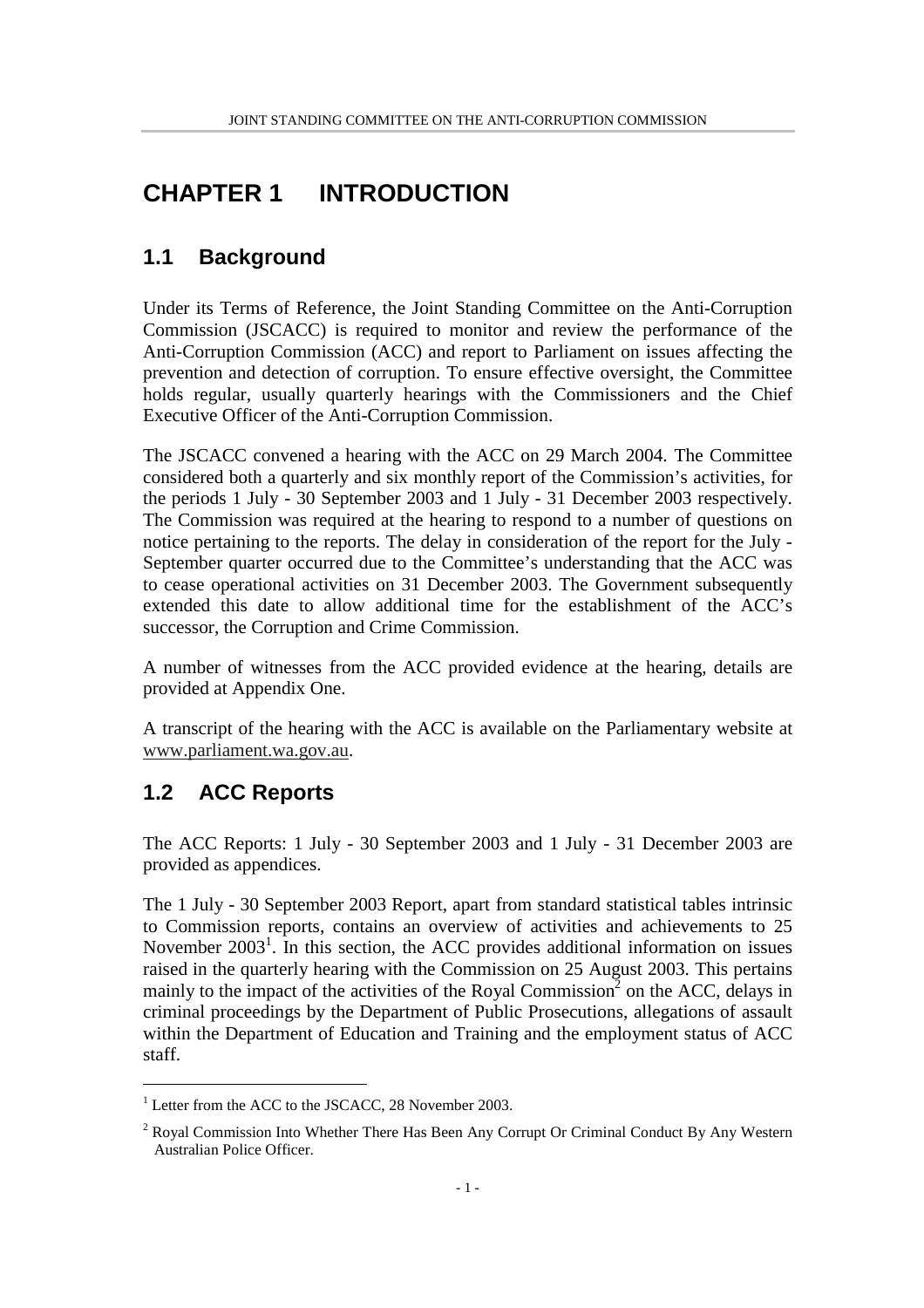Given the provision of comprehensive operational information in the 1 July to 30 September 2003 Report, the 1 July - 31 December 2003 report is limited to statistical and "summary information about final actions taken in relation to those matters where allegations were substantiated..."<sup>3</sup>. It should be noted that the Corruption and Crime Commission assumed responsibility for all new misconduct matters from 1 January 2004. The substantial increase in certain statistics, principally summarised on page two of the report<sup>4</sup>, exemplifies the ACC's commitment to finalising matters in order to reduce the burden on the Corruption and Crime Commission during its establishment phase. Importantly, it should be acknowledged that this has occurred with a smaller staffing contingent due to the Commission's impending closure.

### **1.3 Outstanding matters**

Chairman O'Connor QC indicated that  $160$  of the 517 "Total Active" Matters<sup>5</sup> on record for the subject six monthly period are not finalised and that any outstanding matters will be transferred to the CCC upon cessation of the ACC. He detailed that the ACC was "cognisant" of the problems of "backlog" it faced as a result of the transfer of matters from its own predecessor, the Official Corruption Commission, stating it was aiming to minimise these problems for the CCC. Chairman O'Connor QC was not able to advise on when the ACC would disband, although he intended to pursue this matter with the  $CCC<sup>6</sup>$ .

### **1.4 Referrals to the ACC by individuals**

The Committee expressed concern at a perceived decline in the level of reporting to the Anti-Corruption Commission by individuals, amounting to 8% of new matters reported for the 1 July - 31 December 2003 period<sup>7</sup>. Chairman O'Connor QC detailed that this was not consistent with previous reporting levels by individuals for 2001- 2002, totalling  $17\%$ <sup>8</sup>. He attributed the decrease to the Royal Commission's role as an alternative option for reporting in respect of Police and the announcement at the commencement of 2003 of the ACC's dissolution<sup>9</sup>. Commissioner Rayner ascribed the decline to a lack of trust on the part of individuals in relation to their protection post

l

<sup>&</sup>lt;sup>3</sup> Letter from the ACC to the JSCACC, 17 February 2004.

<sup>&</sup>lt;sup>4</sup> Page 29 of this report.

<sup>5</sup> *ACC Operational Activity: 1 July - 31 December 2003,* "Total Active" Matters on ACC records, in the period, p.2. (Page 29 of this report)

<sup>6</sup> Chairman O'Connor QC, Transcript of Evidence, 29 March 2004, p.2.

<sup>7</sup> *ACC Operational Activity: 1 July - 31 December 2003, "*New" Matters reported to ACC, in the period, p.2 (Page 29 of this report)

<sup>&</sup>lt;sup>8</sup> Chairman O'Connor QC, Transcript of Evidence, 29 March 2004, p.2.

<sup>9</sup> *Ibid*, p.3.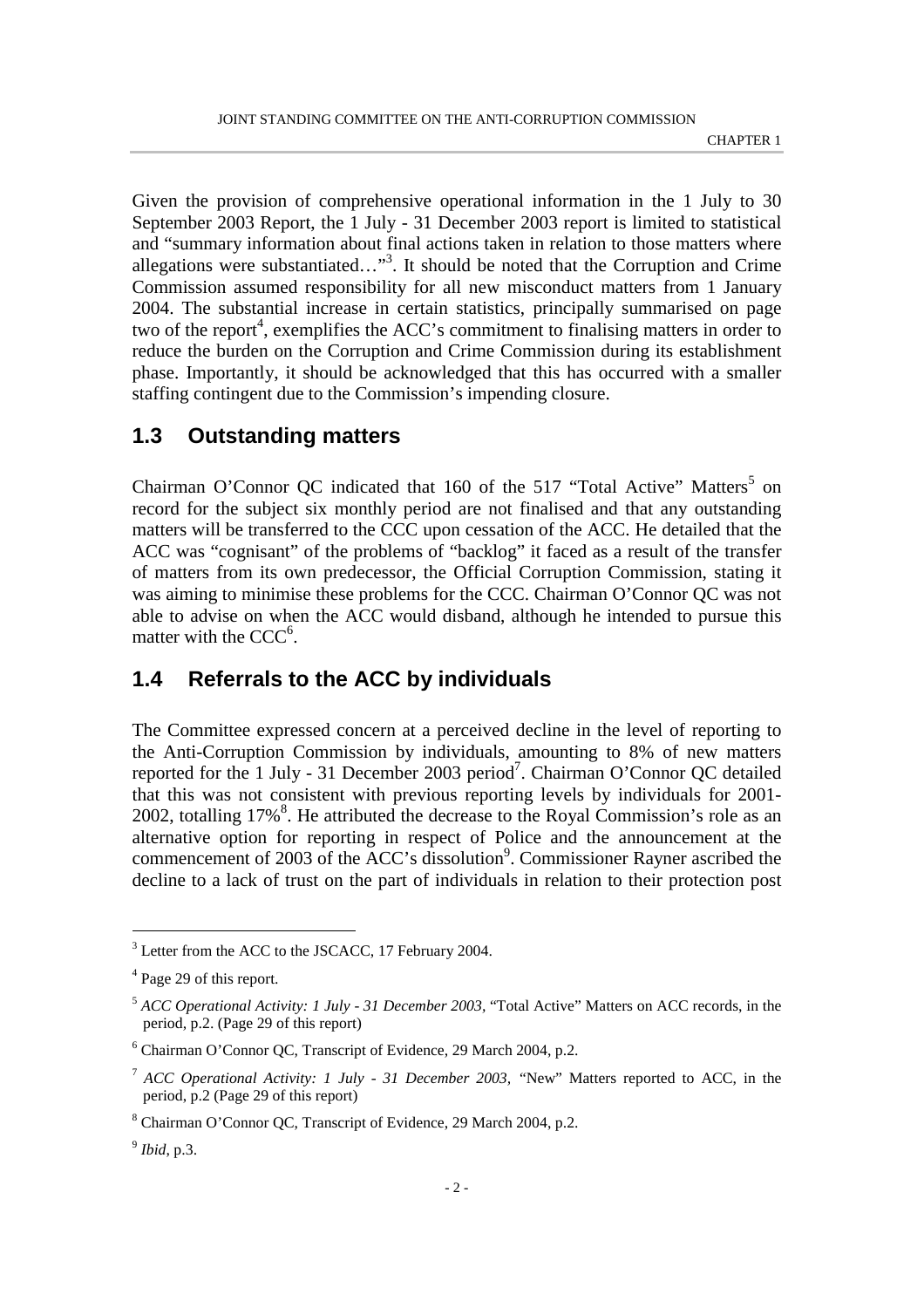$disclosure<sup>10</sup>$ . Despite this trend, the ACC advised that it had encouraged individual reporting through the press and via its website, with the website promoting a range of reporting options<sup>11</sup>.

### **1.5 Budget expenditure**

The Committee queried the level of operational expenditure by the ACC, 70% as at 31 December 2003<sup>12</sup>. Mr Graeme Charlwood, Chief Executive Officer, attributed the increase to a planned upgrade of the Commission's Telecommunications Interception facility, required to accommodate technology changes implemented by the service provider<sup>13</sup>. The Committee notes mention of this upgrade in the 1 July - 30 September report $14$ .

### **1.6 Matters reported to the ACC in respect of local Government**

The Committee queried what it perceived to be low levels of reporting of misconduct within local government, noted as 11% of new matters reported for the period 1 July 2003 - 31 December 2003.<sup>15</sup>. It viewed the figure as minimal given the attention to this issue within the media and Government established boards of inquiry.

Commissioner Rayner described corruption and serious improper conduct within local government as a "systemic issue", arising from councils' inability to understand "basic concepts" such as "conflicts of interest" and the need to "implement proper checks and balances on the use of powers and discretions" by officers and councillors. She suggested a "collaborative" educational exercise between the Commission and the local government politic, noting the importance of the local government body embracing that education<sup>16</sup>.

<sup>&</sup>lt;sup>10</sup> Commissioner Rayner, Transcript of Evidence, 29 March 2004, p.17.

<sup>&</sup>lt;sup>11</sup> Chairman O'Connor OC, Transcript of Evidence, 29 March 2003, p.2/3 and Questions on Notice, Appendix Four, Question 1.

<sup>&</sup>lt;sup>12</sup> ACC Operational Activity: 1 July - 31 December 2003, Administration, Budget 2003-04: Expenditure to 31 December 2003, p.8. (Page 35 of this report)

<sup>&</sup>lt;sup>13</sup> Mr Graeme Charlwood, Transcript of Evidence, 29 March 2004, p.3.

<sup>&</sup>lt;sup>14</sup> *ACC Operational Activity: 1 July - 30 September 2003*, Status of ACC Operations - November 2003, Operational matters, p.8/9. (Page 21/22 of this report)

<sup>&</sup>lt;sup>15</sup> *ACC Operational Activity: 1 July - 31 December 2003*, "New" Matters reported to ACC, in the period, p.2. (Page 29 of this report)

<sup>&</sup>lt;sup>16</sup> Commissioner Rayner, Transcript of Evidence, 29 March 2004, p.5/6.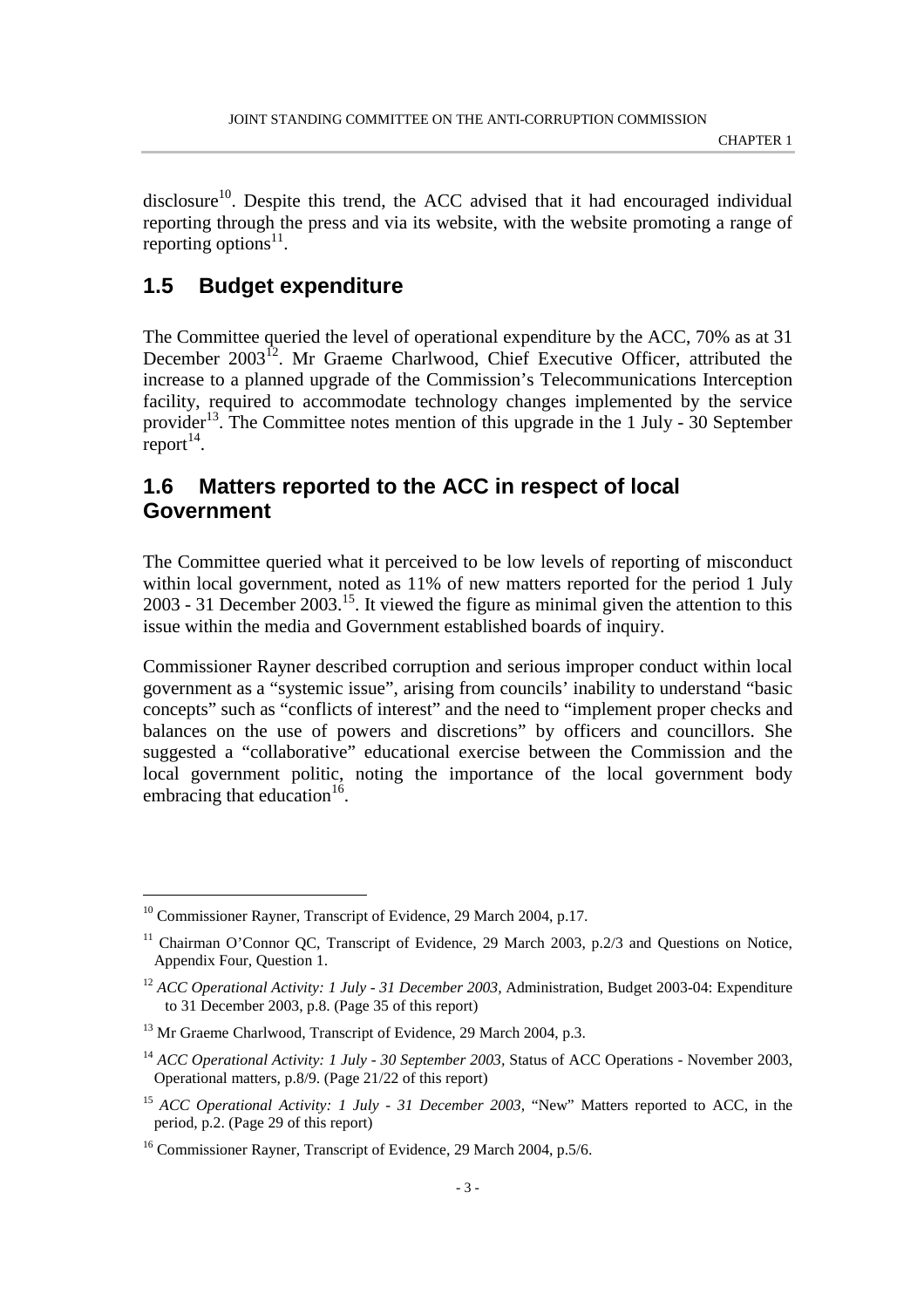Chairman O'Connor QC detailed the Commission's focus on several substantial matters of corruption within local Government<sup>17</sup>. According to information provided by the Commission post hearing, this has involved considerable physical surveillance, intelligence analysis and more recently, "electronic surveillance and telecommunication interception"<sup>18</sup>.

He cited both the constraints of the *ACC Act 1988* and Commission resources as hindering the conduct of educational programs to date. He viewed a further problem as a lack of capacity within local government to investigate certain misconduct matters internally. He observed that an increase in the number of investigators within the Department of Local Government and Regional Development was desirable<sup>19</sup>.

In information submitted following the hearing, the ACC stated that despite these constraints, the Commission had been "well equipped to deal effectively with complex local government corruption issues over the past  $\overline{2}$  and a half years<sup> $2,2$ </sup>.

### **1.7 Defining "other outcomes"**

The Committee noted that 172 out of 290 matters finalised by the ACC for the period 1 July to 31 December 2003 resulted in "other outcomes"21. The Committee queried whether "other outcomes" was synonymous with those matters being "without substance"<sup>22</sup>. Commissioner Rayner stated that this was not necessarily the case, that the Commission may have been limited by its legislation in investigating the matter or it was being more appropriately investigated elsewhere<sup>23</sup>.

### **1.8 Differences in outcomes for Police compared to general public officers**

The Committee observed that the data on substantiated matters for the period 1 July - 31 December 2003 indicated that public officers were more likely to face criminal charges whilst police, administrative or disciplinary action<sup>24</sup>. In information submitted post hearing the ACC noted that this result was consistent with previous data.

<sup>&</sup>lt;sup>17</sup> Chairman O'Connor OC, Transcript of Evidence, 29 March 2004, p.4.

<sup>&</sup>lt;sup>18</sup> Questions on Notice, Appendix Four, Question 2.

<sup>&</sup>lt;sup>19</sup> Chairman O'Connor QC, Transcript of Evidence, 29 March 2004, p.5/7.

<sup>&</sup>lt;sup>20</sup> Questions on Notice, Appendix Four, Question 2.

<sup>&</sup>lt;sup>21</sup> *ACC Operational Activity: 1 July - 31 December 2003*, Total Matters finalised by the Commission, in the period, p.2. (Page 29 of this report)

 $^{22}$  Hon. D.G.Tomlinson, MLC, Transcript of Evidence, 29 March 2004, p.14.

<sup>&</sup>lt;sup>23</sup> Commissioner Rayner, Transcript of Evidence, 29 March 2003, p.14/15.

<sup>&</sup>lt;sup>24</sup> *ACC Operational Activity: 1 July - 31 December 2003*, Substantiated Allegations (53 Matters), p.5. (Page 32 of this report)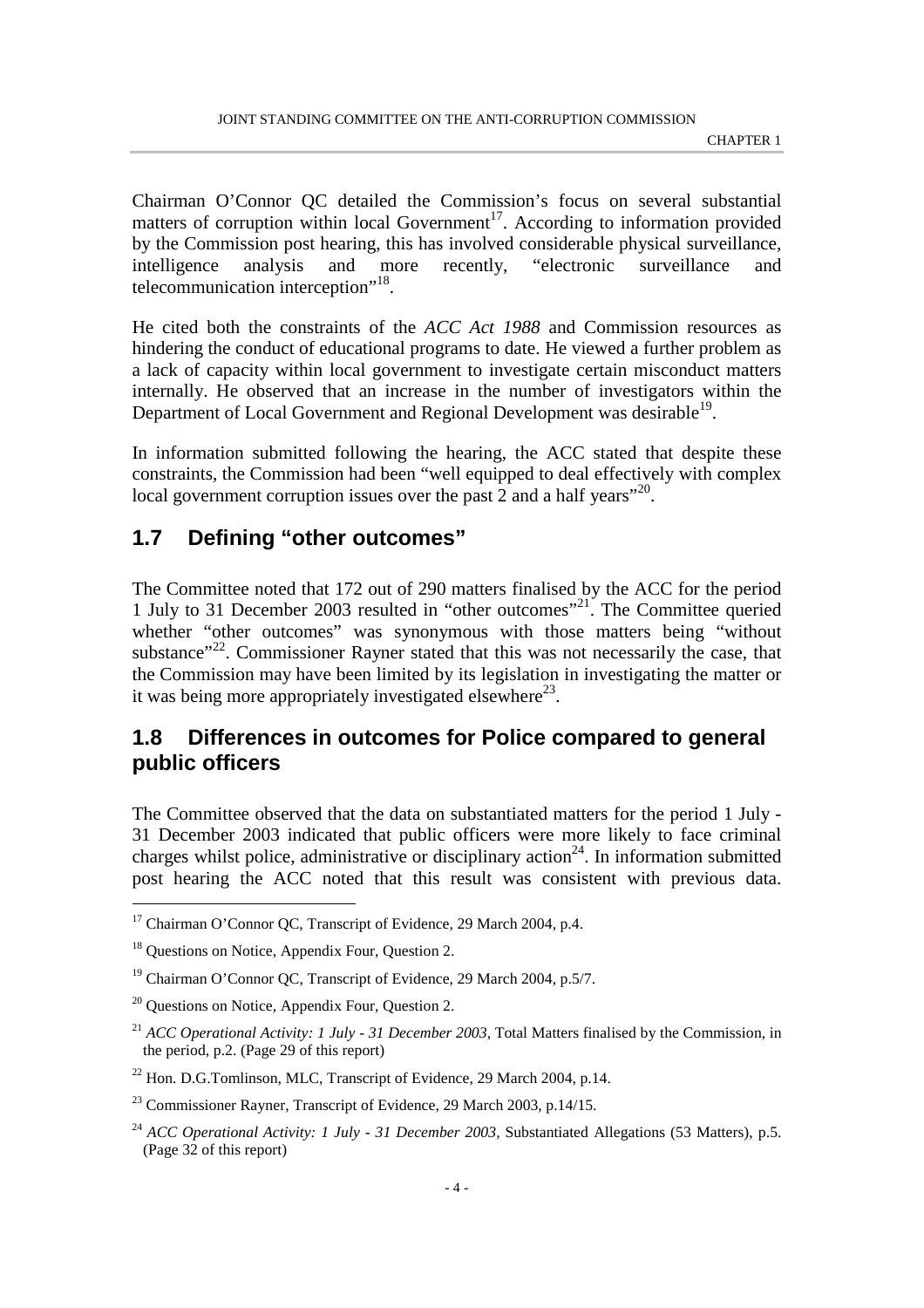However, given the recent availability of this data, the ACC had not been able to determine whether matters were less serious than those of public officers facing charges. A research project on the latter was not conducted given the impending dissolution of the ACC. The Commission attributes the difference to:

- ! a demonstrated ability by police officers to conceal improper conduct due to a "better awareness of investigation practices and the justice system than other public officers"; and/or
- a greater inclination by police to deny serious misconduct; and/or
- reluctance by police to prosecute their colleagues.

The ACC has raised this issue with the Commissioner of Police, but considers further research into the matter is warranted<sup>25</sup>.

### **1.9 Disclosure of official secrets by police**

The Committee noted that the number of matters relating to disclosure of official secrets for the period 1 July - 31 December 2003 appeared high for police, compared to other public officers, although the substantiation rate remained  $\text{low}^{26}$ . The ACC indicated this could be linked to the culture of concealment of misconduct or "code of silence" within the police force, as well as the hostility of witnesses. The ACC stated that despite sustained advice from the Commission, the police service had "not instituted adequate prevention strategies to combat unauthorised and improper access to and disclosure of confidential information". The Commission felt this indicated reluctance on the part of some senior officers to address this issue $^{27}$ .

### **1.10 High rate of referrals relating to serious improper conduct for public officers in government departments.**

According to the ACC, the high rate of referrals relating to serious improper conduct in government departments<sup>28</sup> was attributable to:

 $25$  Questions on Notice, Appendix Four, Question 4.

<sup>&</sup>lt;sup>26</sup> *ACC Operational Activity: 1 July - 31 December 2003*, Matters received (by Commission): 1 July to 31 December 2003 Alleged Serious Misconduct x Public Authority and Substantiated Allegations (53 Matters) Action Taken x Serious Misconduct x Public Authority: 1 July to 31 December 2003, p.3/6. (Page 30/33 of this report).

<sup>&</sup>lt;sup>27</sup> Questions on Notice, Appendix Four, Question 5.

<sup>&</sup>lt;sup>28</sup> *ACC Operational Activity: 1 July - 31 December 2003*, Combating Corruption: 1 July - 31 December 2003, Matters Reported to the Commission (212), Matters received (by Commission): 1 July to 31 December 2003, Alleged Serious Misconduct x Public Authority, Serious Improper, p.3. (Page 30 of this report)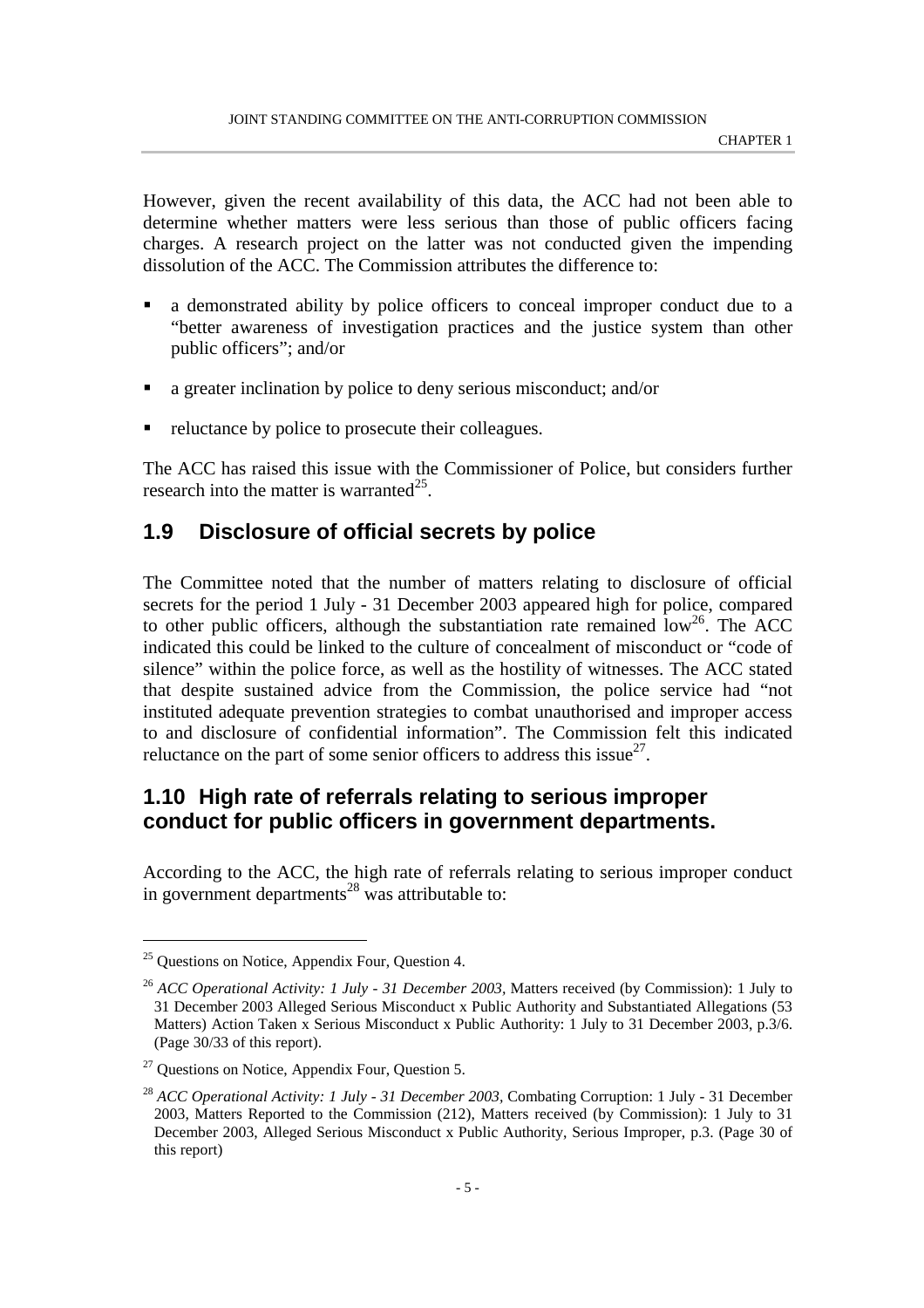- ! The nature of the alleged misconduct engaged in, in particular, sexual assault/harassment and improper conduct; and/or
- ! Support provided to agencies who consistently report a higher level of allegations due to their size and activities; and/or
- ! The presence of dedicated units within agencies tasked with investigating and combating misconduct<sup>29</sup>.

### **1.11 Loss of investment**

The ACC observed that the dissolution of the ACC would result in loss of investment in the event that corporate knowledge and infrastructure were not transferred to the Corruption and Crime Commission<sup>30</sup>. Commissioner Rayner expressed concern about the manner in which the CCC had commenced operations without employing ACC staff who could contribute to the Commission's corporate knowledge<sup>31</sup>.

The ACC was concerned about a loss of information if the CCC were not to adopt the ACC's information technology (IT), document handling facilities and the incompatibility of the system adopted<sup>32</sup>. Commissioner Rayner spoke of the difficulties the CCC would have in accessing ACC data, recommending that the CCC run both data systems in parallel for a period, engaging the necessary expertise. Commissioner Rayner could not confirm whether this was the CCC's intention<sup>33</sup>.

Chairman O'Connor QC indicated there was a lack of clarity regarding the CCC assuming the ACC's telecommunications interception (TI) capacity. He was concerned given its advanced technology<sup>34</sup>.

The Committee queried the ACC in relation to alleged funding in the 2003/2004 budget for the Police Service to establish a TI facility. The ACC stated that this project had been placed on hold whilst the Government considers the establishment of a joint facility with the  $CCC^{35}$ .

<sup>29</sup> Questions on Notice, Appendix Four, Question 8.

<sup>&</sup>lt;sup>30</sup> Transcript of Evidence, 29 March 2004, p.9-12.

<sup>&</sup>lt;sup>31</sup> Commissioner Rayner, Transcript of Evidence, 29 March 2004, p.10.

<sup>&</sup>lt;sup>32</sup> Chairman O'Connor OC and Commissioner Rayner, Transcript of Evidence, 29 March 2004, p.11/12.

<sup>33</sup> Commissioner Rayner, Transcript of Evidence, 29 March 2004, p.12.

<sup>34</sup> Chairman O'Connor QC, Transcript of Evidence, 29 March 2004, p.4

<sup>&</sup>lt;sup>35</sup> Mr Graeme Charlwood, Transcript of Evidence, 29 March 2004, p.4.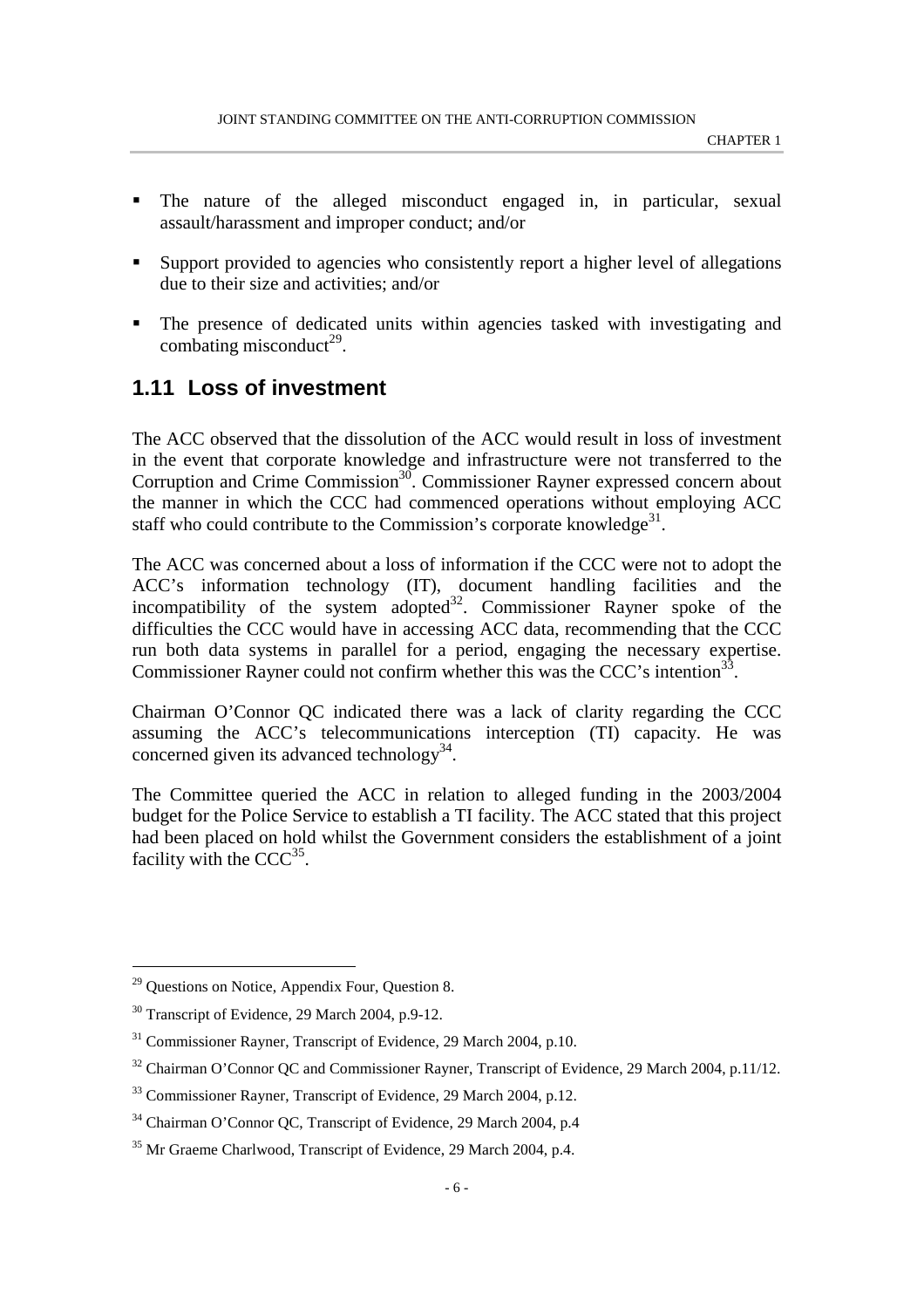### **1.12 Levels of assault within the Department of Education and Training**

The Committee referred to the high level of substantiated assault, particularly sexual assault, within the general public sector<sup>36</sup>. Chairman O'Connor OC detailed that the matters derive principally from the Department of Education and Training, more particularly the school sector. He expressed concern at the Department's policies for dealing with assault, believing them to reflect a lack of comprehension of the difference between sexual assault and sexual harassment, colleague on colleague and staff member on student assault $^{37}$ .

The ACC informed the Committee post hearing that they had made recommendations to Government about enhancing vetting procedures in relation to the employment of teachers and others whose employment involves contact with children. Further, they requested that the Department of Education and Training review its policies and procedures to address assaults by teachers towards students. This included consideration being given to engaging consultants to address associated policy, procedural and training issues<sup>38</sup>.

Commissioner Rayner indicated that even where the policies have been appropriate, they have not always been communicated effectively to the individual<sup>39</sup>.

Commissioner Rayner was a strong proponent of the need to build an ethical culture within an organisation, Chairman O'Connor OC reiterating the need for the agency to own the problem $40$ .

## **1.13 Department for Community Development**

The ACC was queried as to whether they had dealt with allegations in respect to the Department for Community Development, particularly abuse in foster care. The ACC indicated that foster carers are not public officers, hence there is no obligation to report to the  $ACC^{41}$ . The ACC forwarded information on this issue, subsequent to the hearing, this is provided at Appendix Five.

<sup>&</sup>lt;sup>36</sup> ACC Operational Activity: 1 July - 31 December 2003, Substantiated Allegations (53 Matters), Action Taken x Serious Misconduct x Public Authority; 1 July to 31 December 2003, Criminal Charges Laid (19 Matters), Government Departments (9 Matters), p.7. (Page 34 of this report)

<sup>&</sup>lt;sup>37</sup> Chairman O'Connor QC, Transcript of Evidence, 29 March 2003, p.13.

<sup>38</sup> Questions on Notice, Appendix Four, Question 9.

<sup>39</sup> Commissioner Rayner, Transcript of Evidence, 29 March 2004, p.15.

<sup>40</sup> Commissioner Rayner and Chairman O'Connor QC, Transcript of Evidence, 29 March 2004, p.16.

<sup>&</sup>lt;sup>41</sup> Mr Terry Lewis, Transcript of Evidence, 29 March 2004, p.13.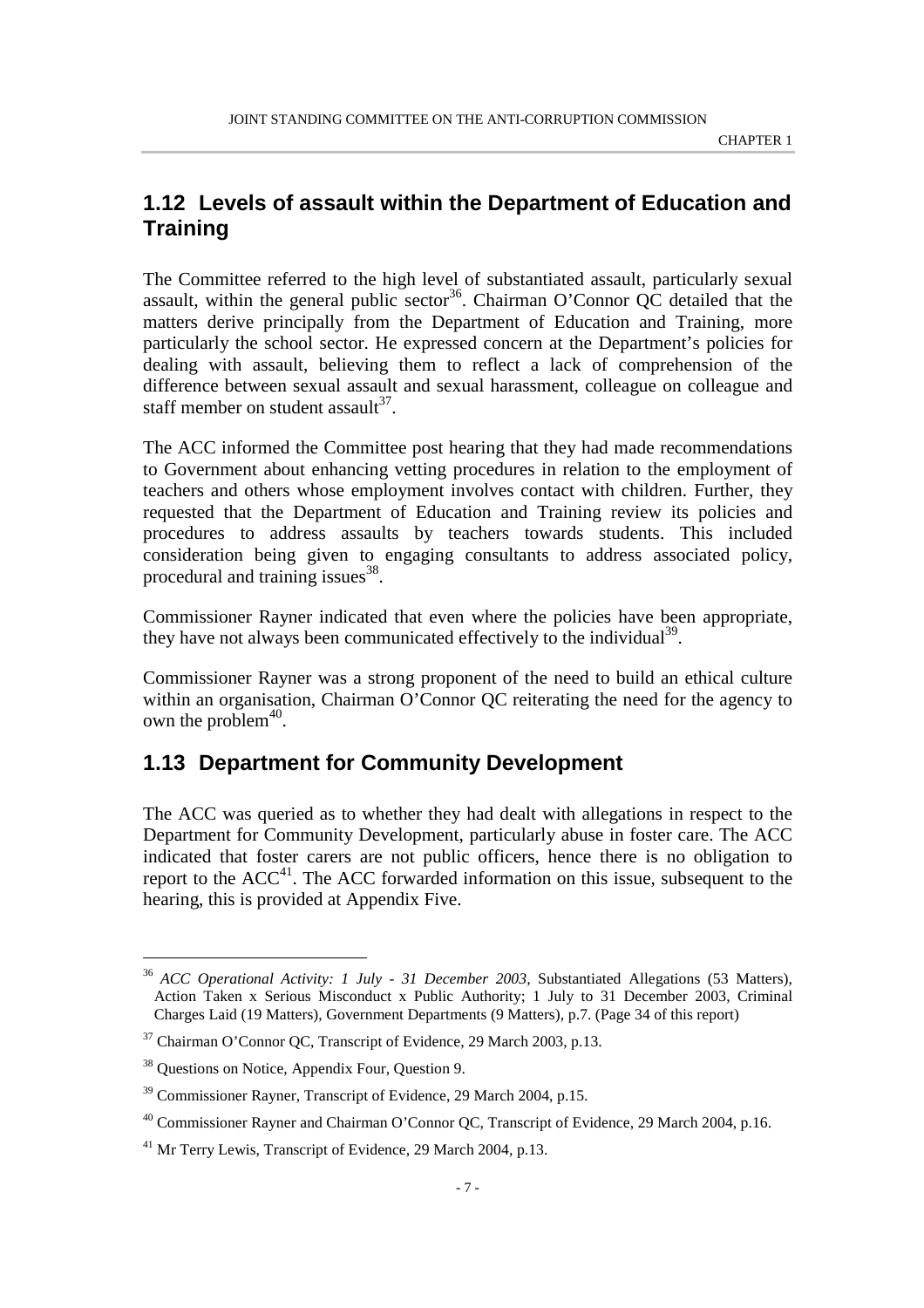### **1.14 Increase in substantiated criminal matters relating to police**

The Committee noted that there was a significant increase in the number of substantiated criminal matters relating to police between the 1 July 2003 - 30 September  $2003^{42}$  and 1 October 2003 - 31 December 2003 quarters<sup>43</sup>. Chairman  $O'$ Connor detailed that this was a matter of the ACC completing investigations<sup>44</sup>.

### **1.15 Physical Surveillance**

-

The Committee noted an increase in the level of physical surveillance between the July to September<sup>45</sup> and October to December 2003 quarters<sup>46</sup>, querying whether this related to the activities of the Royal Commission<sup>47</sup>. The ACC detailed that this related specifically to significant activities of the Commission<sup>48</sup>.

<sup>47</sup> Royal Commission Into Whether There Has Been Any Corrupt Or Criminal Conduct By Any Western Australian Police Officer.

<sup>42</sup> *ACC Operational Activity: 1 July - 30 September 2003,* Substantiated Allegations (14 matters), Outcome x Public Authority x Serious Misconduct, 1 July to 30 September 2003, p.5. (Page 18 of this report)

<sup>&</sup>lt;sup>43</sup> ACC Operational Activity: 1 July - 31 December 2003, Substantiated Allegations (53 Matters), Outcome x Public Authority x Serious Misconduct, p. 5. (Page 32 of this report)

<sup>&</sup>lt;sup>44</sup> Chairman O'Connor OC, Transcript of Evidence, 29 March 2004, p.17.

<sup>45</sup> *ACC Operational Activity: 1 July - 30 September 2003*, Physical Surveillance conducted in support of investigations, p.2. (Page 15 of this report)

<sup>46</sup> *ACC Operational Activity: 1 July - 31 December 2003*, Physical Surveillance conducted in support of investigations, p.2. *(*Page 29 of this report)

<sup>48</sup> Chairman O'Connor QC, Transcript of Evidence, 29 March 2004, p.7.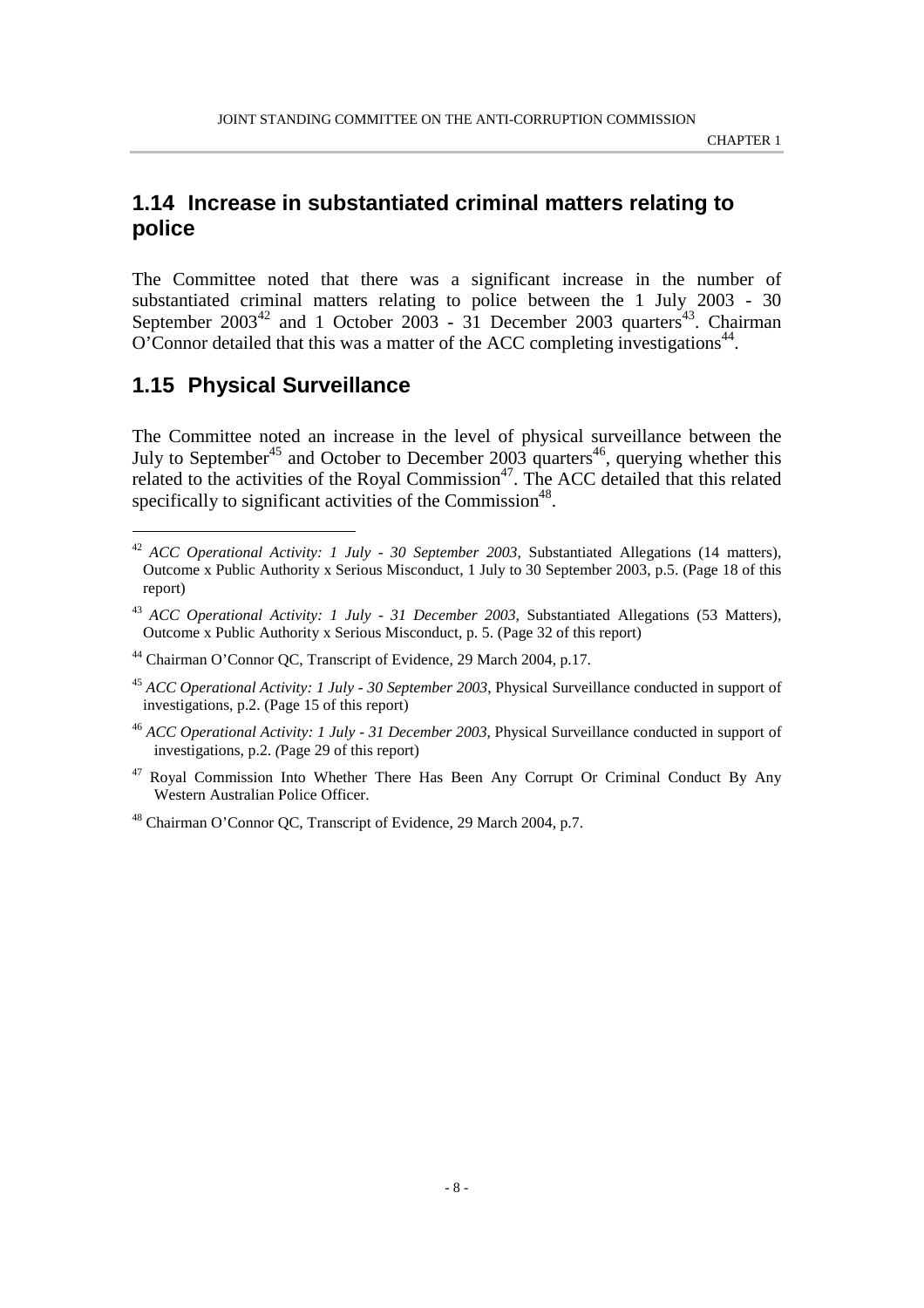## **1.16 Criticism of the ACC**

Chairman O'Connor QC spoke of what he perceived as unreasonable "abuse" of the ACC as a consequence of its limited legislation and expressed pride in the commitment of staff to operations, despite these obstacles. He noted that the majority of matters reported by the Royal Commission were in fact referred by the ACC. He expressed the view that ACC staff was deserving of an apology<sup>49</sup>.

<sup>49</sup> *Ibid*, p.17/18.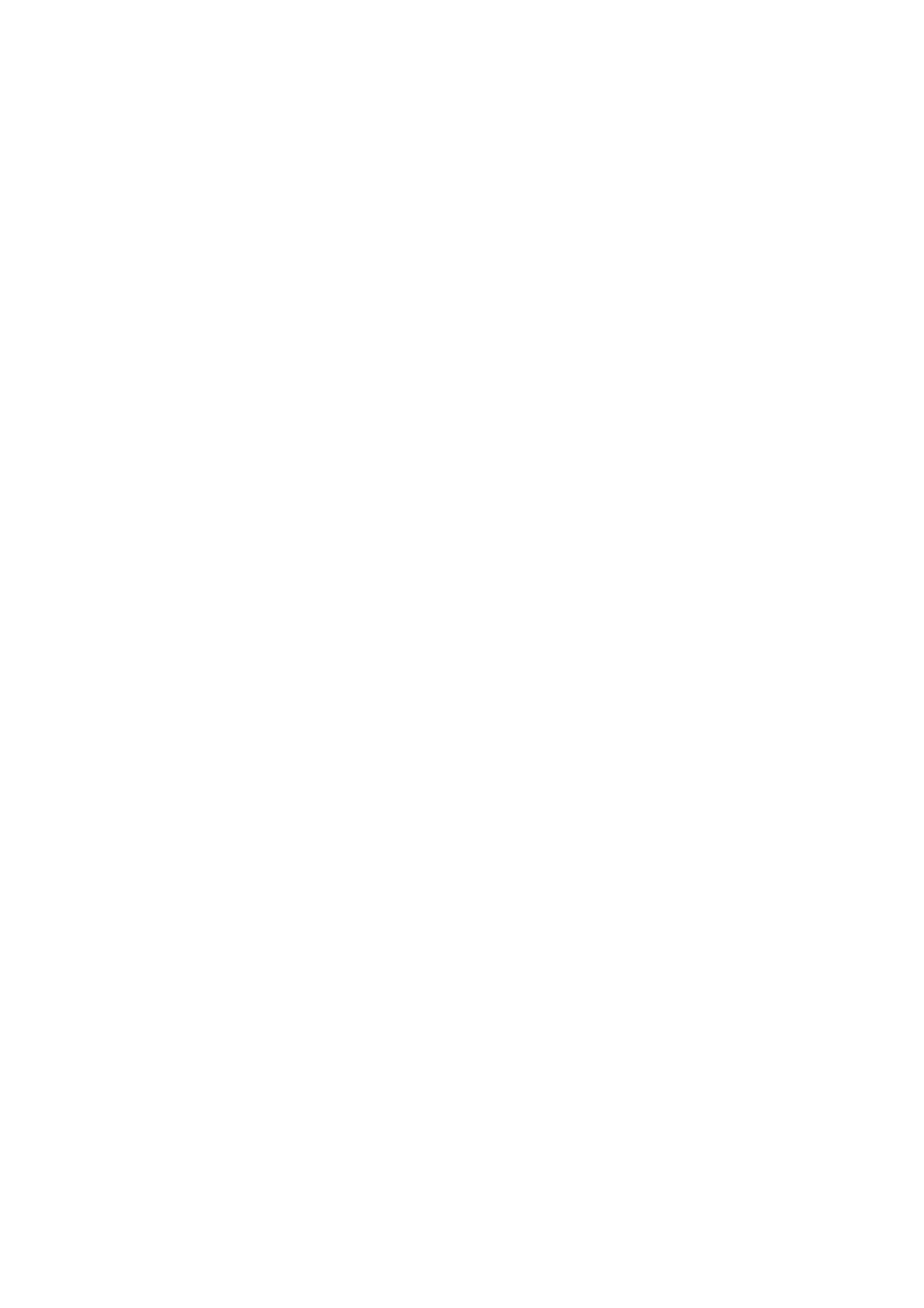## **APPENDIX ONE**

## **HEARINGS**

| <b>Date</b>   | <b>Name</b>                                                                                          | <b>Position</b>                                                                                               | Organisation                  |
|---------------|------------------------------------------------------------------------------------------------------|---------------------------------------------------------------------------------------------------------------|-------------------------------|
| 29 March 2004 | Mr Terence O'Connor QC<br>Mr Donald Doig<br>Ms Moira Rayner<br>Mr Graeme Charlwood<br>Mr Terry Lewis | Chairman<br>Commissioner<br>Commissioner<br><b>Chief Executive Officer</b><br><b>Principal Policy Officer</b> | Anti-Corruption<br>Commission |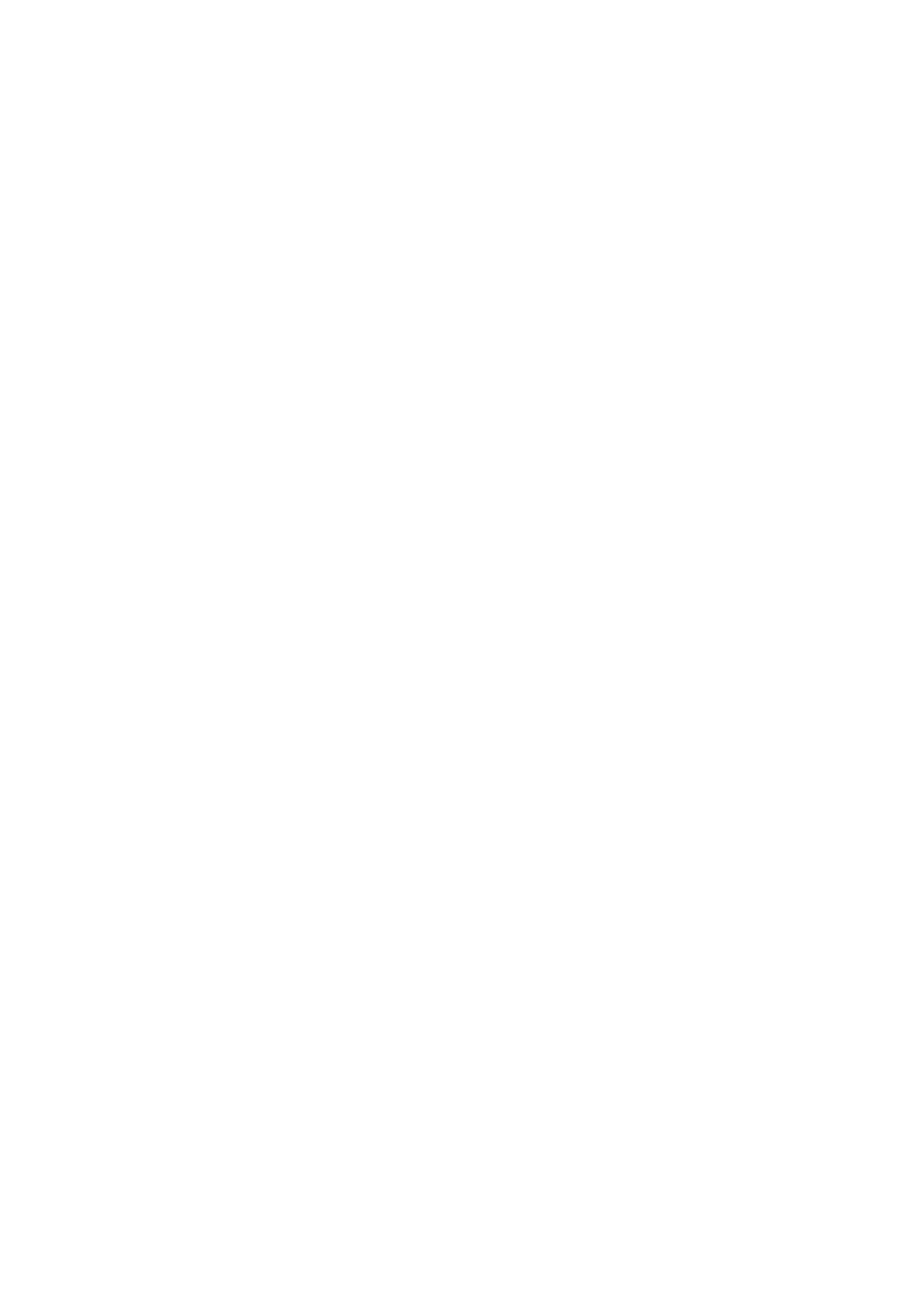## **APPENDIX TWO**

## **ANTI-CORRUPTION COMMISSION REPORT TO THE JOINT STANDING COMMITTEE ON THE ANTI-CORRUPTION COMMISSION 1 JULY - 30 SEPTEMBER 2003**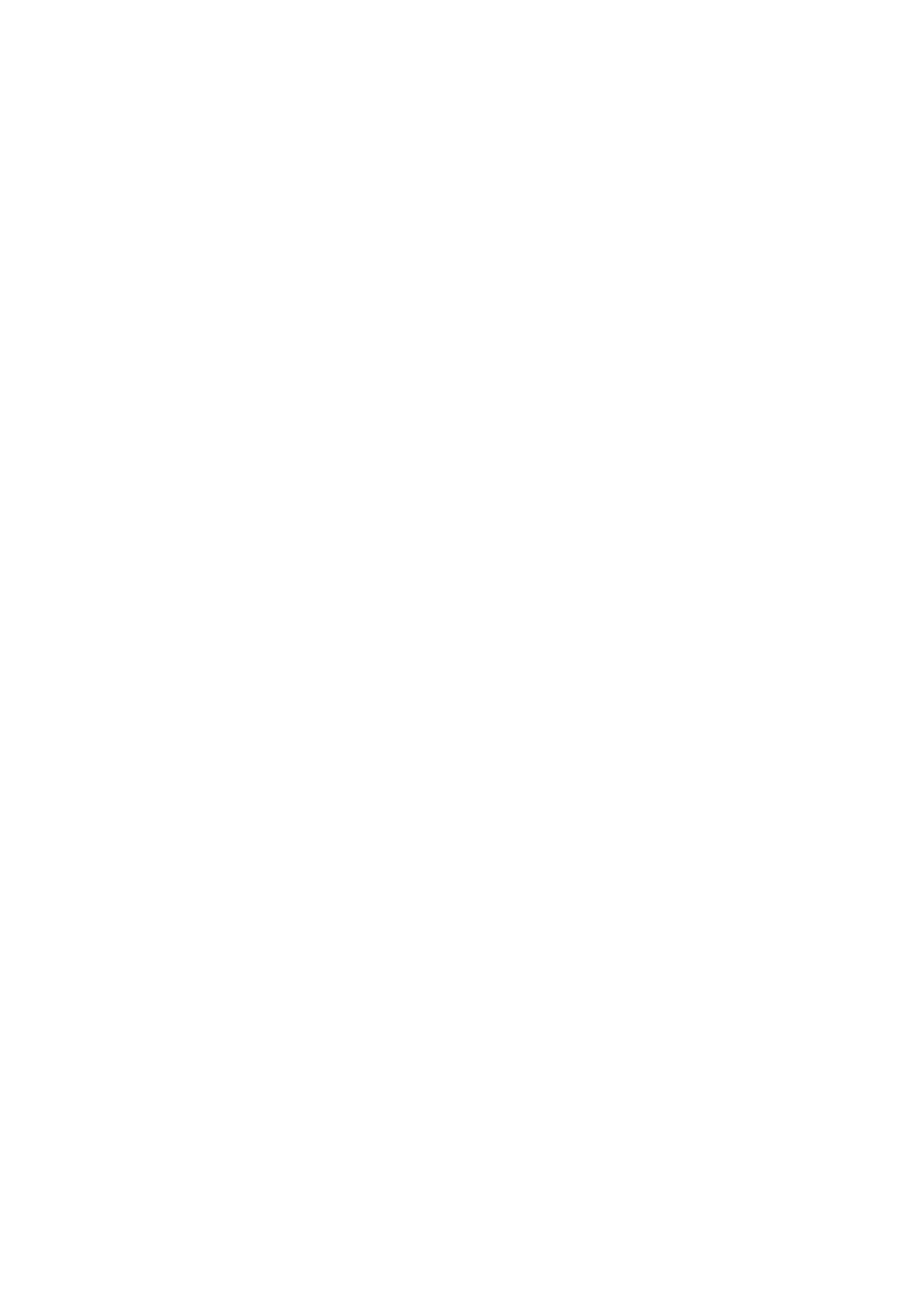| ACC OPERATIONAL ACTIVITY: 1 July to 30 September 2003<br>1.                              |                                 |                |                 |                                  |  |  |
|------------------------------------------------------------------------------------------|---------------------------------|----------------|-----------------|----------------------------------|--|--|
| Enquiries received by the ACC about alleged serious misconduct                           |                                 |                |                 | 53                               |  |  |
| 'Active' Matters (subject to investigation or other action) carried over from<br>2002-03 |                                 |                |                 | 305                              |  |  |
| 'New' Matters reported to ACC, in the period:                                            |                                 |                |                 | 118                              |  |  |
| Reported by -                                                                            | Public authorities              | 107            | 91%             |                                  |  |  |
|                                                                                          | <b>Individuals</b>              | 8              | 7%              |                                  |  |  |
|                                                                                          | <b>ACC</b> initiated            | 3              | 2%              |                                  |  |  |
| Relating to public officers in -                                                         | <b>WA Police Service</b>        | 57             | 48%             |                                  |  |  |
|                                                                                          | <b>Government Departments</b>   | 46             | 39%             |                                  |  |  |
|                                                                                          | Local government                | 11             | 9%              |                                  |  |  |
|                                                                                          | <b>Other Public Authorities</b> | $\overline{4}$ | 4%              |                                  |  |  |
| Alleged misconduct -                                                                     | Corrupt                         | 3              | 3%              |                                  |  |  |
|                                                                                          | Criminal                        | 41             | 35%             |                                  |  |  |
|                                                                                          | Serious Improper                | 69             | 58%             |                                  |  |  |
|                                                                                          | Outside ACC's jurisdiction      | 4              | 3%              |                                  |  |  |
|                                                                                          | Unclassified                    | $\mathbf{1}$   | 1%              |                                  |  |  |
| 'Total Active' Matters (a) on ACC records, in the period                                 |                                 |                |                 | 423                              |  |  |
| Matters referred to 'other authorities' for action, in the period                        |                                 |                |                 | 32                               |  |  |
| Review and Audit (by ACC) of 'other authority' Investigation Reports                     |                                 |                |                 | 41                               |  |  |
| Active Matters under ACC investigation or other action, in the period                    |                                 |                |                 | 55                               |  |  |
| Matters (under investigation by the ACC) finalised, in the period                        |                                 |                |                 | 10                               |  |  |
| Total Matters finalised by the Commission, in the period:                                |                                 |                |                 | 116                              |  |  |
| Allegations substantiated                                                                |                                 | 14             | 12%             |                                  |  |  |
| Allegations unsubstantiated                                                              |                                 | 25             | 22%             |                                  |  |  |
| Other outcomes <sup>(b)</sup>                                                            |                                 | 77             | 66%             |                                  |  |  |
| $TI^{(c)}$ Warrants obtained and executed by the ACC, in the period:                     |                                 |                |                 | $\overline{7}$                   |  |  |
| Joint operations (ACC and Police Royal Commission)                                       |                                 |                |                 |                                  |  |  |
| ACC-specific operations                                                                  |                                 |                | 7               |                                  |  |  |
|                                                                                          |                                 |                | Notices         | <b>Matters</b>                   |  |  |
| Notices obtained and executed by the ACC, in the period:                                 |                                 |                | 49              | 13                               |  |  |
| Section 37 Notices                                                                       |                                 |                | 6               | $\overline{4}$                   |  |  |
| Section 38 Notices                                                                       |                                 |                | $\overline{21}$ | $\overline{5}$                   |  |  |
| Section 44 Notices                                                                       |                                 |                | 22              | 4                                |  |  |
|                                                                                          |                                 |                | Assign's        | <b>Matters</b>                   |  |  |
| Physical Surveillance conducted in support of investigations:                            |                                 |                |                 | 4                                |  |  |
| Relating to -                                                                            | <b>WA Police Service</b>        |                | $\overline{7}$  | $\overline{c}$                   |  |  |
|                                                                                          | <b>Other Public Authorities</b> |                | $\overline{2}$  | $\overline{2}$                   |  |  |
|                                                                                          | Police Royal Commission         |                |                 |                                  |  |  |
| Matters (referred by the ACC) being considered by the DPP (d):                           |                                 |                |                 | 6                                |  |  |
| <b>WA Police Service</b><br>Relating to public officers in -                             |                                 |                |                 |                                  |  |  |
|                                                                                          | <b>Other Public Authorities</b> |                |                 | $\overline{2}$<br>$\overline{4}$ |  |  |
| <b>Matters finalised by the DPP</b><br>$\mathbf 1$                                       |                                 |                |                 |                                  |  |  |
|                                                                                          |                                 |                |                 |                                  |  |  |
| <b>Matters progressed to Court</b>                                                       |                                 |                |                 | $\mathbf 0$                      |  |  |

#### JOINT STANDING COMMITTEE ON THE ANTI-CORRUPTION COMMISSION

(a) Active matters are those subject to investigation or other action by the ACC or by appropriate authorities – may include consideration of criminal prosecution by the DPP or court action; ACC case files ' not closed ' by the Commission.

(b) Includes investigations that are inconclusive, where investigation is not in public interest, where investigation is not justified, where the public officer is deceased or transferred, where a matter is outside ACC jurisdiction, or where there is insufficient evidence.

(c) TI - Telecommunications Interception. (d) DPP - Director of Public Prosecutions (WA).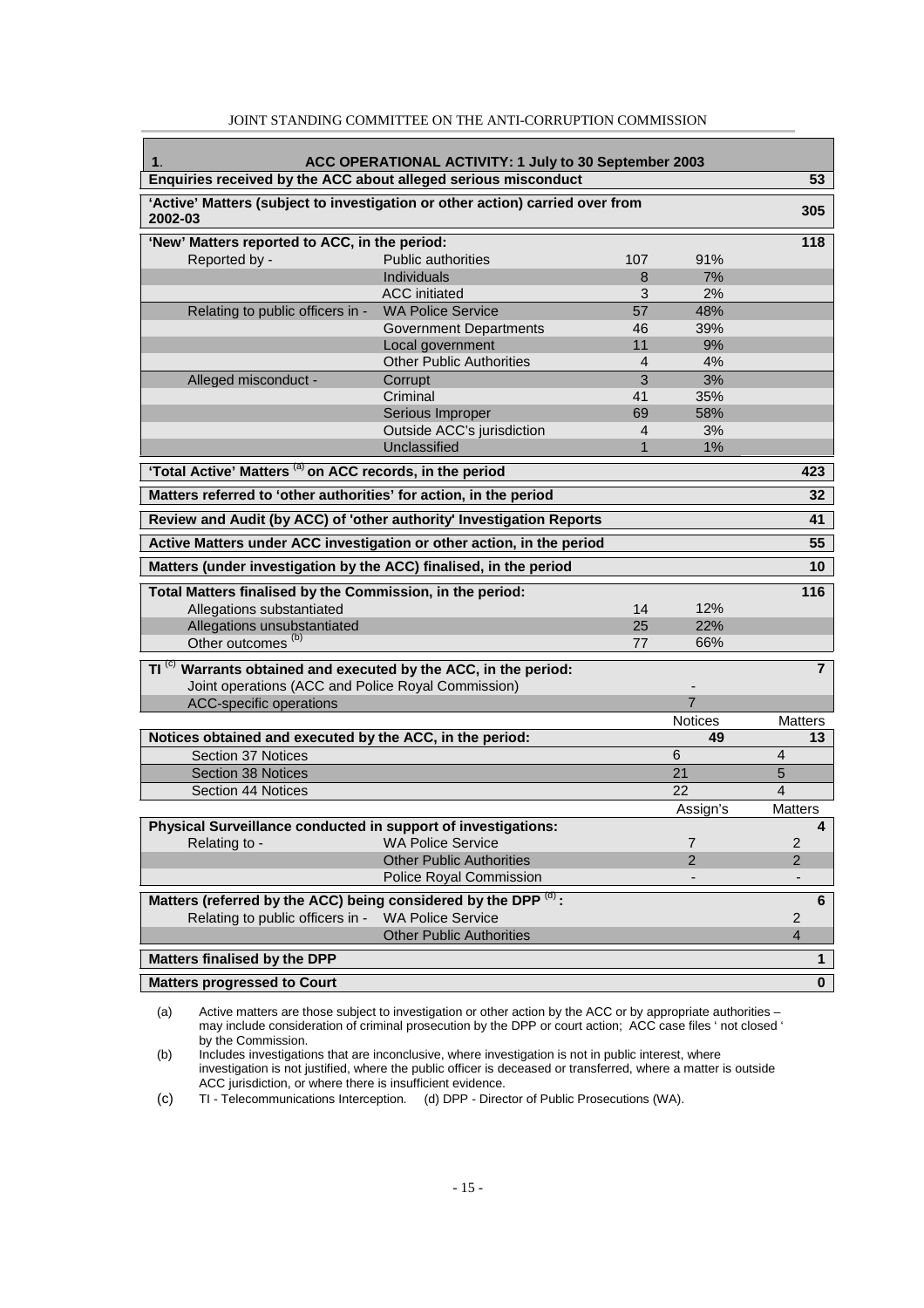#### **2. COMBATTING CORRUPTION: 2003-04**

#### **MATTERS REPORTED TO THE COMMISSION (118)**

| Matters received (by Commission): 1 July to 30 September 2003<br><b>Alleged Serious Misconduct x Public Authority</b> |                    |                |                      |                               |                   |
|-----------------------------------------------------------------------------------------------------------------------|--------------------|----------------|----------------------|-------------------------------|-------------------|
| Public Authority - matters received*                                                                                  |                    |                |                      |                               |                   |
|                                                                                                                       |                    | Gov.           | Local                | <b>Other</b><br><b>Public</b> |                   |
| <b>Alleged Serious Misconduct</b><br><b>CORRUPT</b>                                                                   | <b>Police</b><br>1 | Dept.<br>0     | Gov.<br>$\mathbf{2}$ | Auth.<br>0                    | <b>Total</b><br>3 |
| Gifts and favours                                                                                                     |                    |                |                      |                               | 0                 |
| Association leading to gifts and favours                                                                              |                    |                |                      |                               | 0                 |
| Other                                                                                                                 | 1                  |                | $\overline{2}$       |                               | 3                 |
| <b>CRIMINAL</b>                                                                                                       | 29                 | 8              | $\overline{2}$       | $\overline{2}$                | 41                |
| Corruption - abuse of public office for benefit                                                                       |                    |                |                      |                               | $\Omega$          |
| Disclosure of official secrets                                                                                        | 12                 |                | 1                    |                               | 13                |
| Falsification of records by public officer                                                                            |                    |                | 1                    |                               | $\mathbf{1}$      |
| Fraud                                                                                                                 |                    | 1              |                      |                               | 1                 |
| Intent to pervert/defeat course of justice                                                                            | $\mathbf{1}$       |                |                      | $\mathbf{1}$                  | $\overline{2}$    |
| Perjury                                                                                                               |                    |                |                      |                               | 0                 |
| <b>Stealing</b>                                                                                                       | 8                  | 5              |                      |                               | 13                |
| Threats with intent to influence                                                                                      | 1                  |                |                      |                               | 1                 |
| Unlawful operation of a computer system                                                                               | 5                  | $\overline{2}$ |                      |                               | $\overline{7}$    |
| Other                                                                                                                 | $\overline{2}$     |                |                      | 1                             | 3                 |
| <b>SERIOUS IMPROPER</b>                                                                                               | 24                 | 37             | $\overline{7}$       | 1                             | 69                |
| Assault                                                                                                               | 1                  | 12             |                      |                               | 13                |
| Conducting secondary employment                                                                                       | 1                  |                |                      |                               | $\mathbf{1}$      |
| Disclosure of information                                                                                             |                    | 1              | $\overline{2}$       |                               | 3                 |
| <b>Drugs</b>                                                                                                          | $\overline{2}$     | 1              |                      |                               | 3                 |
| Failure to disclose personal interest/information                                                                     |                    |                | 1                    |                               | 1                 |
| Improper association                                                                                                  |                    |                |                      |                               | 0                 |
| Improper conduct                                                                                                      | 9                  | 14             | $\overline{2}$       | 1                             | 26                |
| Improper use of computers                                                                                             | 1                  | 4              |                      |                               | 5                 |
| Misuse of corporate credit card/Government funds                                                                      | 1                  | 2              | 1                    |                               | 4                 |
| Misuse of leave entitlements                                                                                          | 1                  |                |                      |                               | $\mathbf{1}$      |
| Sexual assault/harassment                                                                                             | 1                  | 3              |                      |                               | 4                 |
| <b>Threats</b>                                                                                                        |                    |                |                      |                               | 0                 |
| Other                                                                                                                 | 7                  |                | 1                    |                               | 8                 |
| Unclassified                                                                                                          |                    |                |                      | $\overline{1}$                | 1                 |
| <b>Outside Jurisdiction</b>                                                                                           | 3                  | 1              |                      |                               | 4                 |
| <b>TOTAL</b>                                                                                                          | 57                 | 46             | 11                   | 4                             | 118               |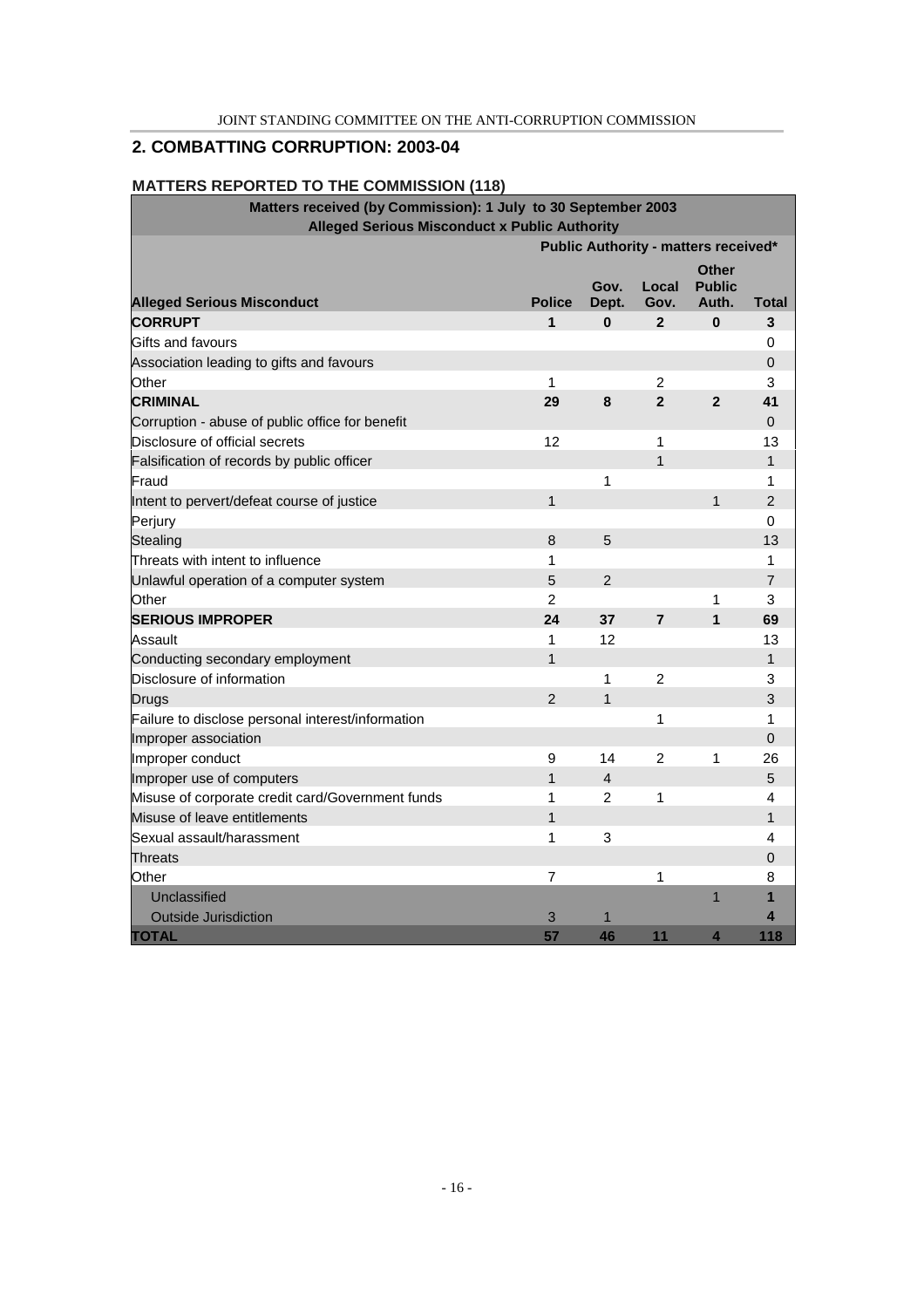| <b>MATTERS FINALISED BY THE COMMISSION (116)</b>  |                                                                                                                        |                |                         |                               |                |  |
|---------------------------------------------------|------------------------------------------------------------------------------------------------------------------------|----------------|-------------------------|-------------------------------|----------------|--|
|                                                   | Matters finalised (by Commission): 1 July to 30 September 2003<br><b>Alleged Serious Misconduct x Public Authority</b> |                |                         |                               |                |  |
| Public Authority - matters finalised*             |                                                                                                                        |                |                         |                               |                |  |
|                                                   |                                                                                                                        | Gov.           | Local                   | <b>Other</b><br><b>Public</b> |                |  |
| <b>Alleged Serious Misconduct</b>                 | <b>Police</b>                                                                                                          | Dept.          | Gov.                    | Auth.                         | <b>Total</b>   |  |
| <b>CORRUPT</b>                                    | 4                                                                                                                      | $\mathbf{2}$   | 1                       | 1                             | 8              |  |
| Gifts and favours                                 | 1                                                                                                                      | 1              |                         |                               | 2              |  |
| Association leading to gifts and favours          |                                                                                                                        |                |                         |                               | 0              |  |
| Other                                             | 3                                                                                                                      | 1              | 1                       | 1                             | 6              |  |
| <b>CRIMINAL</b>                                   | 20                                                                                                                     | 11             | $\overline{\mathbf{3}}$ | $\overline{2}$                | 36             |  |
| Corruption - abuse of public office for benefit   | $\overline{2}$                                                                                                         | $\mathbf{1}$   |                         | $\overline{2}$                | 5              |  |
| Disclosure of official secrets                    | 5                                                                                                                      |                |                         |                               | 5              |  |
| Falsification of records by public officer        |                                                                                                                        |                |                         |                               | 0              |  |
| Fraud                                             |                                                                                                                        | $\overline{2}$ | 1                       |                               | 3              |  |
| Intent to pervert/defeat course of justice        | $\overline{2}$                                                                                                         |                |                         |                               | $\overline{2}$ |  |
| Perjury                                           |                                                                                                                        |                |                         |                               | 0              |  |
| <b>Stealing</b>                                   | 3                                                                                                                      | 5              | $\mathbf{1}$            |                               | 9              |  |
| Threats with intent to influence                  | 1                                                                                                                      |                |                         |                               | 1              |  |
| Unlawful operation of a computer system           | 5                                                                                                                      | 3              |                         |                               | 8              |  |
| Other                                             | 2                                                                                                                      |                | 1                       |                               | 3              |  |
| <b>SERIOUS IMPROPER</b>                           | 19                                                                                                                     | 32             | 9                       | $\overline{2}$                | 62             |  |
| Assault                                           |                                                                                                                        | 15             |                         |                               | 15             |  |
| Conducting secondary employment                   |                                                                                                                        |                |                         |                               | 0              |  |
| Disclosure of information                         | 1                                                                                                                      | 1              | 1                       |                               | 3              |  |
| Drugs                                             | $\overline{7}$                                                                                                         | $\overline{2}$ |                         |                               | 9              |  |
| Failure to disclose personal interest/information |                                                                                                                        |                | $\overline{4}$          |                               | 4              |  |
| Improper association                              |                                                                                                                        | $\mathbf{1}$   |                         |                               | 1              |  |
| Improper conduct                                  | 7                                                                                                                      | 9              | $\overline{2}$          | $\overline{2}$                | 20             |  |
| Improper use of computers                         |                                                                                                                        | 1              |                         |                               | 1              |  |
| Misuse of corporate credit card/Government funds  |                                                                                                                        | 1              |                         |                               | 1              |  |
| Misuse of leave entitlements                      | $\mathbf{1}$                                                                                                           |                |                         |                               | 1              |  |
| Sexual assault/harassment                         | 2                                                                                                                      | 2              | 2                       |                               | 6              |  |
| Threats                                           | 1                                                                                                                      |                |                         |                               |                |  |
| Other                                             |                                                                                                                        |                |                         |                               | 0              |  |
| Unclassified                                      |                                                                                                                        |                |                         | $\overline{1}$                | 1              |  |
| <b>Outside Jurisdiction</b>                       | 5                                                                                                                      | $\overline{2}$ | $\overline{c}$          |                               | 9              |  |
| <b>TOTAL</b>                                      | 48                                                                                                                     | 47             | 15                      | 6                             | 116            |  |

#### JOINT STANDING COMMITTEE ON THE ANTI-CORRUPTION COMMISSION

\* Matter finalised – ACC case file closed.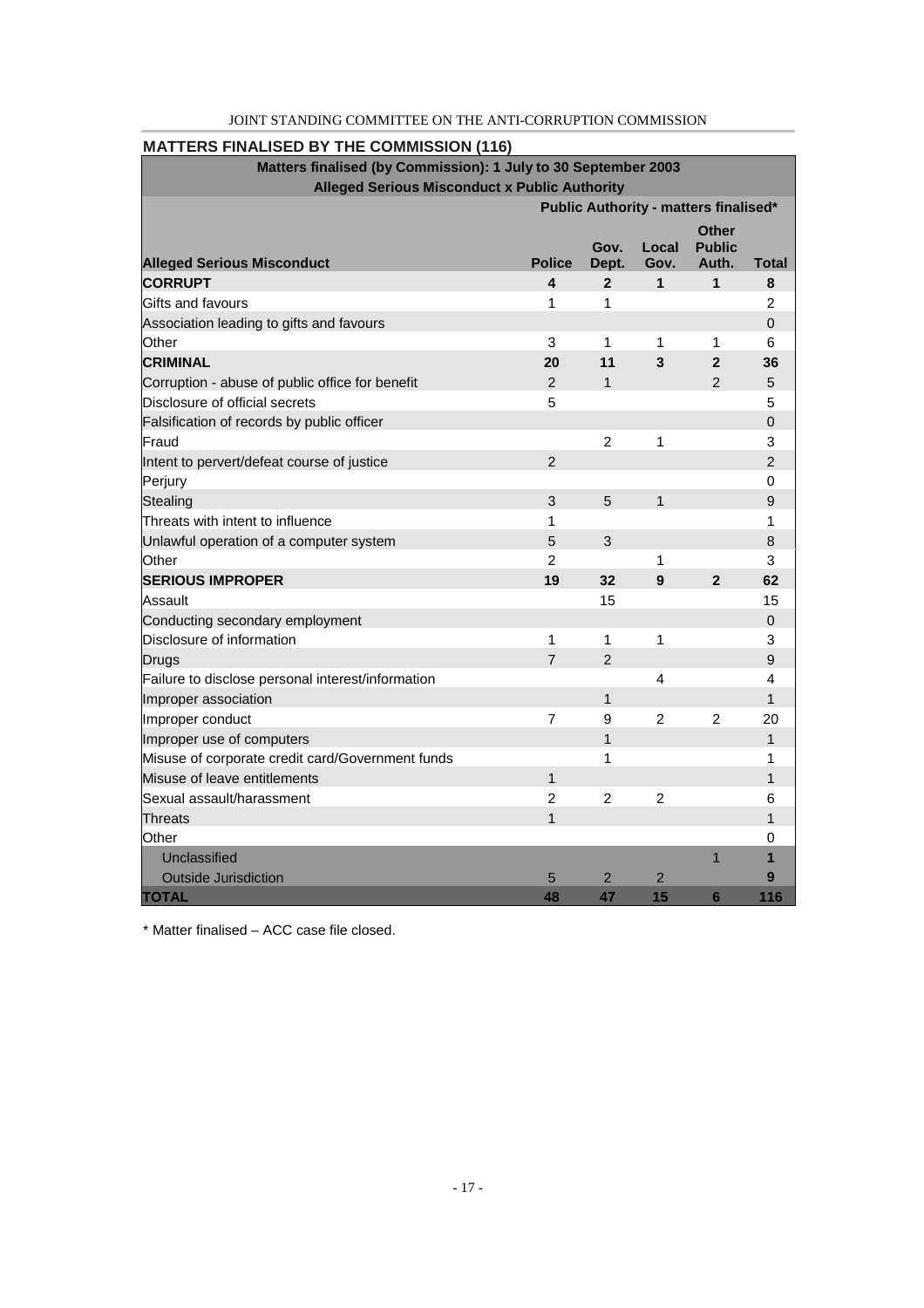#### JOINT STANDING COMMITTEE ON THE ANTI-CORRUPTION COMMISSION

#### **OUTCOME OF MATTERS FINALISED BY THE COMMISSION (116)**

| <b>Outcome of Matters Finalised</b> |           |                                  |            |              |                  |                                    |            |              |              |              |
|-------------------------------------|-----------|----------------------------------|------------|--------------|------------------|------------------------------------|------------|--------------|--------------|--------------|
|                                     |           | <b>Allegations Substantiated</b> |            |              |                  | <b>Allegations Unsubstantiated</b> |            |              | <b>Other</b> | <b>Total</b> |
| <b>Public Authority</b>             | <b>CC</b> | CrC                              | <b>SIC</b> | <b>Total</b> | CC               | <b>CrC</b>                         | <b>SIC</b> | <b>Total</b> |              |              |
| Police                              | 2         | $\mathcal{P}$                    | 1          | 5            | 2                | 8                                  | 5          | 15           | 23           | 43           |
| Government Departments              |           | 3                                | 4          | 8            | 0                | 2                                  |            | 3            | 34           | 45           |
| Local Government                    | $\Omega$  |                                  | $\Omega$   |              |                  |                                    | $\Omega$   | $\mathbf{2}$ | 10           | 13           |
| Other                               | 0         | $\Omega$                         | 0          | 0            |                  | 2                                  | 2          | 5            | 0            |              |
| Unclassified                        |           |                                  |            |              |                  |                                    |            |              |              |              |
| Outside Jurisdiction                |           |                                  |            |              |                  |                                    |            |              | 9            | 9            |
| <b>Total</b>                        |           | 6                                | 5          | 14           | $\boldsymbol{4}$ | 13                                 | 8          | 25           | 77           | 116          |

#### **Outcome x Serious Misconduct x Public Authority 1 July to 30 September 2003**

Note: CC: Corrupt Conduct CrC: Criminal Conduct SIC: Serious Improper Conduct

#### **SUBSTANTIATED ALLEGATIONS (14 matters)**

| <b>Outcome x Public Authority x Serious Misconduct</b> |  |
|--------------------------------------------------------|--|
| 1 July to 30 September 2003                            |  |
| Cubatantiated Allenations methods                      |  |

|                                                                                                                                                  | <b>Substantiated Allegations - matters finalised</b> |    |                                     |                |  |  |
|--------------------------------------------------------------------------------------------------------------------------------------------------|------------------------------------------------------|----|-------------------------------------|----------------|--|--|
| <b>Public Authority and Outcome</b>                                                                                                              | <b>Serious Misconduct *</b>                          |    |                                     |                |  |  |
|                                                                                                                                                  | <b>Total</b>                                         | cc | <b>CrC</b>                          | <b>SIC</b>     |  |  |
| <b>Police Service:</b>                                                                                                                           |                                                      |    |                                     |                |  |  |
| <b>Administrative Action</b>                                                                                                                     |                                                      |    |                                     |                |  |  |
| <b>Disciplinary Action</b>                                                                                                                       |                                                      |    |                                     |                |  |  |
| <b>Criminal Charges Laid</b>                                                                                                                     |                                                      |    |                                     |                |  |  |
| <b>Government Department's:</b>                                                                                                                  |                                                      |    |                                     |                |  |  |
| <b>Administrative Action</b>                                                                                                                     |                                                      |    |                                     |                |  |  |
| <b>Disciplinary Action</b>                                                                                                                       | 3                                                    |    |                                     | $\mathfrak{p}$ |  |  |
| <b>Criminal Charges Laid</b>                                                                                                                     | 4                                                    |    | $\mathcal{P}$                       | $\mathcal{P}$  |  |  |
| <b>Local Government:</b>                                                                                                                         |                                                      |    |                                     |                |  |  |
| <b>Administrative Action</b>                                                                                                                     |                                                      |    |                                     |                |  |  |
| <b>Disciplinary Action</b>                                                                                                                       |                                                      |    |                                     |                |  |  |
| <b>Criminal Charges Laid</b>                                                                                                                     |                                                      |    |                                     |                |  |  |
|                                                                                                                                                  |                                                      |    |                                     |                |  |  |
| Total<br>OuO: Outrained One decad<br>$\bigcap_{n=1}^{\infty}$ $\bigcap_{n=1}^{\infty}$ and $\bigcap_{n=1}^{\infty}$ and $\bigcap_{n=1}^{\infty}$ |                                                      |    | OIO: Osala de Jacquesa en Osalabert |                |  |  |

CC: Corrupt Conduct CrC: Criminal Conduct SIC: Serious Improper Conduct

Total : Administrative Action - 4 matters; Disciplinary Action – 5 matters;  **Criminal Charges Laid against public officers – 5 matters.**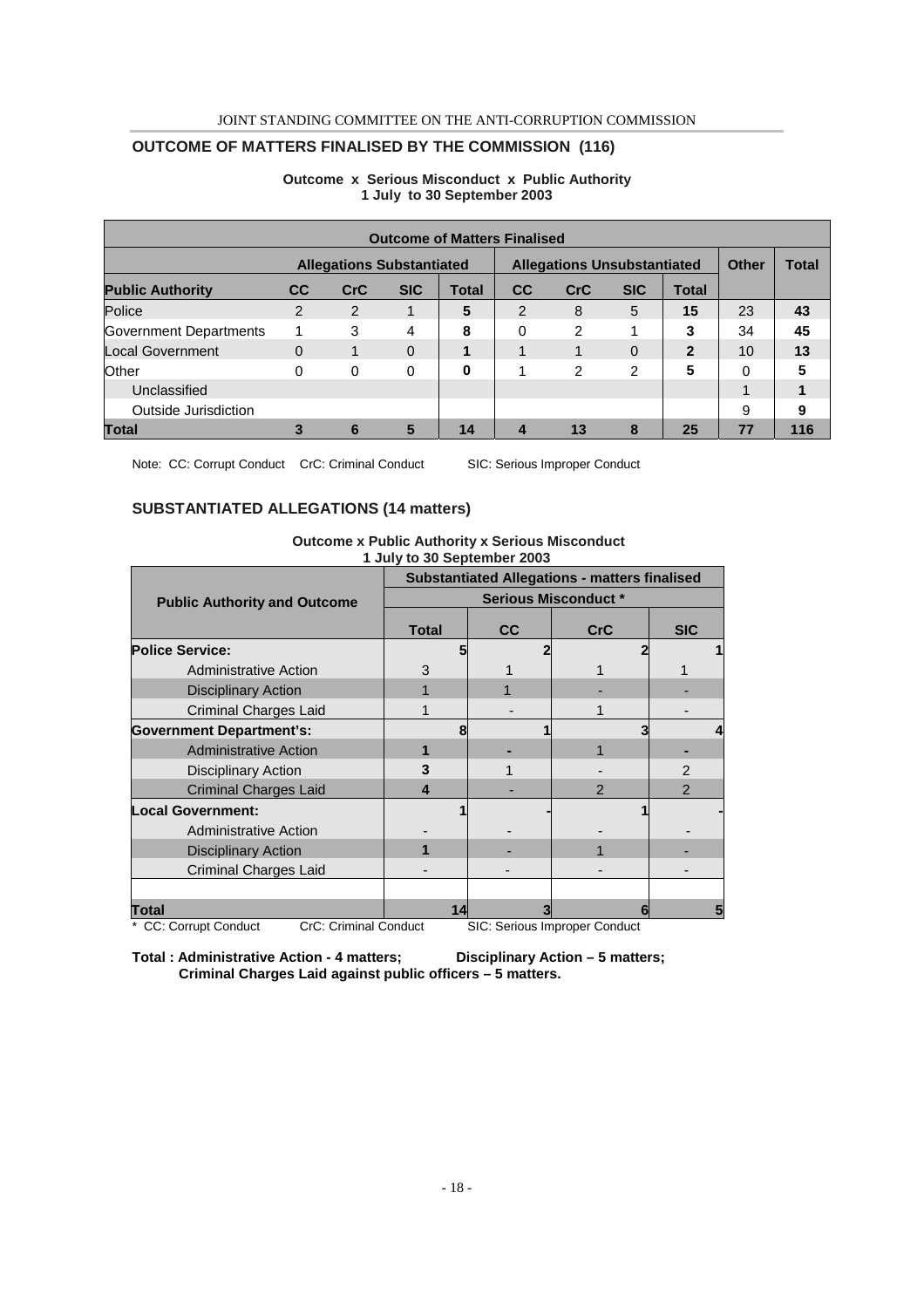#### **SUBSTANTIATED ALLEGATIONS – ACTION TAKEN (14 matters)**

| 1 July to 30 September 2003                        |                  |                                                                                                                                                                                                               |  |  |  |
|----------------------------------------------------|------------------|---------------------------------------------------------------------------------------------------------------------------------------------------------------------------------------------------------------|--|--|--|
| <b>Alleged Serious Misconduct</b>                  |                  | Outcome                                                                                                                                                                                                       |  |  |  |
|                                                    |                  | Administrative Action Taken (4 matters)                                                                                                                                                                       |  |  |  |
|                                                    |                  | Police (3 matters)                                                                                                                                                                                            |  |  |  |
| <b>Corrupt Conduct</b><br>- other                  | CC               | Procedures relating to training changed                                                                                                                                                                       |  |  |  |
| 1.1.<br>Disclosure of<br>official<br>secrets       | <b>CrC</b>       | Procedures changed in relation to Discipline of Aboriginal police<br>aides                                                                                                                                    |  |  |  |
| <b>Improper Conduct</b>                            | SIC <sup>*</sup> | Application to amend Licence details form redesigned, streamlining<br>of the process required to add personnel to a security company<br>being tailored to the needs of security organisations.                |  |  |  |
|                                                    |                  | Government Department (1 matter)                                                                                                                                                                              |  |  |  |
| Unlawful operation of a<br>computer system         | CrC              | PO received a verbal reprimand and was denied future access to the<br>mainframe computer system                                                                                                               |  |  |  |
|                                                    |                  | Disciplinary Action Taken (5 matters)                                                                                                                                                                         |  |  |  |
|                                                    |                  | Police (1 matter)                                                                                                                                                                                             |  |  |  |
| <b>Gifts and favours</b>                           | CC               | PO charged 3 counts corruption (working secondary employment<br>whilst rostered on duty) and 5 counts of falsifying official records, PO<br>stood down from duty, Subjected to S8 proceedings, matter ongoing |  |  |  |
|                                                    |                  | Government Departments (3 matters)                                                                                                                                                                            |  |  |  |
| <b>Gifts and Favours</b>                           | $\overline{CC}$  | PO suspended from duty and later resigned                                                                                                                                                                     |  |  |  |
| <b>Improper Association</b>                        | <b>SIC</b>       | Disciplinary charges against 2 PO's in relation to signing invoices from<br>computer company involved and for general poor management,<br>department reminded of policy regarding tenders                     |  |  |  |
| <b>Improper Conduct</b>                            | <b>SIC</b>       | 2 PO's received formal disciplinary letters                                                                                                                                                                   |  |  |  |
|                                                    |                  | Local Government (1 matter)                                                                                                                                                                                   |  |  |  |
| <b>Forgery and Uttering</b>                        | CrC              | PO produced false medical certificates, PO dismissed                                                                                                                                                          |  |  |  |
|                                                    |                  | Criminal Charges Laid (5 matters)                                                                                                                                                                             |  |  |  |
|                                                    |                  | Police (1 matter)                                                                                                                                                                                             |  |  |  |
| <b>Corruption</b>                                  | CrC              | PO plead guilty and fined \$500.00                                                                                                                                                                            |  |  |  |
|                                                    |                  | Government Departments (4 matters)                                                                                                                                                                            |  |  |  |
| clerks<br><b>Stealing</b><br>by<br>and<br>servants | <b>CrC</b>       | PO charged with stealing as a servant and possession of prohibited<br>substance. PO suspended on full pay pending outcome of court<br>action. Action continuing.                                              |  |  |  |
| Unlawful operation of a<br>computer system         | CrC              | PO charged 1 count downloading and possessing child pornography<br>from the internet. PO sentenced 18 month intensive supervision<br>order, PO's employment terminated                                        |  |  |  |
| <b>Assault</b>                                     | <b>SIC</b>       | PO Dismissed, court action ongoing                                                                                                                                                                            |  |  |  |
| <b>Sexual Assault</b>                              | <b>SIC</b>       | PO charged 1 count sexual penetration without consent. Matter<br>continuing                                                                                                                                   |  |  |  |

#### **Action Taken x Serious Misconduct x Public Authority 1 July to 30 September 2003**

\* Investigated by the Anti-Corruption Commission note: 'PO' – public officer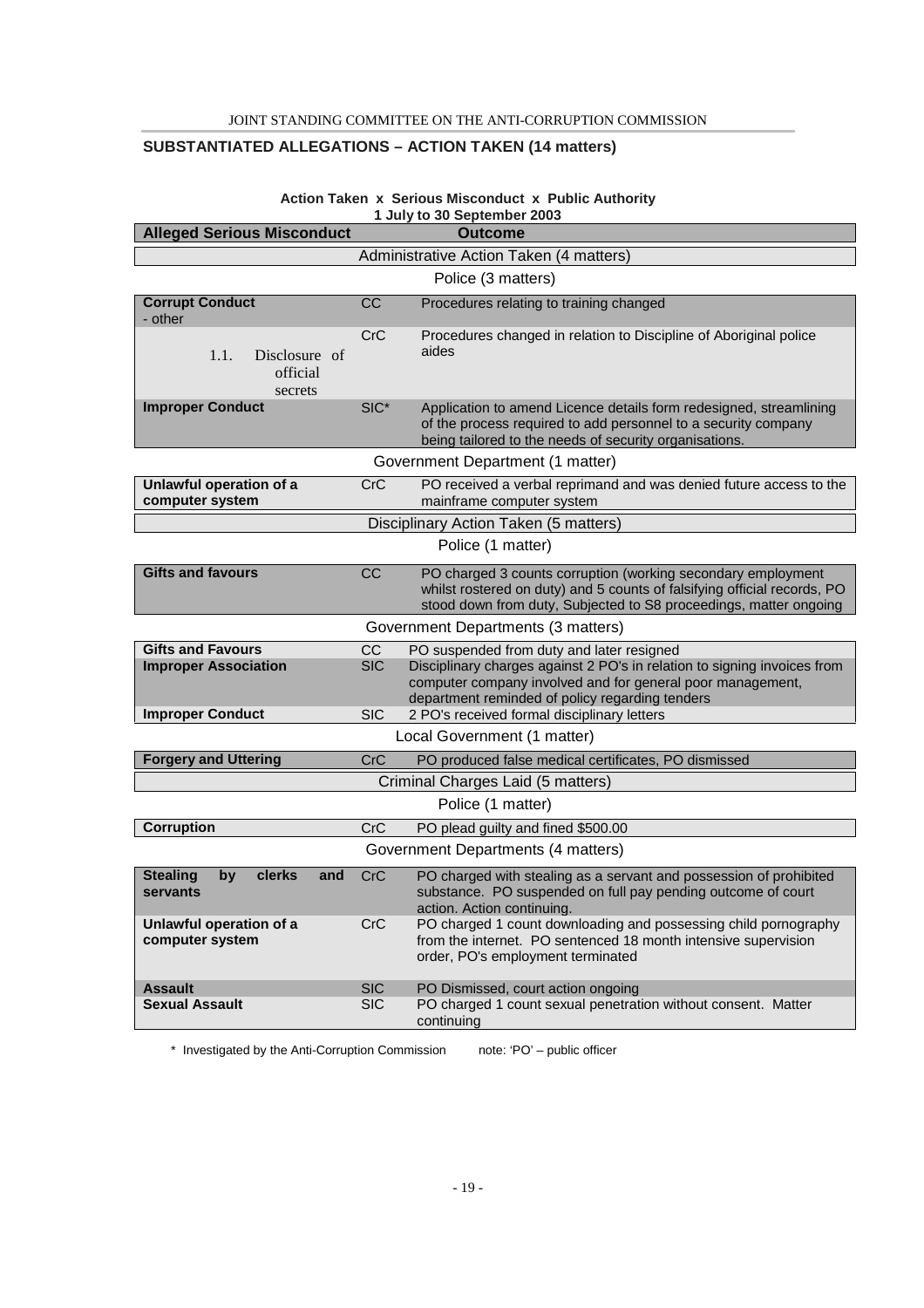#### **SUBSTANTIATED ALLEGATIONS (14 matters)**

#### **'Significant' Action Taken Against Public Officers 1 July to 30 September 2003**

| <b>Action Taken</b>                                                                      | <b>Public Officers</b> |
|------------------------------------------------------------------------------------------|------------------------|
| <b>Criminal Charges laid against public officers</b>                                     | 5                      |
| <b>Disciplinary Charges brought under Public Sector or Police Service</b><br>regulations | 5                      |
| <b>Employment terminated - 3 dismissed, 1 resigned</b>                                   |                        |
| Formal reprimand and/or counselling                                                      | 2                      |
| <b>Employment suspended</b> $-$ in some cases without pay                                | 2                      |
| <b>Fines</b>                                                                             |                        |
| Action taken under s.8 of the Police Act - police officers                               |                        |

#### **3. STATUS OF ACC OPERATIONS – NOVEMBER 2003**

#### **Overview**

During the September 2003 quarter, ACC Operations (Investigations teams) were dealing with 55 matters, under part III or IV of the ACC Act, with around 25 being subject to 'active' investigation.

Of the 55 matters, 27 related to police officers, 12 to public officers in Government departments, 10 to local government officers, and 6 to officers in 'other authorities'. Criminal conduct was alleged in 28 of the matters, 16 involved alleged serious improper conduct and 11, alleged corrupt conduct.

The ACC commenced investigations in 17 of the matters in 2003, 25 in 2002, and 13 prior to 2002.

Nine (9) of the 55 matters remain active because, following the completion of ACC investigations, the Commission is awaiting advice either from the DPP in respect of prosecutions, or other authorities in respect of disciplinary outcomes

Also in that period the Commission's Complaints, Review and Audit team reviewed 41 investigation reports received from other authorities, on matters referred to them by the Commission for investigation.

As at 25 November 2003, the ACC was actively investigating 22 matters, 7 involving police and 15 involving other public officers. Additionally, 19 investigation reports (by other authorities) were under review and 3 matters were subject to assessment.

Of 94 matters that were, at that date, with other authorities for investigation (referred to them by the Commission), 56 involved allegations relating to police officers and 38, other public officers. The bulk of the 94 matters (85) involving alleged misconduct by police or criminal conduct by other public officers had been referred to the Police Service, and 9 had been directed to 'other public authorities'.

Other public authorities were required to provide advice to the ACC about 'further action being taken in respect of (49) matters that had been the subject of investigation', including 23 matters with the Police Service; 8 matters with the Police Royal Commission; 10 with Government Departments; 3 with Ministers; and 5 with other authorities.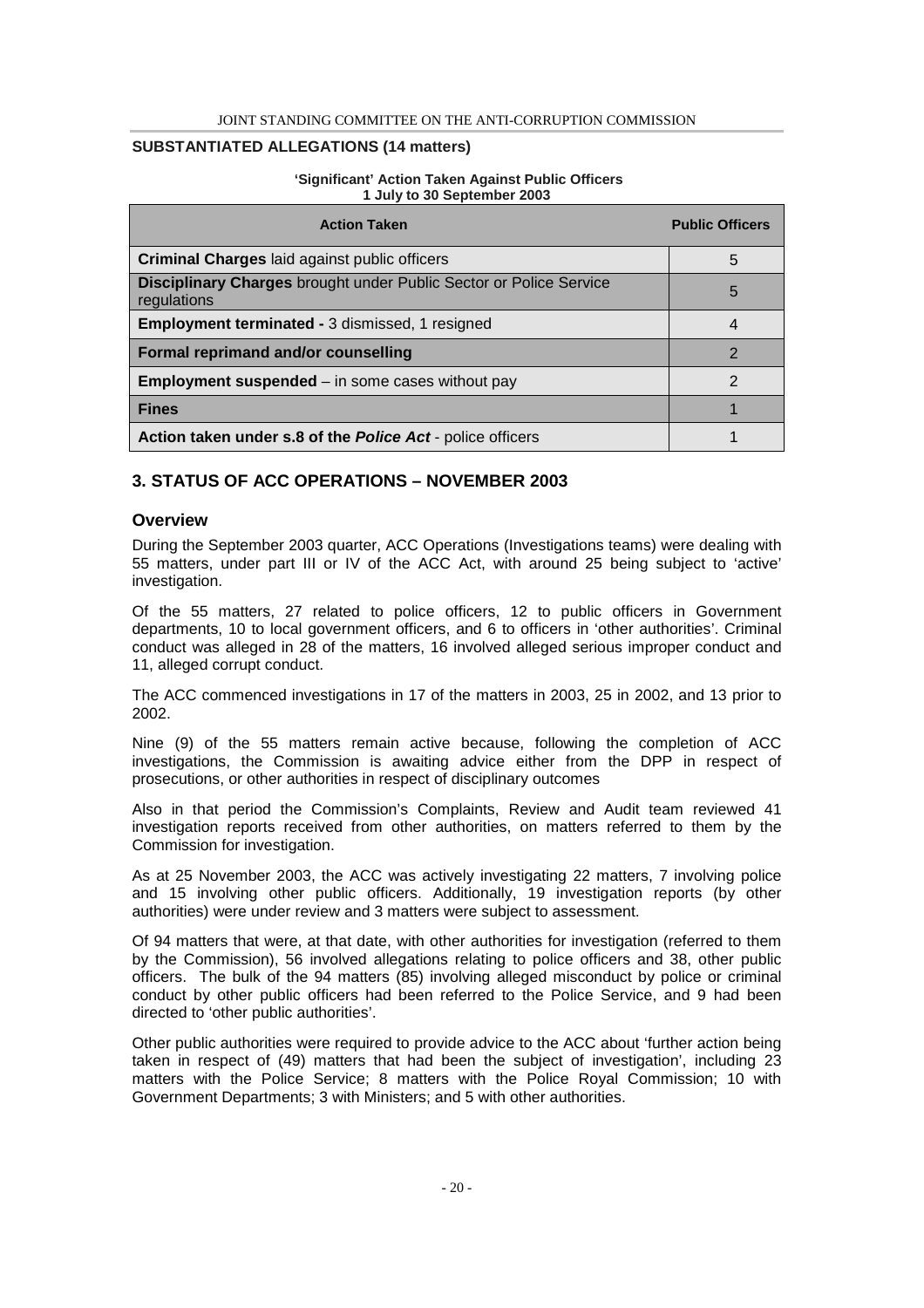#### **Operational matters**

Significant recent and current operational issues and achievements are outlined below.

A particularly complex investigation into alleged serious misconduct (involving substantial fraud and corrupt payments, abuse of public office and possible criminal conduct) that commenced in October 2002 has entailed considerable physical surveillance and extensive intelligence analysis. Following the preliminary interviewing of key witnesses (some particularly reluctant), it has progressed to the use of electronic surveillance devices and telecommunications interception (TI).

Relevant records from financial institutions have been obtained to enable the reconstruction of bank accounts as a key part of piecing together the complex financial web, and for possible prosecution purposes.

The Commission's Memoranda of Understanding (with CMC, ICAC, and PIC) have proved beneficial in this instance by enabling interstate surveillance and other inquiries to be conducted in relation to travel by persons under investigation.

As is often the case in corruption investigations, this matter has spawned other avenues warranting inquiry, involving related behaviours and other public officers.

Two other long-term fraud/corruption investigations have involved the seizure of records (especially financial) from private premises using search warrants. Computer-based records were also seized to circumvent the potential loss of evidence and WA Police Computer Crime Unit specialists assisted with the subsequent imaging of that material. Both these investigations have required the detailed reconstruction of accounts and events.

One of the matters, conducted jointly with the Department of Education and Training, has required extensive intrastate travel, to retrieve records and interview witnesses. In addition, a specialist auditor (formerly with the Auditor General's office) has been engaged to audit company records.

The ACC continues to work effectively with the WA Police Service, particularly in the Professional Standards portfolio (Internal Affairs and Internal Investigations units).

The Commission has responded positively to requests (from IAU) for assistance with physical surveillance in support of a number of investigations, and has also recently approved ACC staff providing specialist instruction to WAPS covert operatives in surveillance and technical operations.

The Commission supported the attendance of 2 police officers from the WAPS training academy at a training course for ACC investigators in 'Cognitive Interviewing and Conversation Management', conducted (at the Police academy) by Charles Sturt University staff, in August 2003

Over the past twelve months the ACC has, on several occasions, provided operational assistance involving use of the ACC's TI facilities in investigations of police misconduct. Use by IAU of the Commission's TI has ensured security and maintained the integrity of the particular investigations. One such investigation recently resulted in the arrest of a serving police officer for drug offences.

During the course of the Police Royal Commission, apart from its considerable involvement with joint operations, the ACC has limited its investigation into police matters. However, with conclusion of the Royal Commission public hearings agenda, the ACC has directed resources, as appropriate, back to police matters.

To maintain currency with the complex legal, regulatory and technical issues associated with the application of TI, the ACC continues to be represented on the national Law Enforcement Advisory Committee (LEAC), whose membership also includes the major communications carriers, the Commonwealth Attorney-General's Department and the Australian Communications Authority.

In August, following a significant software upgrade of the Commission's TI equipment that was required to accommodate mandatory technology changes implemented by the telecommunications carriers, system testing by the ACC revealed technical deficiencies in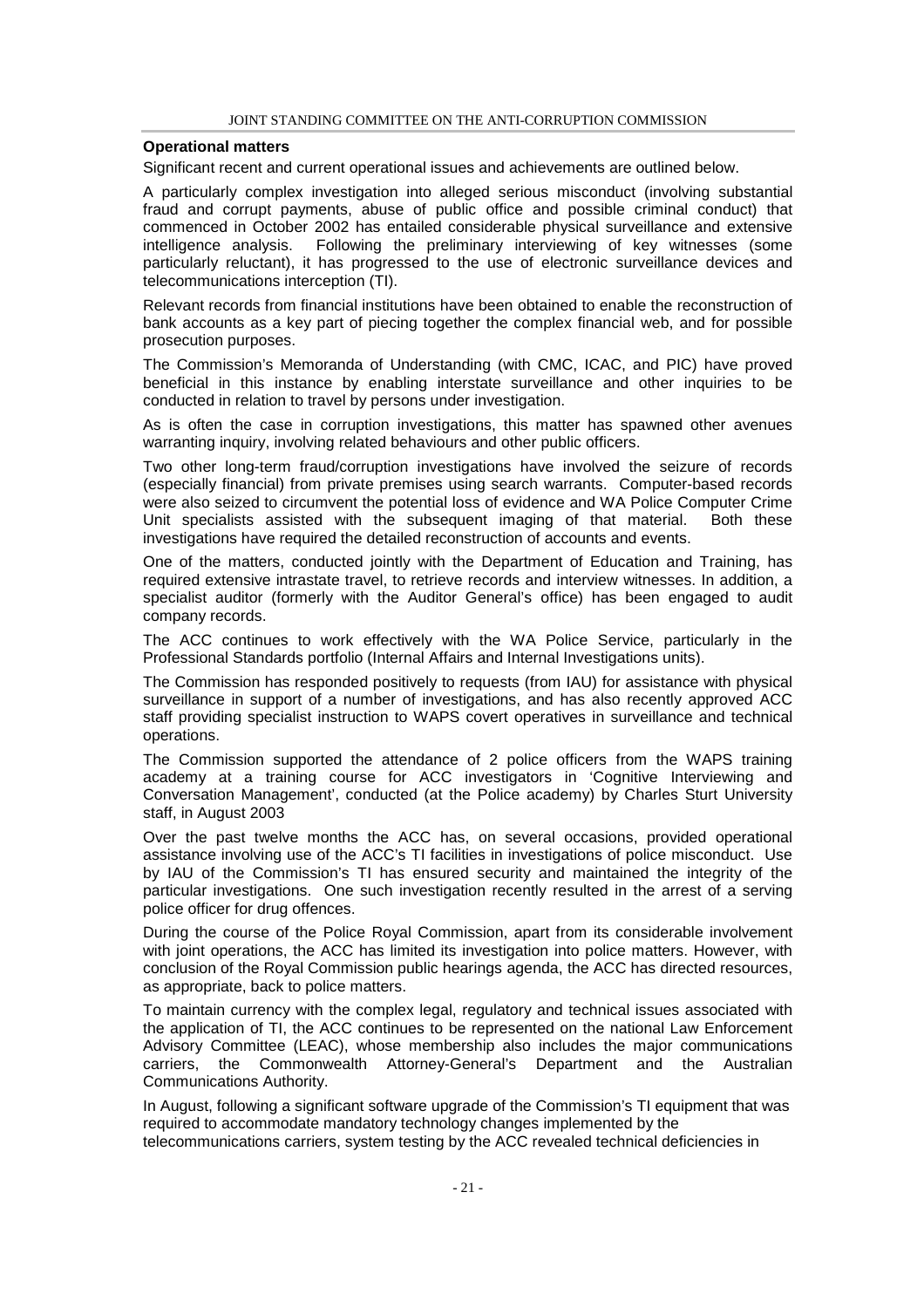Telstra specifications which, when addressed, resulted in major efficiencies for all Australian intercepting agencies.

An investigation into unauthorised release of police operational information was recently concluded. Initially an ACC investigation, the matter became the subject of public examination by the Police Royal Commission, before being finalised by the ACC in conjunction with WAPS. Former detective O'Keeffe and another person, reputed to be a drug dealer, have been charged by summons with conspiracy to pervert the course of justice. O'Keeffe is also being charged with attempting to defeat justice. It is noteworthy that the primary evidence related to these offences resulted from the effective use of telephone interception.

Three of 4 serious police related matters that have been active since 1999 have been subject to close examination by the Police Royal Commission and the other is currently subject of an extensive internal review by WAPS. As indicated previously in this report, these matters can only be further advanced on advice from the other authorities.

In the past two weeks, Rodney Stephen Bridge, a private investigator, pleaded guilty to charges laid as a result of a joint operation conducted between the Police Royal Commission and the ACC. Subsequent to public hearings, briefs of evidence were prepared in a collaborative approach involving WA Police, the ACC and the Police Royal Commission, with the police ultimately laying charges of aggravated burglary and breach of bail. Burglary charges stem from investigations involving (at that time) a serving police officer, who is yet to be tried, with significant evidence being obtained from the use of telephone interception and surveillance devices.

A recently completed ACC investigation has resulted in the arrest of the former Chief Pharmacist at the Fremantle Hospital, Richard Plumridge, who has been charged with multiple counts of stealing in the aggregate \$100,000. The investigation involved the seizure and analysis of computer based records; reconstruction of bank accounts; identification of travel; and obtaining witness statements from eastern states pharmaceutical business representatives, health officials, Commonwealth agencies, and sponsors of research at the Fremantle Hospital. Assistance was also obtained from the Australian Federal Police specialist forensic document examiners, based in Sydney.

WAPS Commercial Crime Division staff, instigated the prosecution action for this matter at the request of the ACC, subsequent to previous discussions held with the DPP and the Police about the most efficient way for the ACC to progress such matters.

In another investigation, charges were recently laid by summons on the Chief Executive Officer of the Shire of Broome, Gregory Powell. The charges relate to the alleged use, and attempted use, of a Council credit card to pay for escort agency services whilst in Perth.

The Office of the DPP presently has carriage of, or is considering, a number of other briefs referred to it by the Commission including the matter of Bruce Whiteman who has been charged with corruption in respect of dealings associated with the Western Australian Trotting Association. This matter has been remanded for a status conference on 12 December 2003.

A brief of evidence that involves a senior public officer is currently subject of consideration by the DPP, however recent advice received is that the matter will not be progressed any further until the outcome of associated proceedings before the Court of Criminal Appeal are concluded.

Close liaison with senior staff in the Office of the DPP over the past 12 months has resulted in the issue of delays that were being experienced in getting decisions on ACC matters, being resolved. Both agencies have contributed to achieving an effective outcome.

The Commission has recently written to the Premier expressing its concern over the allegations of assault, especially sexual assault and harassment, that are being reported within the education system. The ACC has suggested a coordinated approach be adopted to ensure all intelligence holdings on offenders, and suspected offenders, be centralised to facilitate more effective screening of persons who seek to work with children, by enabling the identification of those about whom serious questions have been raised.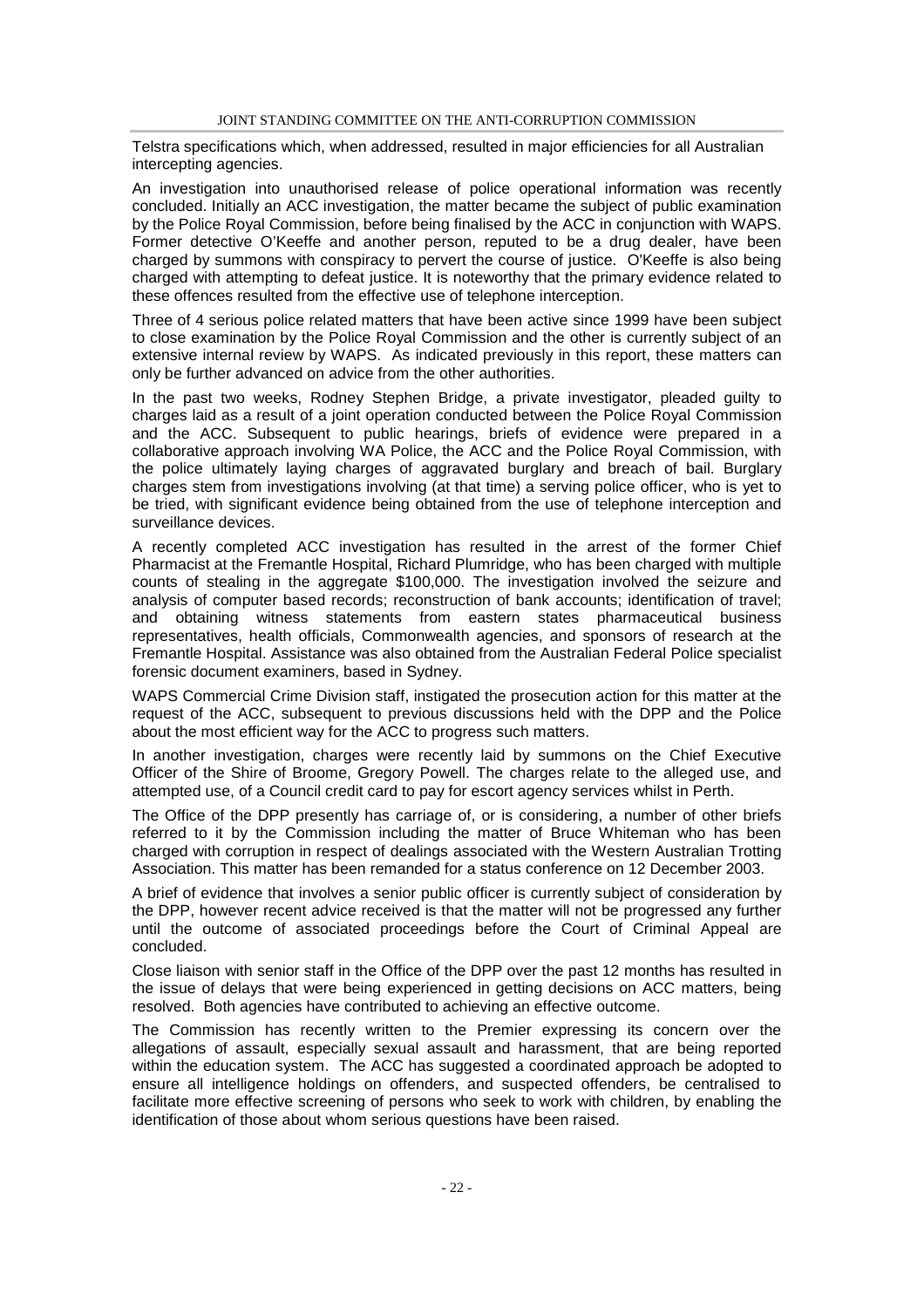The ACC presently has four staff seconded to other agencies for the purpose of assisting with corruption prevention and investigation. The first placement commenced in July 2003 with a Chief Investigator being seconded to the Department of Education and Training to advise on corruption and fraud prevention, education and risk management.

Another investigator has been seconded for 12 months to the Office of the Public Sector Standards Commissioner, with responsibility for education and implementation of practical guidelines for agencies in respect of the Public Interest Disclosure Act (whistleblower legislation).

Two senior investigators have been seconded to the WAPS Royal Commission Investigation Team at the request of the Commissioner of Police. These officers are part of the team examining and investigating specific instances of alleged criminal, corrupt or serious misconduct, that were subject to public hearings by the Police Royal Commission, and making recommendations for prosecution or disciplinary action. The ACC Intelligence Unit is also directly assisting that team with the provision of intelligence.

The ACC continues to be represented at a routine monthly operational review meeting conducted by the Internal Investigations Unit of the Department of Justice.

In August 2003 the Director Operations represented the Commission at the WA Police, Professional Standards Planning Forum. Essentially, the purpose of the forum was to consider, in light of issues raised during the Police Royal Commission including those discussed at the Round Table Conferences, the complaint reporting and investigation process, a service wide corruption prevention plan, and preliminary thoughts as to the potential working relationship between WAPS and the proposed CCC in respect of organised crime investigations.

On 17 November 2003 the Commission met with the Commissioner, Independent Commission Against Corruption, Mauritius (Mr. Beekarry) who was visiting Australia under the sponsorship of the Department of Foreign Affairs and Trade. Commissioners discussed the formation of the Mauritius ICAC in 2002, its powers and jurisdiction and its reporting relationship with a parliamentary committee. The work of the ACC and establishment of the CCC were also discussed.

#### **3. POLICIES AND PROCEDURES:**

The 'Standing Operating Guidelines for Investigations', which have been subject to comprehensive review and enhancement over the past 12 months have been approved and are now available to all Commission staff, on the ACC Intranet. Topics addressed in these policy and procedures statements include (among other things):

- The ACC Act
- Investigation files management allocation and priorities
- Official Requests and Notices (under the ACC Act)
- Power to Enter Premises
- **Interviews**
- **Official Statements**
- Physical Evidence
- Liaison with External Agencies
- Briefs of Evidence
- Complaints, Review and Audit (role and functions)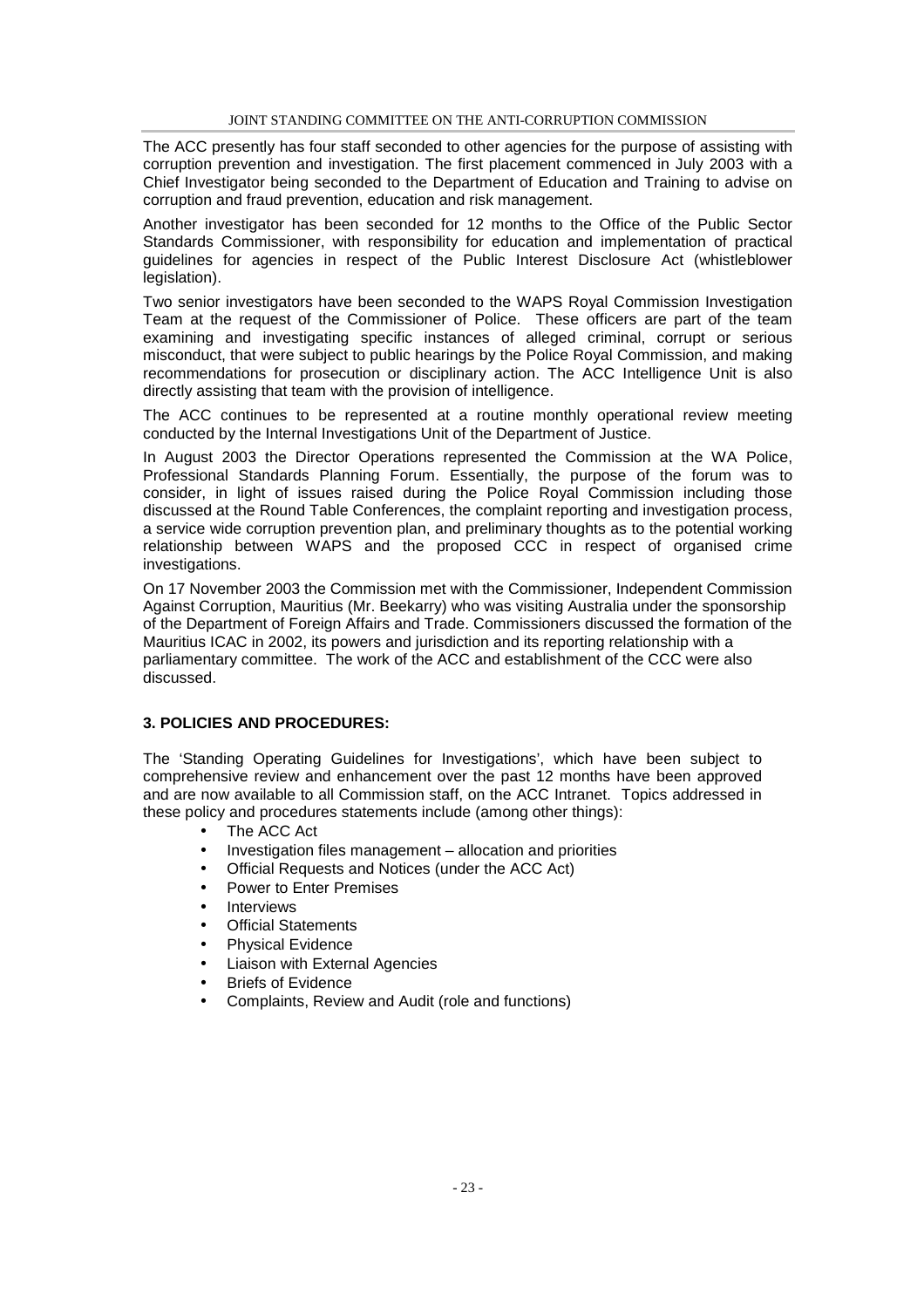#### **4. COMMISSION MEETINGS:**

From 1 July to 30 September 2003 the Commission met on 5 occasions, and to the end of November, 9 occasions. All were regular meetings involving consideration of current operational and administrative matters.

#### **5. ADMINISTRATION:**

| <b>Source of Expenditure</b>   | <b>Budget</b><br><b>Allocation</b><br>2003-04<br>(\$'000) | <b>Actual Expenditure</b><br>and Commitments<br>July to September2003<br>(\$000) |
|--------------------------------|-----------------------------------------------------------|----------------------------------------------------------------------------------|
| <b>Salaries and Allowances</b> | 5,959                                                     | 1,473                                                                            |
| <b>Other Expenditure:</b>      |                                                           |                                                                                  |
| <b>Executive</b>               | 648                                                       | 156                                                                              |
|                                |                                                           |                                                                                  |
| <b>Operations</b>              | 1,558                                                     | 514                                                                              |
|                                |                                                           |                                                                                  |
| <b>Business Services</b>       | 2,890                                                     | 457                                                                              |
|                                |                                                           |                                                                                  |
| <b>Information Technology</b>  | 416                                                       | 104                                                                              |
|                                |                                                           |                                                                                  |
| <b>Royal Commission</b>        |                                                           | 4                                                                                |
|                                |                                                           |                                                                                  |
| <b>Total Expenditure</b>       | 11,471                                                    | 2,708                                                                            |

#### **ACC Budget: 2003-04: Expenditure to 30 September 2003**

#### **Human Resources –**

As at 30 September 2003 there were 83 persons in the ACC, representing 81.1 FTE.

| Area                         | <b>Persons</b> |              |       |  |  |
|------------------------------|----------------|--------------|-------|--|--|
|                              | males          | females      | total |  |  |
|                              |                |              |       |  |  |
| <b>Commission</b>            | 2              |              |       |  |  |
| <b>Executive</b>             | 2              | $\mathbf{2}$ |       |  |  |
| <b>Operations</b>            | 33             | 26           | 59    |  |  |
| Investigations               | 14             | 19           | 33    |  |  |
| Electronic Surveillance unit |                |              | 9     |  |  |
| Intelligence unit            | 3              | 3            | 6     |  |  |
| Special Projects unit        |                | 3            |       |  |  |
| <b>Business Services</b>     | 10             | 7            | 17    |  |  |
| Total                        | 47             | 36           | 83    |  |  |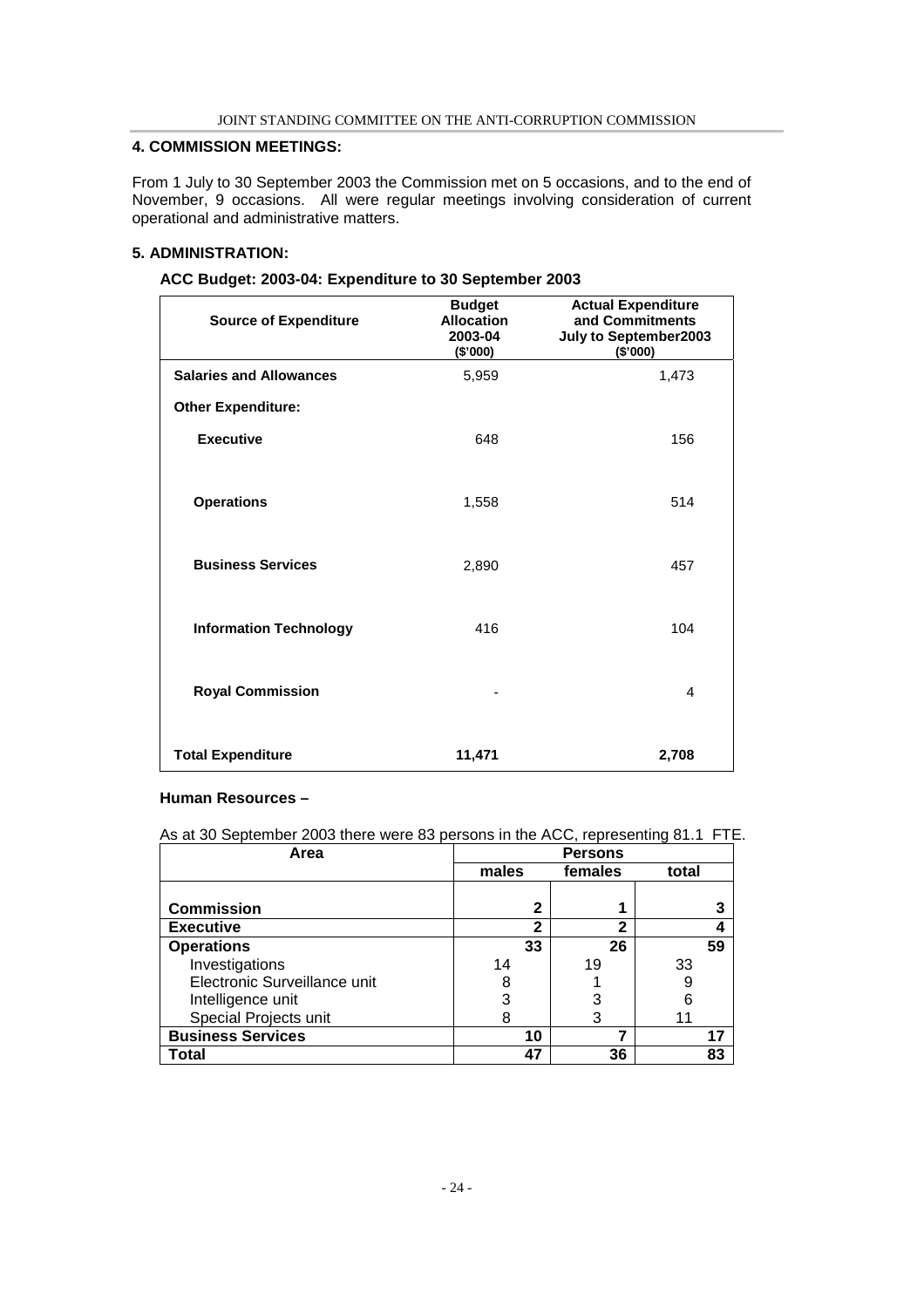#### **Industrial Relations –**

#### **ACC staff employment status**

As indicated in the Report to the Committee of 25 August 2003 conferences to address the employment status of ACC staff were held in the WAIRC on 24 and 27 June and also 5 August 2003. A further conference, on 25 August 2003, resulted in a letter (dated 10 September 2003) from the Premier to the Community and Public Sector Union advising:

'Following a request from Mr Dasey in the Western Australian Industrial Relations Commission on 25 August 2003, I wish to confirm undertakings given by the Department of the Premier and Cabinet in relation to the future arrangements for Anti-Corruption Commission (ACC) staff.

The Government is prepared to commence assessing individual ACC employees who have indefinite tenure at the ACC for registration under the Public Sector Management (Redeployment and Redundancy) Regulations 1994. Such registration will be at the substantive classification levels and subject to the requirements detailed in sub-regulations 11(1) and 11(2) being met.

In addition, for those employees with indefinite tenure at the ACC, Government will arrange for employees who require access to redeployment and redundancy provisions to continue to have such access until voluntary severance is taken or redeployment occurs.

The Government remains committed to ensuring that all public sector employees affected by the decision to establish the Corruption and Crime Commission are treated in a fair and equitable manner.

I trust this advice will address the concerns your members have raised.'

Subsequent to this advice the Department of the Premier and Cabinet (DPC) has reviewed the classification levels of ACC staff and with the exception of 4 positions has agreed on the levels to be used in the event of staff being subject to redeployment and/or redundancy. Discussions on the 4 contentious positions, involving primarily the CPSU and DPC, are yet to be resolved.

One of the officers concerned has had to register for redeployment as a result of their position in the ACC being made redundant. DPC has rejected the application and the CPSU/CSA are currently preparing to take the matter before the WAIRC.

**T E O'CONNOR QC CHAIRMAN ANTI-CORRUPTION COMMISSION** 28 November 2003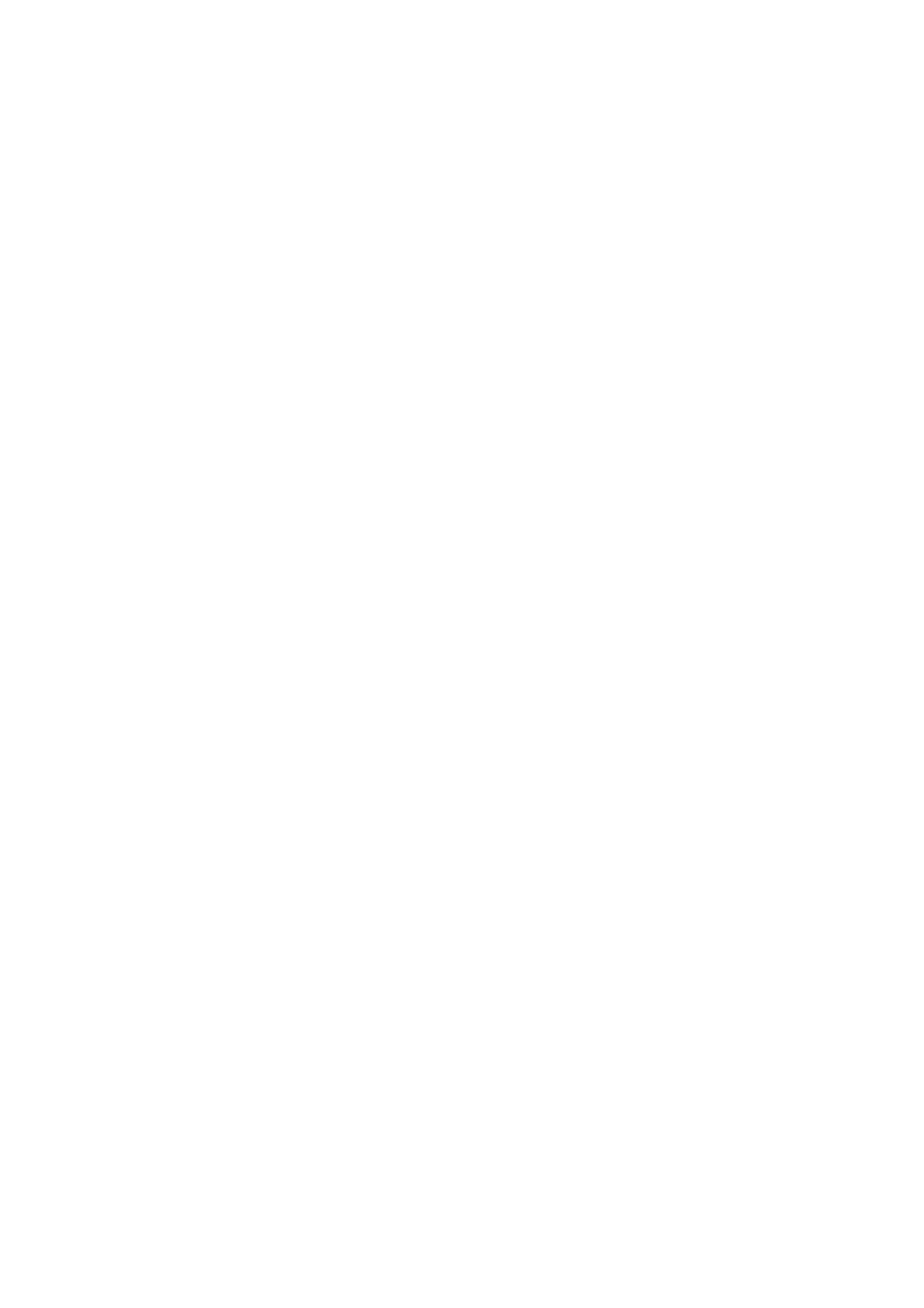## **APPENDIX THREE**

## **ANTI-CORRUPTION COMMISSION REPORT TO THE JOINT STANDING COMMITTEE ON THE ANTI-CORRUPTION COMMISSION 1 JULY - 31 DECEMBER 2003**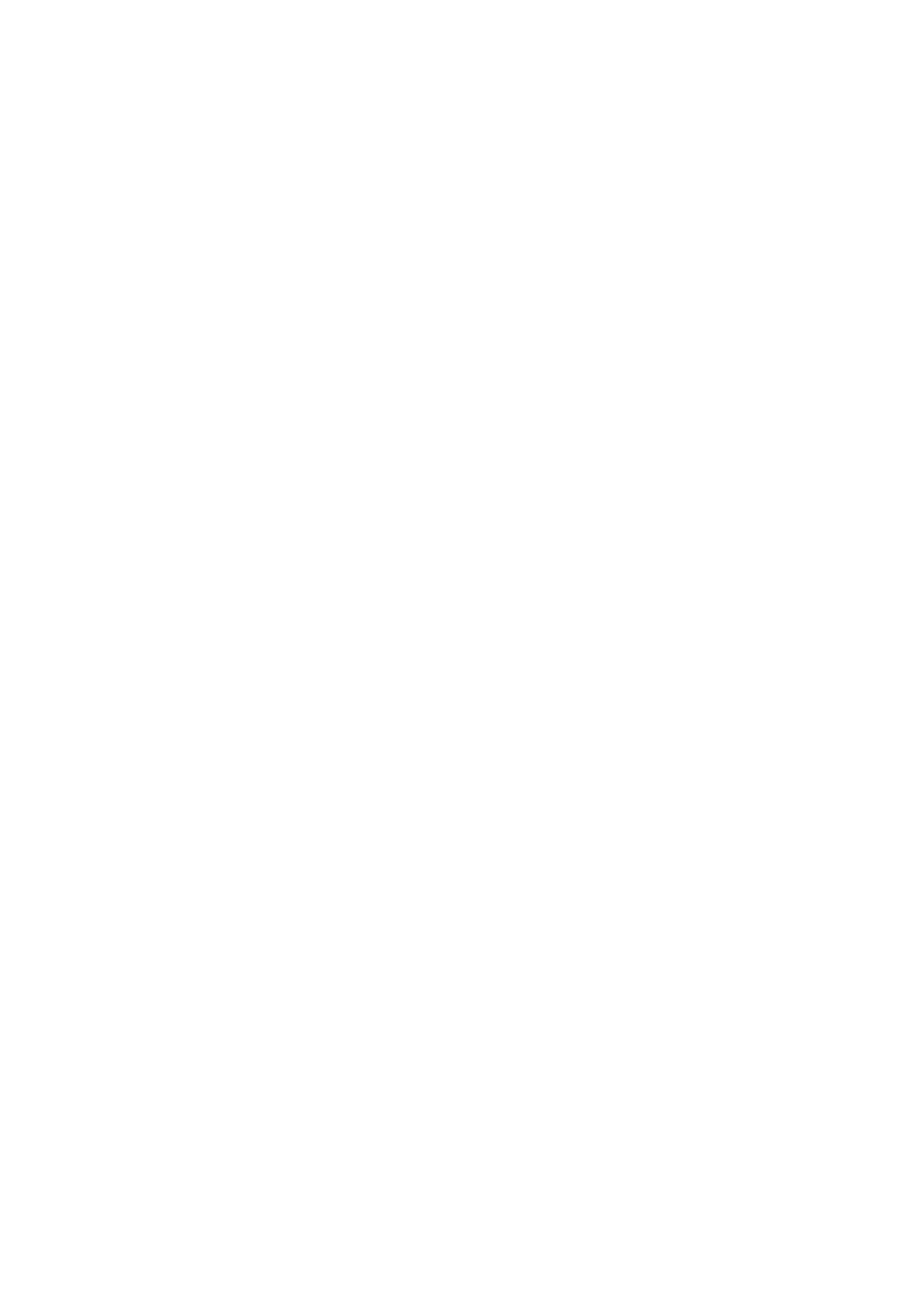| 1.<br>ACC OPERATIONAL ACTIVITY: 1 July to 31 December 2003 *                             |                                 |          |                          |                |  |  |
|------------------------------------------------------------------------------------------|---------------------------------|----------|--------------------------|----------------|--|--|
| Enquiries received by the ACC about alleged serious misconduct<br>119 (66)               |                                 |          |                          |                |  |  |
| 'Active' Matters (subject to investigation or other action) carried over from<br>2002-03 |                                 |          |                          | 305            |  |  |
| 'New' Matters reported to ACC, in the period:                                            |                                 |          |                          | 212 (94)       |  |  |
| Reported by -                                                                            | Public authorities              | 192 (85) | 91%                      |                |  |  |
|                                                                                          | Individuals                     | 17(9)    | 8%                       |                |  |  |
|                                                                                          | <b>ACC</b> initiated            | 3(0)     | 1%                       |                |  |  |
| Relating to public officers in -                                                         | <b>WA Police Service</b>        | 91 (34)  | 43%                      |                |  |  |
|                                                                                          | <b>Government Departments</b>   | 91 (45)  | 43%                      |                |  |  |
|                                                                                          | Local government                | 23(12)   | 11%                      |                |  |  |
|                                                                                          | <b>Other Public Authorities</b> | 7(3)     | 3%                       |                |  |  |
| Alleged misconduct -                                                                     | Corrupt                         | 5<br>(2) | 2%                       |                |  |  |
|                                                                                          | Criminal                        | 78 (37)  | 37%                      |                |  |  |
|                                                                                          | Serious Improper                | 121 (52) | 57%                      |                |  |  |
|                                                                                          | Outside ACC's jurisdiction      | 6(2)     | 3%                       |                |  |  |
|                                                                                          | Unclassified                    | 2(1)     | 1%                       |                |  |  |
| 'Total Active' Matters (a) on ACC records, in the period                                 |                                 |          |                          | 517            |  |  |
| Matters referred to 'other authorities' for action, in the period                        |                                 |          |                          | (28)<br>60     |  |  |
| Review and Audit (by ACC) of 'other authority' Investigation Reports                     |                                 |          |                          | 114<br>(86)    |  |  |
| Active Matters under ACC investigation or other action, in the period                    |                                 |          |                          | 68             |  |  |
| Matters (under investigation by the ACC) finalised, in the period                        |                                 |          |                          | 26 (16)        |  |  |
| Total Matters finalised by the Commission, in the period:                                |                                 |          |                          | 290 (174)      |  |  |
| Allegations substantiated                                                                |                                 | 53 (39)  | 18%                      |                |  |  |
| Allegations unsubstantiated                                                              |                                 | 65 (40)  | 23%                      |                |  |  |
| Other outcomes <sup>(b)</sup>                                                            |                                 | 172 (95) | 59%                      |                |  |  |
| $T1^{(c)}$ Warrants obtained and/or executed by the ACC, in the period:                  |                                 |          |                          | 12(5)          |  |  |
| ACC-specific operations                                                                  |                                 |          |                          | 12(5)          |  |  |
| Warrants executed on behalf of WA Police Service                                         |                                 |          |                          |                |  |  |
|                                                                                          |                                 |          | Notices                  | <b>Matters</b> |  |  |
| Notices obtained and executed by the ACC, in the period:                                 |                                 |          | 77 (28)                  | 22(9)          |  |  |
| Section 37 Notices                                                                       |                                 |          | $12 \overline{ }$<br>(6) | 5(1)           |  |  |
| Section 38 Notices                                                                       |                                 |          | 36(15)                   | 10(5)          |  |  |
| Section 44 Notices                                                                       |                                 |          | 29<br>(7)                | 7(3)           |  |  |
|                                                                                          |                                 |          | Assign's                 | Matters        |  |  |
| Physical Surveillance conducted in support of investigations:                            |                                 |          | 28 (19)                  | 11(7)          |  |  |
| Relating to -                                                                            | <b>WA Police Service</b>        |          | 14(7)                    | 5(3)           |  |  |
|                                                                                          | <b>Other Public Authorities</b> |          | 14(12)                   | 6(4)           |  |  |
| Matters (referred by the ACC) being considered by the DPP $^{(d)}$ :                     |                                 |          |                          | 10             |  |  |
| Relating to public officers in -                                                         | <b>WA Police Service</b>        |          |                          | 7              |  |  |
|                                                                                          | <b>Other Public Authorities</b> |          |                          | 3              |  |  |
| Matters finalised by the DPP                                                             |                                 |          |                          | $\overline{7}$ |  |  |
| <b>Matters progressed to Court</b>                                                       |                                 |          |                          | $\overline{2}$ |  |  |

#### JOINT STANDING COMMITTEE ON THE ANTI-CORRUPTION COMMISSION

 **\* Note**: Figures in brackets relate to the three months, October to December 2003.

(a) Active matters are those subject to investigation or other action by the ACC or other appropriate authorities – may include consideration of criminal prosecution by the DPP or court action; includes all ACC case files not yet closed by the Commission.

(b) Includes investigations that are inconclusive, where investigation is not in public interest, where investigation is not justified, where the public officer is deceased or transferred, where a matter is outside ACC jurisdiction, or where there is insufficient evidence.

(c) TI - Telecommunications Interception. (d) DPP - Director of Public Prosecutions (WA).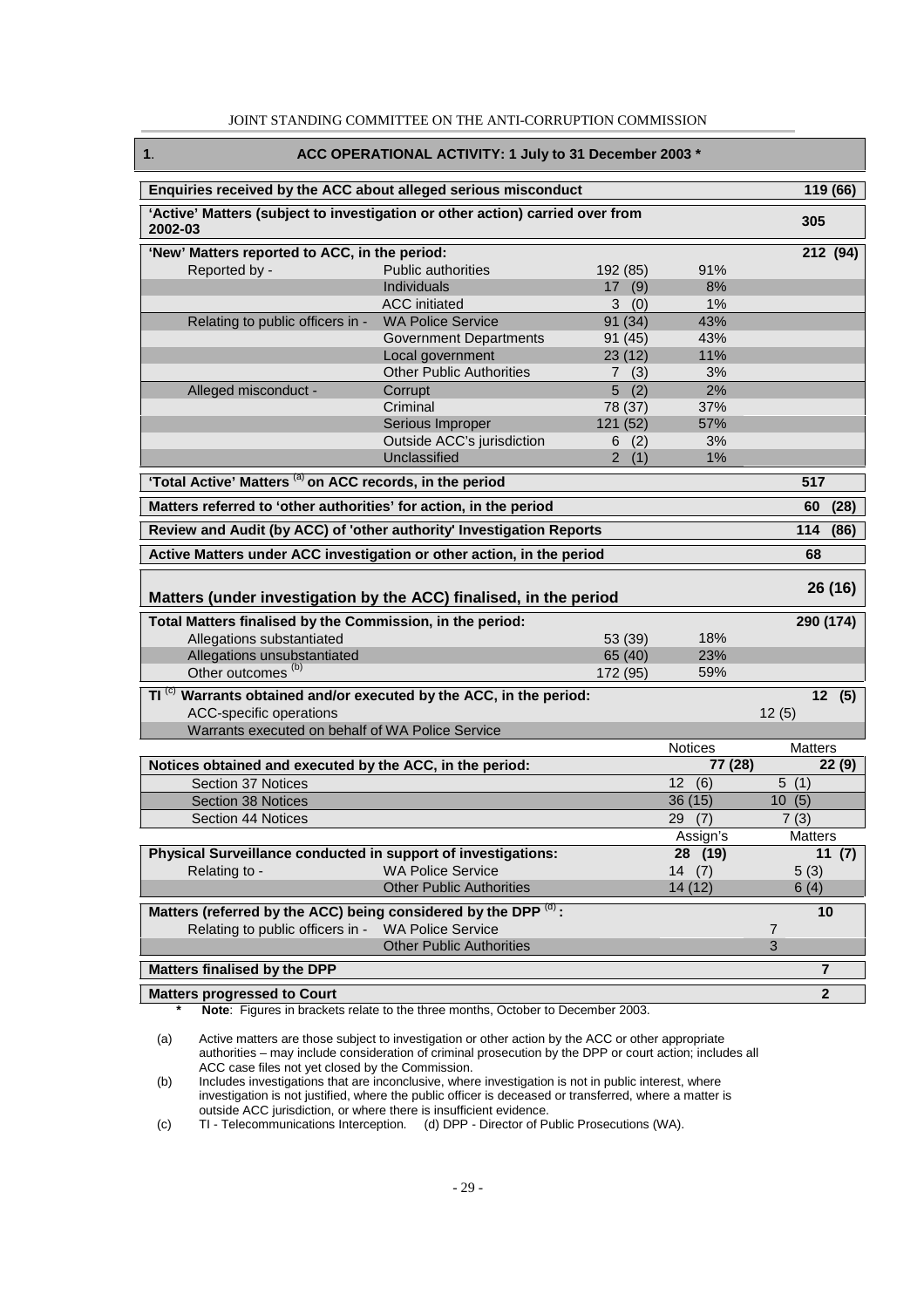#### **Active Matters as at 31 December 2003 and 4 February 2004**

As at 31 December 2003 a total of 227 'active' matters were subject to investigation or other action by the ACC or other appropriate authorities - 42 by the ACC and 185 by other authorities. As at 4 February 2004 there were a total of 202 active matters – 35 subject to action by the ACC and 167 by other authorities. Matters will continue to be subject to Commission oversight until closure of the ACC, at which time they will be transferred to the Corruption and Crime Commission for continued action.

#### **2. COMBATING CORRUPTION: 1 July - 31 December 2003**

#### **Matters Reported To The Commission (212)**

| Matters received (by Commission): 1 July to 31 December 2003 |                |                |                 |                                            |                |
|--------------------------------------------------------------|----------------|----------------|-----------------|--------------------------------------------|----------------|
| <b>Alleged Serious Misconduct x Public Authority</b>         |                |                |                 |                                            |                |
|                                                              |                |                |                 | <b>Public Authority - matters received</b> |                |
| <b>Alleged Serious Misconduct</b>                            | <b>Police</b>  | Gov.<br>Dept.  | Local<br>Gov.   | <b>Other</b><br><b>Public</b><br>Auth.     | <b>Total</b>   |
| <b>CORRUPT</b>                                               | 1              | 1              | 3               | $\bf{0}$                                   | 5              |
| Gifts and favours                                            |                | 1              |                 |                                            | 1              |
| Association leading to gifts and favours                     |                |                |                 |                                            | 0              |
| Other                                                        | 1              |                | 3               |                                            | 4              |
| <b>CRIMINAL</b>                                              | 49             | 19             | $6\phantom{1}6$ | $\overline{\mathbf{4}}$                    | 78             |
| Corruption - abuse of public office for benefit              |                | 1              | 2               | $\mathbf{1}$                               | 4              |
| Disclosure of official secrets                               | 14             | 1              | 1               |                                            | 16             |
| Falsification of records by public officer                   | $\mathbf{1}$   | $\overline{2}$ | $\mathbf{1}$    |                                            | $\overline{4}$ |
| Fraud                                                        |                | $\overline{2}$ |                 |                                            | $\overline{c}$ |
| Intent to pervert/defeat course of justice                   | 1              |                | $\mathbf{1}$    |                                            | $\overline{2}$ |
| Perjury                                                      | $\overline{c}$ |                |                 |                                            | $\overline{c}$ |
| <b>Stealing</b>                                              | 11             | 9              | $\mathbf{1}$    |                                            | 21             |
| Threats with intent to influence                             | 4              |                |                 |                                            | 4              |
| Unlawful operation of a computer system                      | 10             | 3              |                 | $\mathbf{1}$                               | 14             |
| Other                                                        | 6              | 1              | 1               | $\mathbf 1$                                | 9              |
| <b>SERIOUS IMPROPER</b>                                      | 37             | 69             | 13              | $\overline{2}$                             | 121            |
| Assault                                                      | 4              | 21             | 1               |                                            | 26             |
| Conducting secondary employment                              | $\overline{2}$ |                |                 |                                            | $\overline{2}$ |
| Disclosure of information                                    |                | 1              | $\overline{2}$  |                                            | 3              |
| <b>Drugs</b>                                                 | $\overline{4}$ | $\overline{4}$ |                 |                                            | 8              |
| Failure to disclose personal interest/information            |                |                | 2               |                                            | 2              |
| Improper association                                         |                |                |                 |                                            | $\overline{0}$ |
| Improper conduct                                             | 14             | 17             | 4               | 1                                          | 36             |
| Improper use of computers                                    | $\mathbf{1}$   | 5              |                 |                                            | 6              |
| Misuse of corporate credit card/Government funds             | 1              | 4              | $\overline{c}$  | $\mathbf{1}$                               | 8              |
| Misuse of leave entitlements                                 | 1              | $\mathbf{1}$   |                 |                                            | $\overline{2}$ |
| Sexual assault/harassment                                    | 1              | 14             | 1               |                                            | 16             |
| Threats                                                      | 1              |                |                 |                                            | $\mathbf{1}$   |
| Other                                                        | 8              | $\overline{c}$ | $\mathbf{1}$    |                                            | 11             |
| Unclassified                                                 | 1              |                |                 | $\overline{1}$                             | $\overline{2}$ |
| <b>Outside Jurisdiction</b>                                  | 3              | $\overline{2}$ | 1               |                                            | 6              |
| <b>TOTAL</b>                                                 | 91             | 91             | 23              | $\overline{7}$                             | 212            |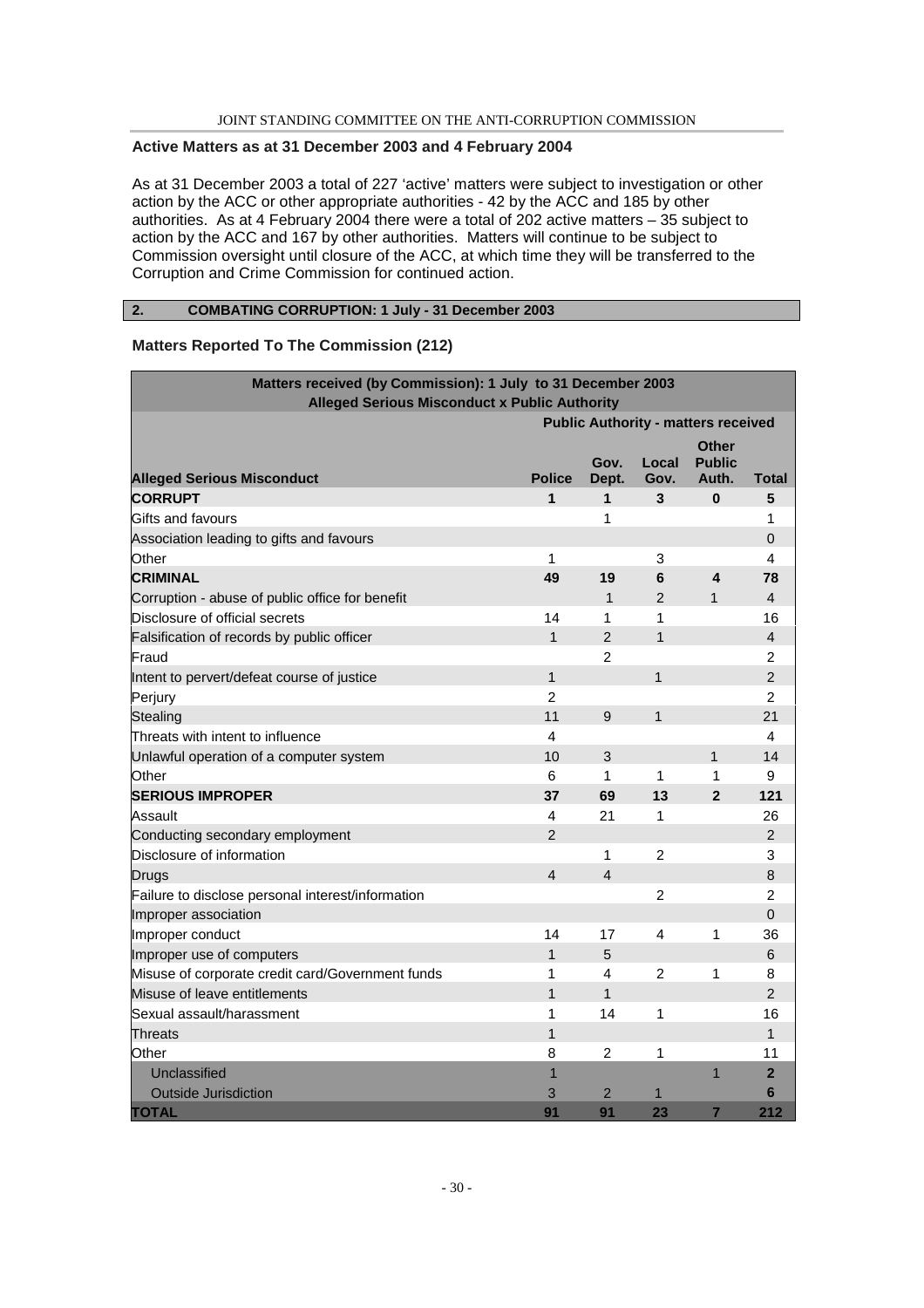#### **Matters Finalised by the Commission (290)**

| Matters finalised (by Commission): 1 July to 31 December 2003<br><b>Alleged Serious Misconduct x Public Authority</b> |                         |                |                |                                              |                |  |
|-----------------------------------------------------------------------------------------------------------------------|-------------------------|----------------|----------------|----------------------------------------------|----------------|--|
|                                                                                                                       |                         |                |                | <b>Public Authority - matters finalised*</b> |                |  |
| <b>Alleged Serious Misconduct</b>                                                                                     | <b>Police</b>           | Gov.<br>Dept.  | Local<br>Gov.  | <b>Other</b><br><b>Public</b><br>Auth.       | Total          |  |
| <b>CORRUPT</b>                                                                                                        | $\overline{7}$          | $\mathbf{2}$   | 3              | $\mathbf{2}$                                 | 14             |  |
| Gifts and favours                                                                                                     | 1                       | 1              | 1              |                                              | 3              |  |
| Association leading to gifts and favours                                                                              |                         |                |                |                                              | 0              |  |
| Other                                                                                                                 | 6                       | 1              | $\overline{2}$ | $\overline{2}$                               | 11             |  |
| <b>CRIMINAL</b>                                                                                                       | 71                      | 28             | 8              | $\overline{7}$                               | 114            |  |
| Corruption - abuse of public office for benefit                                                                       | 3                       | 3              | $\mathbf{1}$   | 3                                            | 10             |  |
| Disclosure of official secrets                                                                                        | 17                      |                | 1              |                                              | 18             |  |
| Falsification of records by public officer                                                                            | $\mathbf{1}$            | $\mathbf{1}$   | $\mathbf{1}$   |                                              | 3              |  |
| Fraud                                                                                                                 |                         | 6              | 1              |                                              | 7              |  |
| Intent to pervert/defeat course of justice                                                                            | $\overline{7}$          | $\overline{1}$ |                |                                              | 8              |  |
| Perjury                                                                                                               | 3                       |                | 1              | 1                                            | 5              |  |
| <b>Stealing</b>                                                                                                       | 18                      | 9              | $\overline{2}$ | $\overline{2}$                               | 31             |  |
| Threats with intent to influence                                                                                      | $\overline{2}$          |                |                |                                              | $\overline{2}$ |  |
| Unlawful operation of a computer system                                                                               | 14                      | 5              |                |                                              | 19             |  |
| Other                                                                                                                 | 6                       | 3              | 1              |                                              | 10             |  |
| <b>SERIOUS IMPROPER</b>                                                                                               | 52                      | 71             | 16             | 6                                            | 145            |  |
| Assault                                                                                                               | $\mathbf{1}$            | 25             |                | $\overline{2}$                               | 28             |  |
| Conducting secondary employment                                                                                       |                         | $\overline{1}$ |                |                                              | $\mathbf{1}$   |  |
| Disclosure of information                                                                                             | $\overline{2}$          | $\overline{2}$ | 1              |                                              | 5              |  |
| Drugs                                                                                                                 | 15                      | 3              |                |                                              | 18             |  |
| Failure to disclose personal interest/information                                                                     |                         | 1              | 4              |                                              | 5              |  |
| Improper association                                                                                                  |                         | $\overline{2}$ |                |                                              | $\overline{2}$ |  |
| Improper conduct                                                                                                      | 18                      | 16             | 4              | 3                                            | 41             |  |
| Improper use of computers                                                                                             | $\overline{2}$          | 3              |                |                                              | 5              |  |
| Misuse of corporate credit card/Government funds                                                                      |                         | 3              | 2              |                                              | 5              |  |
| Misuse of leave entitlements                                                                                          | $\mathbf{1}$            | $\overline{2}$ |                |                                              | 3              |  |
| Sexual assault/harassment                                                                                             | 4                       | 12             | 3              | 1                                            | 20             |  |
| Threats                                                                                                               | $\overline{\mathbf{4}}$ |                |                |                                              | 4              |  |
| Other                                                                                                                 | 5                       | 1              | $\overline{2}$ |                                              | 8              |  |
| Unclassified                                                                                                          | $\overline{1}$          |                |                | $\overline{1}$                               | $\overline{2}$ |  |
| <b>Outside Jurisdiction</b>                                                                                           | $\overline{7}$          | 3              | $\overline{4}$ | $\mathbf{1}$                                 | 15             |  |
| <b>TOTAL</b>                                                                                                          | 138                     | 104            | 31             | 17                                           | 290            |  |

\* Matter finalised – ACC case file closed.

Of the 290 matters finalised:

| $53(18%) -$  | allegations were substantiated       |
|--------------|--------------------------------------|
| $54(22%) -$  | allegations were unsubstantiated and |
| $172(60%) -$ | other outcomes were the result       |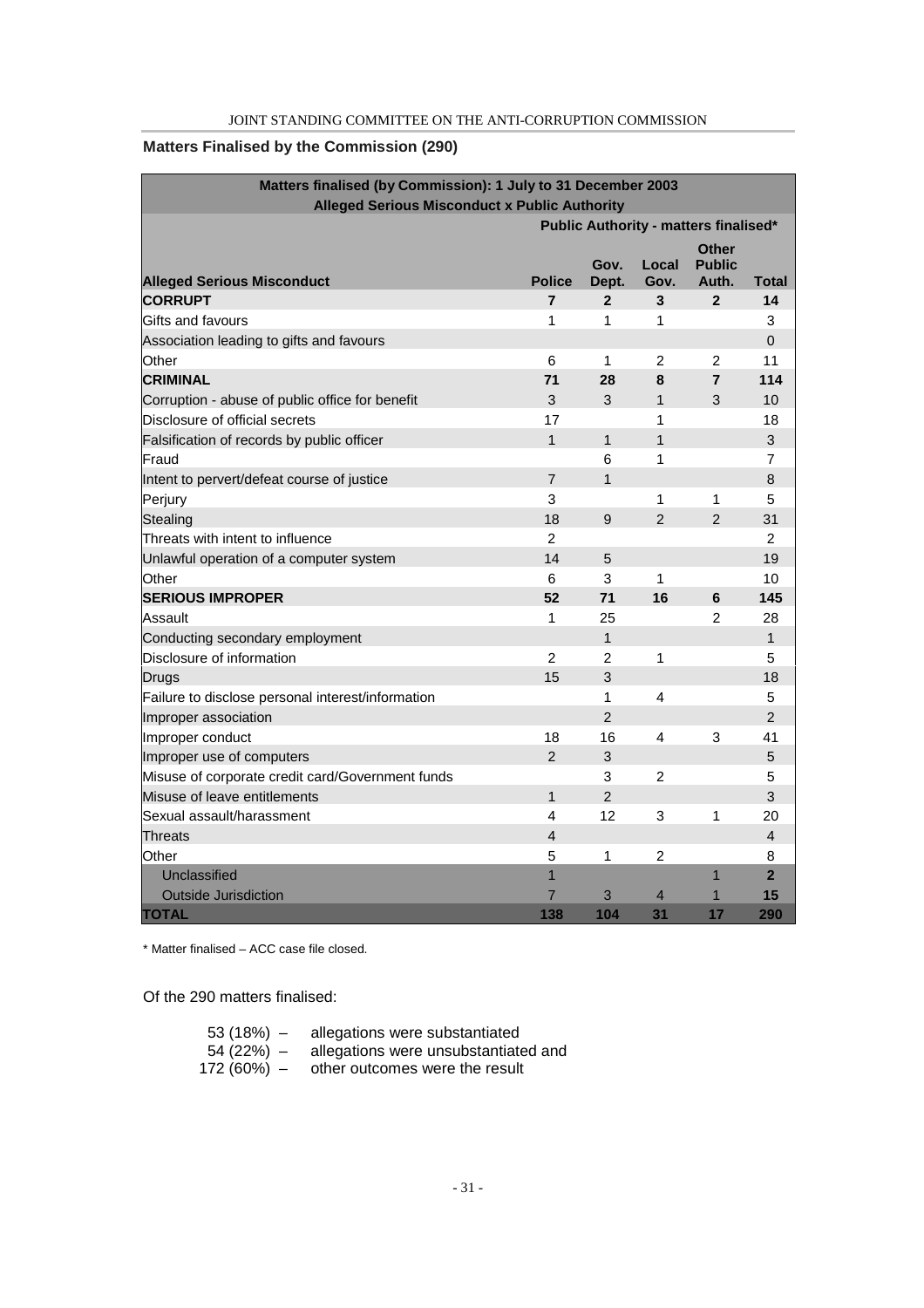#### **Outcome of Matters Finalised by the Commission (290)**

|                         | Outcome of matters finalised: 1 July to 31 December 2003 |               |            |                                    |               |            |            |              |       |     |
|-------------------------|----------------------------------------------------------|---------------|------------|------------------------------------|---------------|------------|------------|--------------|-------|-----|
| <b>Public Authority</b> | <b>Allegations Substantiated</b>                         |               |            | <b>Allegations Unsubstantiated</b> |               |            |            | <b>Other</b> | Total |     |
|                         | CC                                                       | CrC           | <b>SIC</b> | Total                              | CC            | <b>CrC</b> | <b>SIC</b> | Total        | (a)   |     |
| Police Service          | 4                                                        | 14            | 5          | 23                                 | 2             | 23         | 18         | 43           | 72    | 138 |
| Government Departments  |                                                          | 8             | 14         | 23                                 | 0             | 5          | 5          | 10           | 71    | 104 |
| <b>Local Government</b> |                                                          | $\mathcal{P}$ |            | 4                                  | $\mathcal{P}$ | 2          |            | 5            | 22    | 31  |
| Other                   | 0                                                        | $\mathcal{P}$ |            | 3                                  |               | 3          | 3          |              |       | 17  |
| <b>Total</b>            | 6                                                        | 26            | 21         | 53                                 | 5             | 33         | 27         | 65           | 172   | 290 |

#### **Outcome x Serious Misconduct x Public Authority**

Note: CC: Corrupt Conduct CrC: Criminal Conduct SIC: Serious Improper Conduct (a) Includes matters resolved to be outside ACC jurisdiction and 'unclassified' matters (refer previous table)

#### **Substantiated Allegations (53 Matters)**

Of the 53 substantiated matters; 53% (23 matters) involved police officers and 57% (30 matters) involved other public officers. The broad outcomes for the 53 matters were:

|                              | <b>Matters</b> |               |                 |  |  |  |  |
|------------------------------|----------------|---------------|-----------------|--|--|--|--|
| <b>Outcome</b>               | <b>Total</b>   | <b>Police</b> | Other public    |  |  |  |  |
|                              |                |               | <b>Officers</b> |  |  |  |  |
| Disciplinary action          | 30             | 14 (47%)      | 16 (53%)        |  |  |  |  |
| <b>Criminal Charges laid</b> | 19             | 6(32%)        | 13 (68%)        |  |  |  |  |
| Administrative action        |                | (75%)         | (25%)           |  |  |  |  |

#### **Outcome x Public Authority x Serious Misconduct**

|                                     | <b>Substantiated Allegations - matters finalised</b> |                |                |            |  |  |  |
|-------------------------------------|------------------------------------------------------|----------------|----------------|------------|--|--|--|
| <b>Public Authority and Outcome</b> | <b>Serious Misconduct*</b>                           |                |                |            |  |  |  |
|                                     | <b>Total</b>                                         | cc             | <b>CrC</b>     | <b>SIC</b> |  |  |  |
| <b>Police Service:</b>              | 23                                                   |                | 14             | 5          |  |  |  |
| <b>Administrative Action</b>        | 3                                                    |                |                |            |  |  |  |
| <b>Disciplinary Action</b>          | 14                                                   |                | 10             | 3          |  |  |  |
| Criminal Charges laid               | 6                                                    | $\mathfrak{p}$ | 3              |            |  |  |  |
| <b>Government Department's:</b>     | 23                                                   | 1              | 8              | 14         |  |  |  |
| <b>Administrative Action</b>        |                                                      |                |                |            |  |  |  |
| <b>Disciplinary Action</b>          | 13                                                   |                | 5              |            |  |  |  |
| <b>Criminal Charges laid</b>        | 9                                                    |                | 2              |            |  |  |  |
| <b>Local Government:</b>            |                                                      |                |                |            |  |  |  |
| <b>Administrative Action</b>        |                                                      |                |                |            |  |  |  |
| <b>Disciplinary Action</b>          | $\mathfrak{p}$                                       |                | $\mathfrak{p}$ |            |  |  |  |
| Criminal Charges laid               | $\mathfrak{p}$                                       |                |                |            |  |  |  |
| <b>Other Public Authority:</b>      | 3                                                    |                |                |            |  |  |  |
| <b>Administrative Action</b>        |                                                      |                |                |            |  |  |  |
| <b>Disciplinary Action</b>          |                                                      |                |                |            |  |  |  |
| Criminal Charges laid               | $\mathfrak{p}$                                       |                | $\mathfrak{p}$ |            |  |  |  |
| <b>Total</b>                        | 53                                                   | 6              | 26             | 21         |  |  |  |

\* CC: Corrupt Conduct CrC: Criminal Conduct SIC: Serious Improper Conduct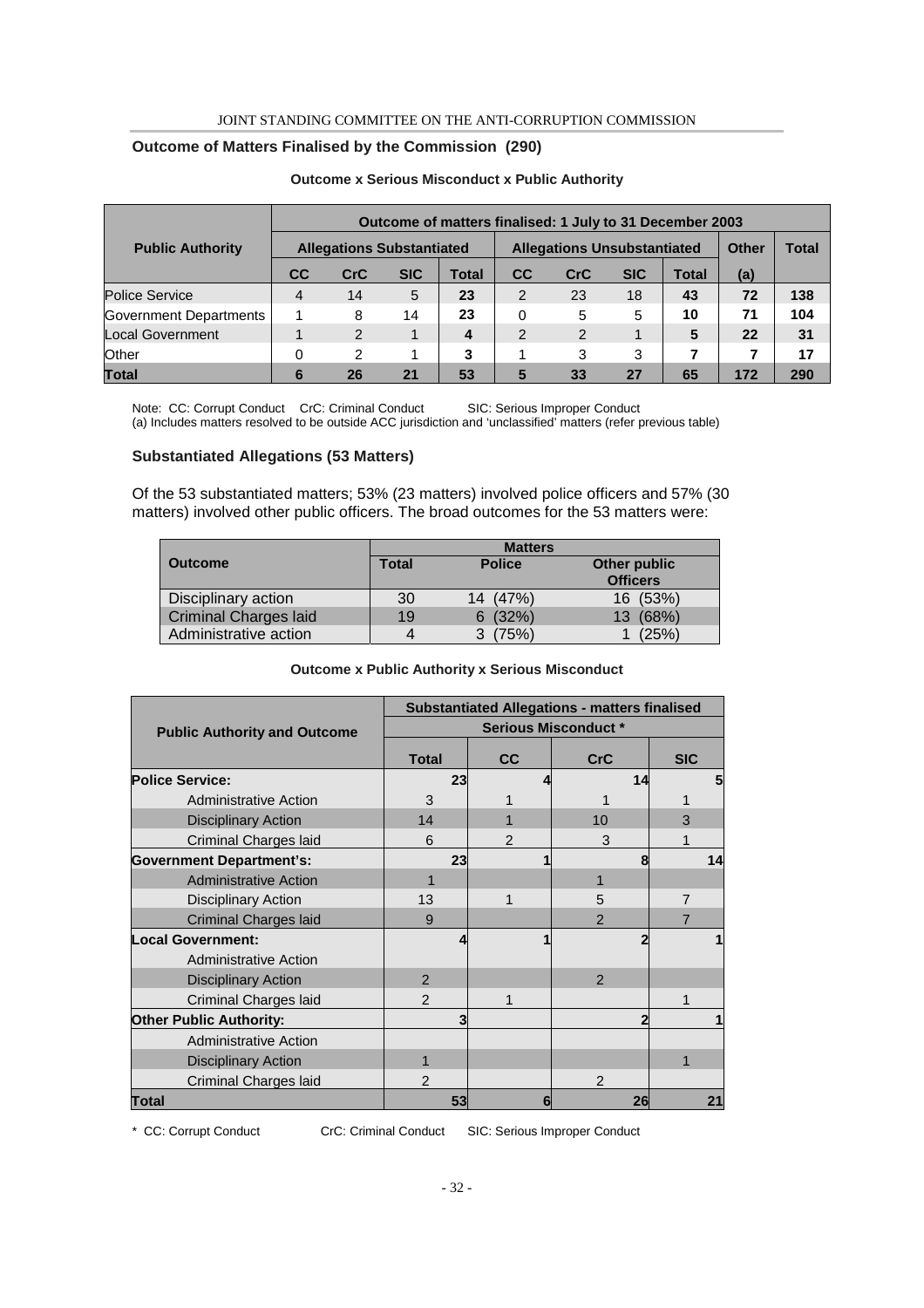#### **Substantiated Allegations (53 Matters)**

#### **Action Taken x Serious Misconduct x Public Authority: 1 July to 31 December 2003 Serious Misconduct Action Taken**

|                                                    |            | Administrative Action Taken (4 matters)                                                                                                                                                        |
|----------------------------------------------------|------------|------------------------------------------------------------------------------------------------------------------------------------------------------------------------------------------------|
|                                                    |            | Police (3 matters)                                                                                                                                                                             |
| <b>Corrupt Conduct</b><br>- other                  | CC         | Procedures relating to training changed                                                                                                                                                        |
| <b>Disclosure of official secrets</b>              | <b>CrC</b> | Procedures changed in relation to discipline of Aboriginal police<br>aides                                                                                                                     |
| <b>Improper Conduct</b>                            | $SIC^*$    | Application to amend licence details form redesigned, streamlining<br>of the process required to add personnel to a security company.                                                          |
|                                                    |            | Government Department (1 matter)                                                                                                                                                               |
| Unlawful operation of a                            | CrC        | PO received a verbal reprimand and was denied future access to the                                                                                                                             |
| computer system                                    |            | mainframe computer system                                                                                                                                                                      |
|                                                    |            | Disciplinary Action Taken (30 matters)                                                                                                                                                         |
|                                                    |            |                                                                                                                                                                                                |
|                                                    |            | Police (14 matters)                                                                                                                                                                            |
| <b>Gifts and favours</b>                           | CC         | PO charged 3 counts corruption (secondary employment whilst<br>rostered on duty) and 5 counts of falsifying official records, PO stood<br>down from duty, subjected to S8 proceedings, ongoing |
| <b>Disclosure of official secrets</b>              | <b>CrC</b> | PO stood down from duty                                                                                                                                                                        |
|                                                    | CrC        | PO verbally disciplined                                                                                                                                                                        |
| Intent to pervert or defeat<br>justice             | CrC        | PO counselled in relation to delay of reporting                                                                                                                                                |
|                                                    | <b>CrC</b> | PO dismissed                                                                                                                                                                                   |
| <b>Perjury</b>                                     | <b>CrC</b> | PO counselled in regards to evidence given at court                                                                                                                                            |
| <b>Stealing</b>                                    | CrC        | PO transferred and under direct supervision - accountability                                                                                                                                   |
|                                                    |            | requirements changed                                                                                                                                                                           |
|                                                    | <b>CrC</b> | 2 PO's counselled in respect of their responsibilities to properly record                                                                                                                      |
|                                                    |            | property of persons arrested                                                                                                                                                                   |
| Unlawful operation of a<br>computer system         | <b>CrC</b> | PO informally counselled in relation to unauthorised access of a<br>computer system                                                                                                            |
|                                                    | CrC        | 2 PO's given verbal guidance                                                                                                                                                                   |
| Other - False declarations or<br><b>statements</b> | CrC        | 2 PO's charged with breach of regulations and received unfavourable<br>reports                                                                                                                 |
| <b>Conducting secondary</b><br>employment          | <b>SIC</b> | PO informally counselled in relation to security of equipment and<br>secondary employment regulations                                                                                          |
| Improper conduct                                   | <b>SIC</b> | 1 PO given unfavourable report for breaching regulations and received<br>verbal guidance, 2 PO's to write apologies to complainants                                                            |
| <b>Sexual assault</b>                              | <b>SIC</b> | PO pleaded guilty to conduct unbecoming an officer, fined                                                                                                                                      |
|                                                    |            | Government Departments (13 matters)                                                                                                                                                            |
| <b>Gifts and Favours</b>                           | <b>CC</b>  | PO suspended from duty and later resigned                                                                                                                                                      |
| <b>Corruption</b>                                  | CrC        | PO Dismissed                                                                                                                                                                                   |
| <b>Falsification of records</b>                    | <b>CrC</b> | PO counselled in relation to breach of procedure                                                                                                                                               |
| <b>Fraud</b><br><b>Stealing</b>                    | CrC<br>CrC | PO formally reprimanded<br>Officer formally reprimanded and demoted                                                                                                                            |
| Other - Forgery and uttering                       | CrC        | PO subjected to internal disciplinary process - awaiting outcome                                                                                                                               |
| <b>Drugs</b>                                       | <b>SIC</b> | PO dismissed                                                                                                                                                                                   |
| <b>Improper Association</b>                        | <b>SIC</b> | 2 PO's subject to disciplinary charges re signing invoices from<br>computer company and general poor management, department                                                                    |
|                                                    |            | reminded of policy regarding tenders                                                                                                                                                           |
| <b>Improper conduct</b>                            | <b>SIC</b> | PO received a reduction in classification, transfer and reprimand                                                                                                                              |
| <b>Improper Conduct</b>                            | <b>SIC</b> | 2 PO's received formal disciplinary letters                                                                                                                                                    |
| <b>Misuse of computers</b>                         | <b>SIC</b> | PO counselled regarding his behaviour - disciplinary hearing<br>ongoing                                                                                                                        |
|                                                    | <b>SIC</b> | PO resigned                                                                                                                                                                                    |
| <b>Misuse of Government Funds</b>                  | <b>SIC</b> | PO received letter of warning                                                                                                                                                                  |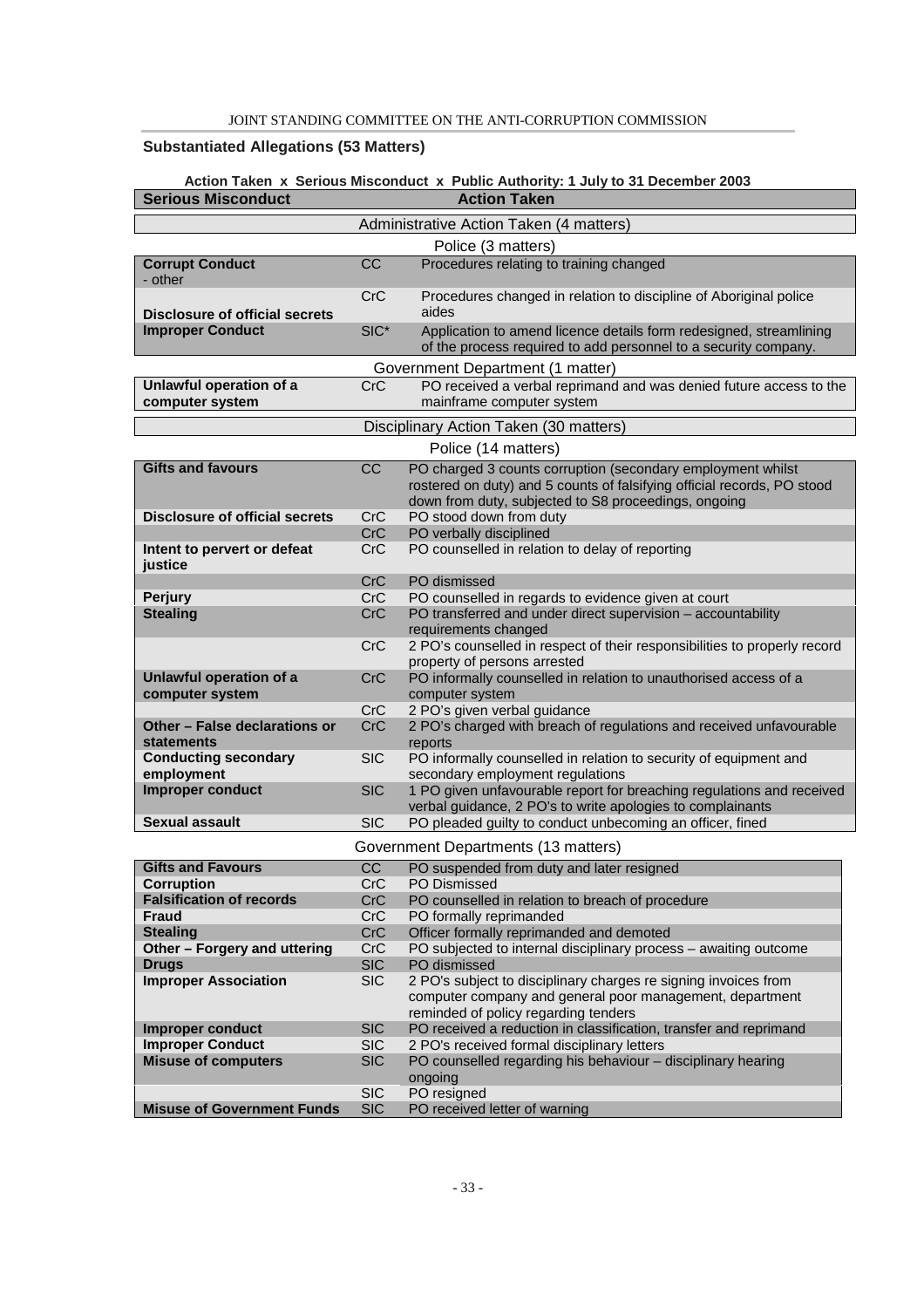| Local Government (2 matters)                                                                                                                                                  |                                                            |                                                                                                                                                                                                                                                                                                                                                                                                                                                                                                                                                                                                                                                                                                                                                                              |  |
|-------------------------------------------------------------------------------------------------------------------------------------------------------------------------------|------------------------------------------------------------|------------------------------------------------------------------------------------------------------------------------------------------------------------------------------------------------------------------------------------------------------------------------------------------------------------------------------------------------------------------------------------------------------------------------------------------------------------------------------------------------------------------------------------------------------------------------------------------------------------------------------------------------------------------------------------------------------------------------------------------------------------------------------|--|
| <b>Falsification of records</b>                                                                                                                                               | CrC                                                        | PO dismissed                                                                                                                                                                                                                                                                                                                                                                                                                                                                                                                                                                                                                                                                                                                                                                 |  |
| <b>Other - Forgery and Uttering</b>                                                                                                                                           | <b>CrC</b>                                                 | PO produced false medical certificates, PO dismissed                                                                                                                                                                                                                                                                                                                                                                                                                                                                                                                                                                                                                                                                                                                         |  |
|                                                                                                                                                                               |                                                            | Other Public Authority (1 matter)                                                                                                                                                                                                                                                                                                                                                                                                                                                                                                                                                                                                                                                                                                                                            |  |
| <b>Assault</b>                                                                                                                                                                | $\overline{\text{SIC}}$                                    | PO dismissed                                                                                                                                                                                                                                                                                                                                                                                                                                                                                                                                                                                                                                                                                                                                                                 |  |
|                                                                                                                                                                               |                                                            | Criminal Charges Laid (19 matters)                                                                                                                                                                                                                                                                                                                                                                                                                                                                                                                                                                                                                                                                                                                                           |  |
|                                                                                                                                                                               |                                                            | Police (6 matters)                                                                                                                                                                                                                                                                                                                                                                                                                                                                                                                                                                                                                                                                                                                                                           |  |
|                                                                                                                                                                               | $\overline{cc}$                                            |                                                                                                                                                                                                                                                                                                                                                                                                                                                                                                                                                                                                                                                                                                                                                                              |  |
| Other - misuse public monies                                                                                                                                                  |                                                            | PO charged 4 counts corruption, 4 counts fraud, 17 counts forgery -<br>PO resigned, PO overseas - awaiting further action                                                                                                                                                                                                                                                                                                                                                                                                                                                                                                                                                                                                                                                    |  |
| Other - misuse public monies                                                                                                                                                  | <b>CC</b>                                                  | PO charged 4 counts corruption, 4 counts fraud, 17 counts forgery -                                                                                                                                                                                                                                                                                                                                                                                                                                                                                                                                                                                                                                                                                                          |  |
|                                                                                                                                                                               |                                                            | 4 years imprisonment, dismissed                                                                                                                                                                                                                                                                                                                                                                                                                                                                                                                                                                                                                                                                                                                                              |  |
| <b>Corruption</b>                                                                                                                                                             | CrC                                                        | PO charged 6 counts corruption - awaiting further action                                                                                                                                                                                                                                                                                                                                                                                                                                                                                                                                                                                                                                                                                                                     |  |
| <b>Corruption</b>                                                                                                                                                             | CrC                                                        | PO pleaded guilty and fined \$500                                                                                                                                                                                                                                                                                                                                                                                                                                                                                                                                                                                                                                                                                                                                            |  |
| Stealing*                                                                                                                                                                     | CrC                                                        | 1 PO, 4 years imprisonment, dismissed, 1 PO awaiting further action                                                                                                                                                                                                                                                                                                                                                                                                                                                                                                                                                                                                                                                                                                          |  |
| <b>Unclassified</b>                                                                                                                                                           | Unc                                                        | PO charged with use and possess amphetamines, stood down from                                                                                                                                                                                                                                                                                                                                                                                                                                                                                                                                                                                                                                                                                                                |  |
|                                                                                                                                                                               |                                                            | duty, resigned                                                                                                                                                                                                                                                                                                                                                                                                                                                                                                                                                                                                                                                                                                                                                               |  |
|                                                                                                                                                                               |                                                            | Government Departments (9 matters)                                                                                                                                                                                                                                                                                                                                                                                                                                                                                                                                                                                                                                                                                                                                           |  |
|                                                                                                                                                                               | CrC                                                        | PO charged with stealing as a servant and possession of prohibited                                                                                                                                                                                                                                                                                                                                                                                                                                                                                                                                                                                                                                                                                                           |  |
| <b>Stealing</b><br><b>clerks</b><br>by<br>and                                                                                                                                 |                                                            | substance. PO suspended on full pay pending court action,                                                                                                                                                                                                                                                                                                                                                                                                                                                                                                                                                                                                                                                                                                                    |  |
| servants                                                                                                                                                                      |                                                            | continuing.                                                                                                                                                                                                                                                                                                                                                                                                                                                                                                                                                                                                                                                                                                                                                                  |  |
| Unlawful operation of a                                                                                                                                                       | CrC                                                        | PO charged 1 count downloading and possessing child pornography                                                                                                                                                                                                                                                                                                                                                                                                                                                                                                                                                                                                                                                                                                              |  |
| computer system                                                                                                                                                               |                                                            | from the internet. PO sentenced 18 month intensive supervision<br>order, dismissed                                                                                                                                                                                                                                                                                                                                                                                                                                                                                                                                                                                                                                                                                           |  |
|                                                                                                                                                                               |                                                            |                                                                                                                                                                                                                                                                                                                                                                                                                                                                                                                                                                                                                                                                                                                                                                              |  |
| <b>Assault</b>                                                                                                                                                                | <b>SIC</b>                                                 | PO Dismissed, court action ongoing                                                                                                                                                                                                                                                                                                                                                                                                                                                                                                                                                                                                                                                                                                                                           |  |
|                                                                                                                                                                               | <b>SIC</b>                                                 |                                                                                                                                                                                                                                                                                                                                                                                                                                                                                                                                                                                                                                                                                                                                                                              |  |
| Assault                                                                                                                                                                       |                                                            |                                                                                                                                                                                                                                                                                                                                                                                                                                                                                                                                                                                                                                                                                                                                                                              |  |
|                                                                                                                                                                               |                                                            |                                                                                                                                                                                                                                                                                                                                                                                                                                                                                                                                                                                                                                                                                                                                                                              |  |
|                                                                                                                                                                               |                                                            |                                                                                                                                                                                                                                                                                                                                                                                                                                                                                                                                                                                                                                                                                                                                                                              |  |
|                                                                                                                                                                               |                                                            |                                                                                                                                                                                                                                                                                                                                                                                                                                                                                                                                                                                                                                                                                                                                                                              |  |
| <b>Sexual Assault</b>                                                                                                                                                         | <b>SIC</b>                                                 |                                                                                                                                                                                                                                                                                                                                                                                                                                                                                                                                                                                                                                                                                                                                                                              |  |
|                                                                                                                                                                               |                                                            | - suspended from duty                                                                                                                                                                                                                                                                                                                                                                                                                                                                                                                                                                                                                                                                                                                                                        |  |
| <b>Sexual Assault</b>                                                                                                                                                         | SIC.                                                       | PO charged 1 count sexual penetration without consent, continuing                                                                                                                                                                                                                                                                                                                                                                                                                                                                                                                                                                                                                                                                                                            |  |
|                                                                                                                                                                               | <b>SIC</b>                                                 |                                                                                                                                                                                                                                                                                                                                                                                                                                                                                                                                                                                                                                                                                                                                                                              |  |
|                                                                                                                                                                               |                                                            |                                                                                                                                                                                                                                                                                                                                                                                                                                                                                                                                                                                                                                                                                                                                                                              |  |
|                                                                                                                                                                               |                                                            |                                                                                                                                                                                                                                                                                                                                                                                                                                                                                                                                                                                                                                                                                                                                                                              |  |
|                                                                                                                                                                               |                                                            |                                                                                                                                                                                                                                                                                                                                                                                                                                                                                                                                                                                                                                                                                                                                                                              |  |
|                                                                                                                                                                               |                                                            |                                                                                                                                                                                                                                                                                                                                                                                                                                                                                                                                                                                                                                                                                                                                                                              |  |
|                                                                                                                                                                               |                                                            |                                                                                                                                                                                                                                                                                                                                                                                                                                                                                                                                                                                                                                                                                                                                                                              |  |
|                                                                                                                                                                               |                                                            |                                                                                                                                                                                                                                                                                                                                                                                                                                                                                                                                                                                                                                                                                                                                                                              |  |
|                                                                                                                                                                               | <b>CrC</b>                                                 |                                                                                                                                                                                                                                                                                                                                                                                                                                                                                                                                                                                                                                                                                                                                                                              |  |
|                                                                                                                                                                               |                                                            | 12 month conditional release order                                                                                                                                                                                                                                                                                                                                                                                                                                                                                                                                                                                                                                                                                                                                           |  |
| <b>Sexual Harassment</b><br><b>Sexual Assault</b><br><b>Sexual Assault</b><br><b>Gifts and favours</b><br><b>Sexual Assault/Harassment</b><br><b>Fraud</b><br><b>Stealing</b> | <b>SIC</b><br><b>SIC</b><br>CC<br><b>SIC</b><br><b>CrC</b> | PO charged with assault occasioning bodily harm - awaiting further<br>action<br>PO charged using a computer service to transmit restricted material<br>- dismissed<br>PO charged 2 counts of indecently dealing with a child under his<br>authority - awaiting trial<br>PO charged 1 count of sexual relationship with a child under 16 yrs<br>PO charged 2 counts of indecent assault and 1 count of aggravated<br>burglary - awaiting further action<br>Local Government (2 matters)<br>PO dismissed<br>PO charged 1 count of Official corruption by a public officer -<br>awaiting further action<br>Other Public Authority (2 matters)<br>PO charged 2 counts of Fraud, repaid sum of \$193.07<br>PO charged with stealing as a servant, pleaded guilty, fined \$500 and |  |

#### JOINT STANDING COMMITTEE ON THE ANTI-CORRUPTION COMMISSION

\* Investigated by the Anti-Corruption Commission. 'PO' – public officer CC – corrupt conduct CrC – criminal conduct SIC - serious improper conduct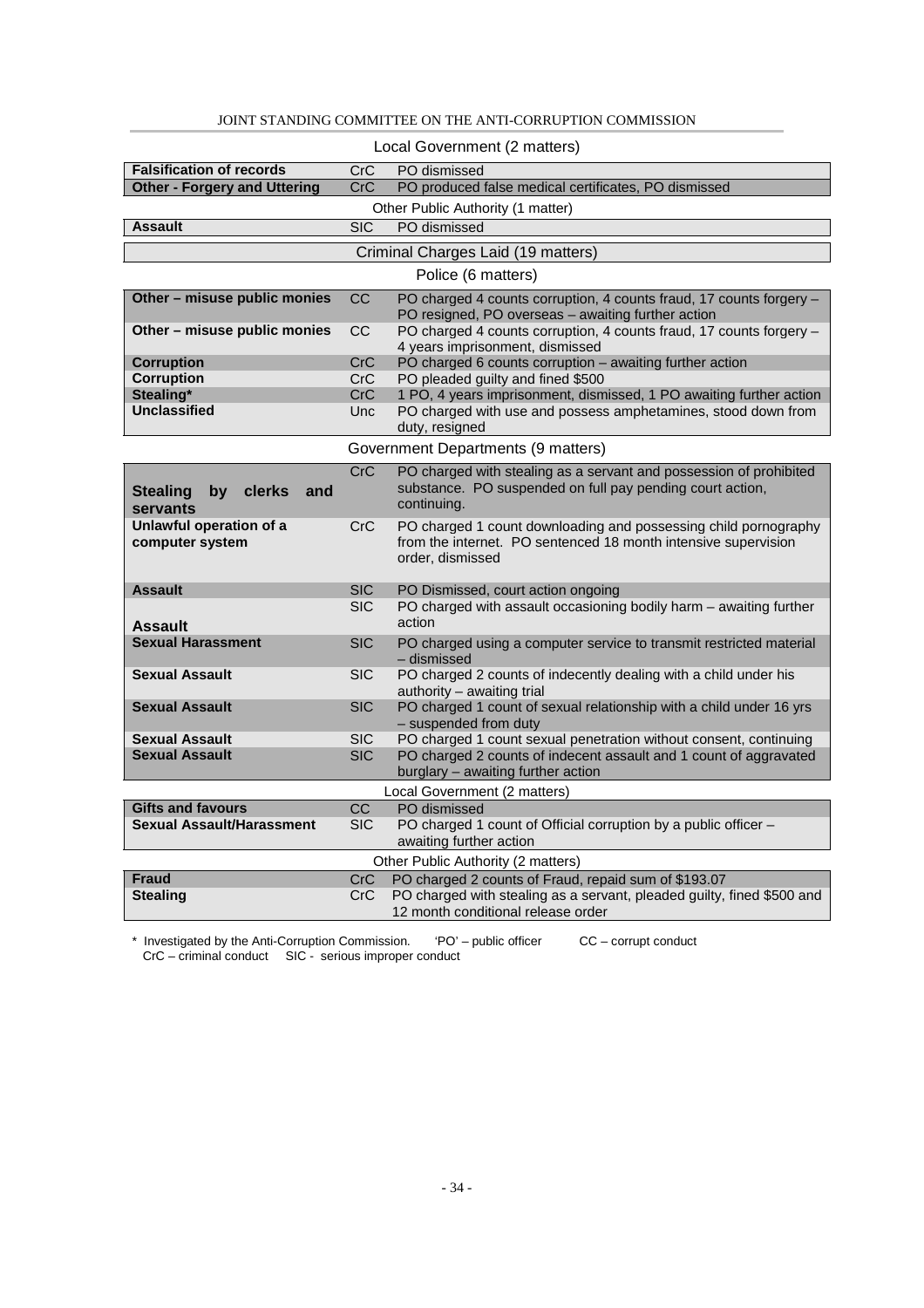#### JOINT STANDING COMMITTEE ON THE ANTI-CORRUPTION COMMISSION

|                                                                                          | <b>Public Officers</b> |                |                |  |  |
|------------------------------------------------------------------------------------------|------------------------|----------------|----------------|--|--|
| <b>Action Taken</b>                                                                      |                        |                |                |  |  |
|                                                                                          | <b>Police</b>          | <b>Other</b>   | <b>Total</b>   |  |  |
| <b>Criminal Charges laid against public officers</b>                                     | 7                      | 13             | 20             |  |  |
| Disciplinary Charges brought under Public Sector or<br><b>Police Service regulations</b> | 3                      | $\overline{2}$ | 5              |  |  |
| Employment terminated - 12 dismissed, 4 resigned                                         | 5                      | 11             | 16             |  |  |
| Imprisonment                                                                             | 2                      |                | $\overline{2}$ |  |  |
| Formal reprimand and/or counselling                                                      | 7                      | 9              | 16             |  |  |
| <b>Employment suspended</b> $-$ in some cases without pay                                | 3                      | 3              | 6              |  |  |
| <b>Fines</b>                                                                             | 2                      |                | 3              |  |  |
| Action taken under s.8 of the Police Act - police officers                               |                        |                |                |  |  |

#### **'Significant' Action Taken Against Public Officers: 1 July to 31 December 2003**

#### **3. COMMISSION MEETINGS:**

From 1 July to 31 December 2003 the Commission met on 10 occasions. All were regular meetings involving consideration of current operational and administrative matters.

#### **4. ADMINISTRATION:**

**Budget 2003-04**: Expenditure to 31 December 2003

| <b>Source of Expenditure</b>   | <b>Budget</b><br><b>Allocation</b><br>2003-04<br>(\$'000) | <b>Actual Expenditure</b><br>+ Commitments<br>July to December2003<br>(\$'000) |
|--------------------------------|-----------------------------------------------------------|--------------------------------------------------------------------------------|
| <b>Salaries and Allowances</b> | 5,959                                                     | (45%)<br>2,655                                                                 |
| <b>Other Expenditure:</b>      |                                                           |                                                                                |
| <b>Executive</b>               | 648                                                       | 260<br>(40%)                                                                   |
|                                |                                                           |                                                                                |
| <b>Operations</b>              | 1,558                                                     | 1,083<br>(70%)                                                                 |
|                                |                                                           |                                                                                |
| <b>Business Services</b>       | 2,890                                                     | 1,042<br>(36%)                                                                 |
|                                |                                                           |                                                                                |
| <b>Information Technology</b>  | 416                                                       | 168<br>(40%)                                                                   |
|                                |                                                           |                                                                                |
| <b>Royal Commission</b>        |                                                           | 6                                                                              |
|                                |                                                           |                                                                                |
| <b>Total Expenditure</b>       | 11,471                                                    | 5,214<br>(45%)                                                                 |

**Human Resources –**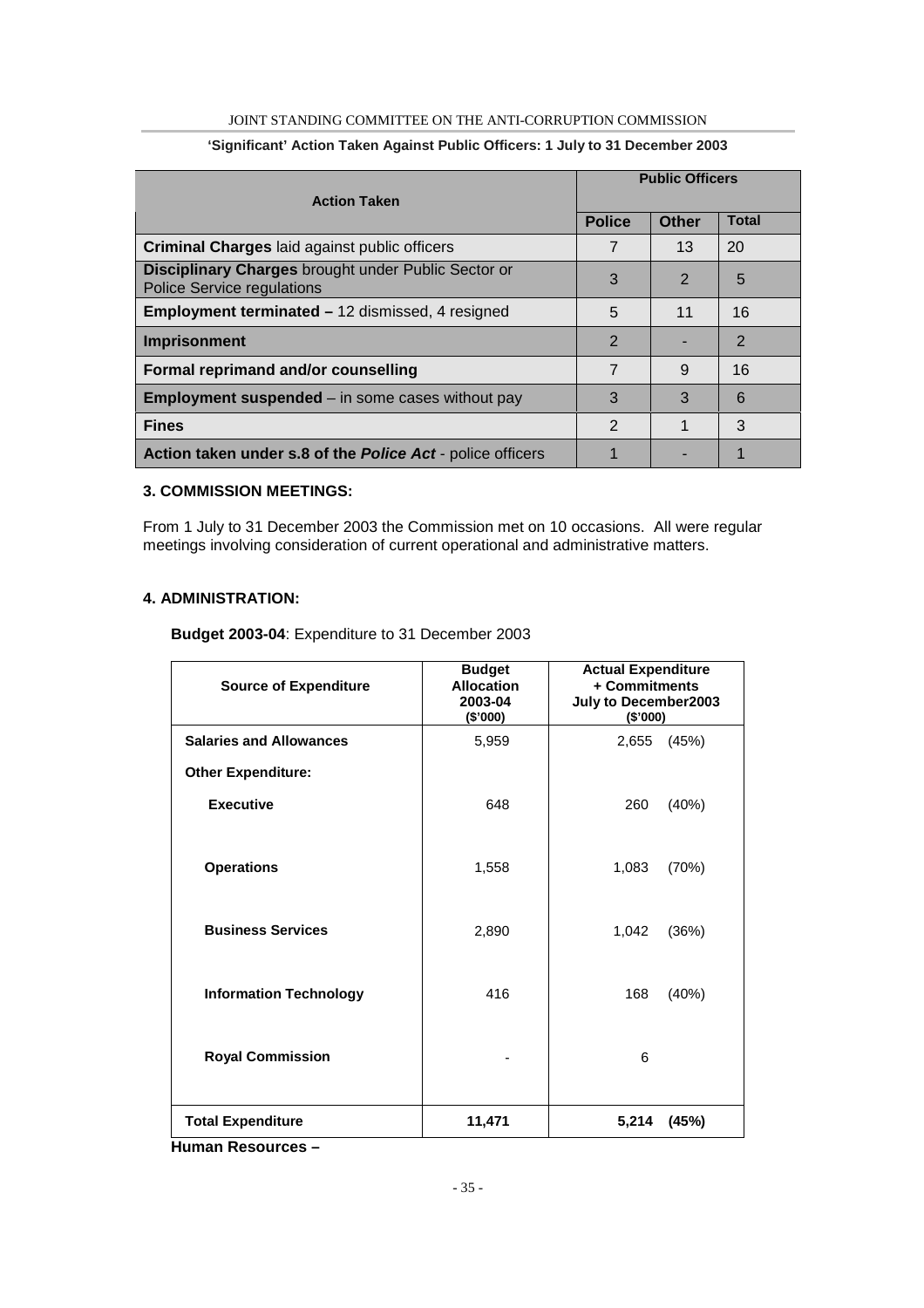| <b>Division</b>                                                                                                          | <b>Persons</b>          |                                                        |                           |
|--------------------------------------------------------------------------------------------------------------------------|-------------------------|--------------------------------------------------------|---------------------------|
|                                                                                                                          | males                   | females                                                | total                     |
| <b>Commission</b>                                                                                                        | $\mathbf{2}$            | 1                                                      | 3                         |
| <b>Executive</b>                                                                                                         | $\mathbf{2}$            | 2                                                      | 4                         |
| <b>Operations -</b><br>Investigations<br>Electronic Surveillance unit<br>Intelligence unit<br><b>Specialist Services</b> | 33<br>15<br>7<br>3<br>8 | 27<br>18<br>$\begin{array}{c} 3 \\ 3 \\ 3 \end{array}$ | 60<br>33<br>10<br>6<br>11 |
| <b>Business Services</b>                                                                                                 | 9                       | 8                                                      | 17                        |
| Total                                                                                                                    | 46                      | 38                                                     | 84                        |

As at 31December 2003 there were 84 persons in the ACC.

As at 16 February 2004 there were 82 persons attached to the ACC (including the 3 Commission members), but 7 staff members were on secondment to the CCC and 5 to other authorities, with 11 of the secondments involving Operations staff (10 Investigative, 1 Intelligence).

**T E O'CONNOR QC CHAIRMAN ANTI-CORRUPTION COMMISSION** 16 February 2004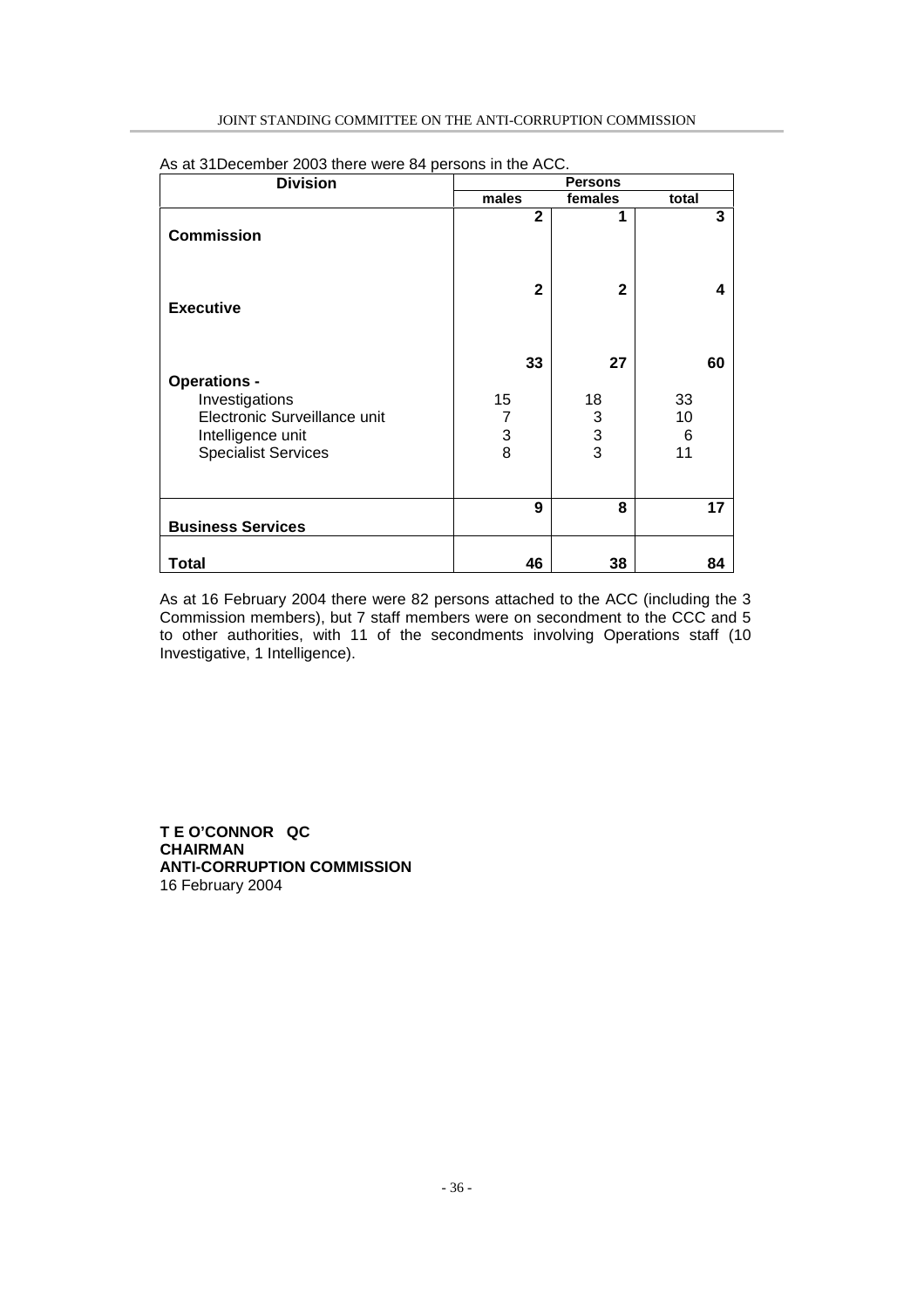## **APPENDIX FOUR**

**QUESTIONS ON NOTICE**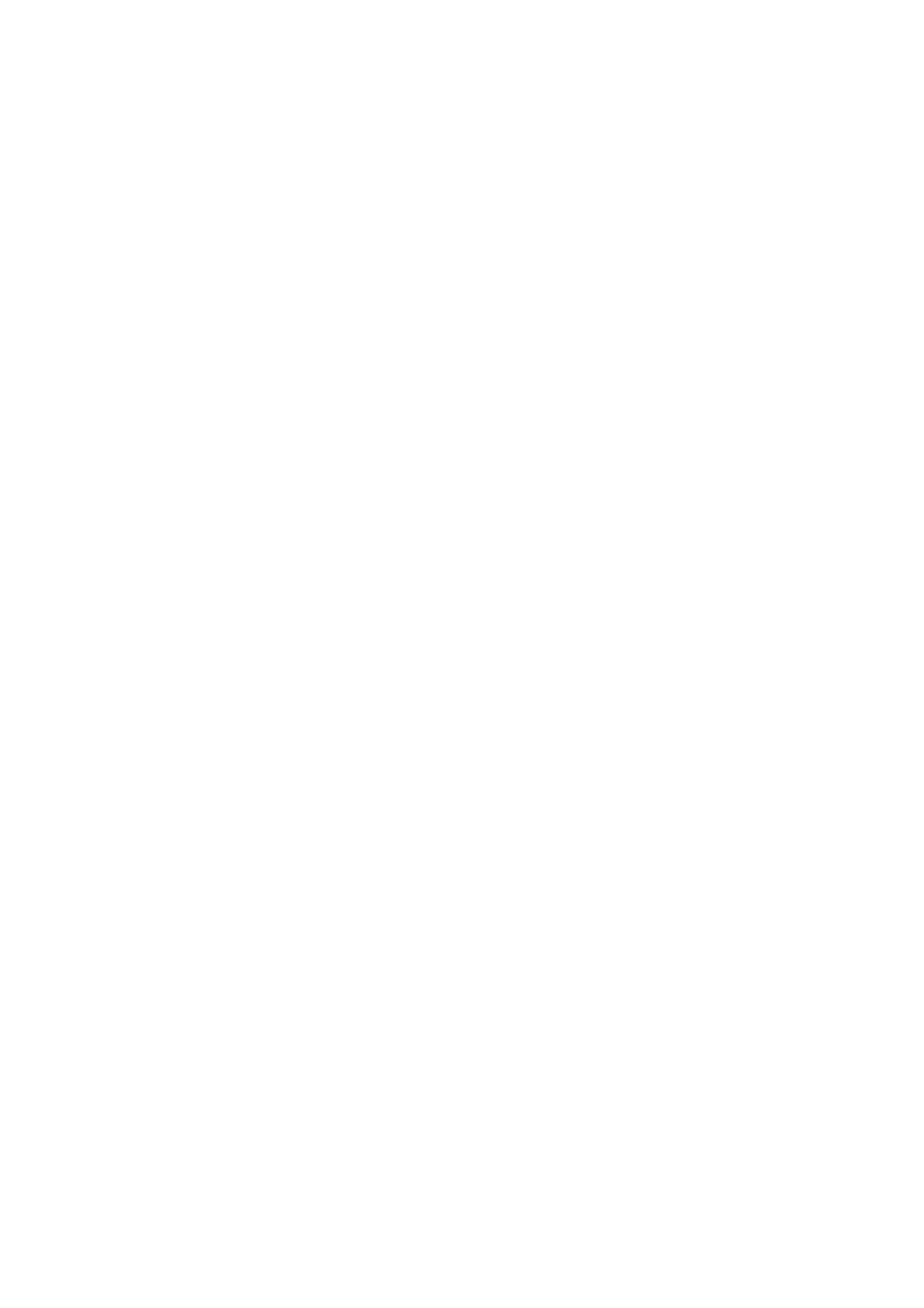

#### **ANTI-CORRUPTION COMMISSION**

66 St George's Terrace Perth, Western Australia 6000 Telephone:  $(08)92134300$ Facultuile: (08) 9322 4329 Freecall: 1800 653 622 Email: alimail@acc.wa.gov.au All Correspondence to: PO Bea 25068. St George's Terrace, Perth Western Australia 6831 ABN 18 449 403 096

Joint Standing Committee on the ACC

#### Hearing: 29 March 2004

#### Questions on Notice and ACC Response

#### ACC OPERATIONAL ACTIVITY

- $L$ Previous reports indicate that around 8-9% of 'new' matters reported to the ACC are received from individuals.
	- Have any attempts been made to increase the numbers of complaints ٠ received from individuals?
	- · Have these attempts been successful?

#### ANSWER:

Press releases, media articles and the ACC Website (launched in early 2003) have encouraged individuals to make allegations about suspected serious misconduct.

ACC Website provides options for submission of allegations electronic, forms and reply paid envelopes provided to individuals, personal interview, letter, fax.

Individuals who have contacted the ACC with enquiries about perceived serious misconduct have been encouraged, where appropriate, to report their concerns.

Presentations to public authorities on corruption have highlighted the opportunity for individuals to make reports to the ACC.

Notwithstanding these initiatives, there has recently been a decline in reports to the ACC by individuals (17% in 2001/02 to the current 9%), which may be attributable to a shift in public focus to the Police Royal Commission over the past 21 months.

There is no empirical data available at present to objectively explain the recent trend.

#64293 - JSC Hearing 29/3/2004 - Questions on Notice

Page 1 of 1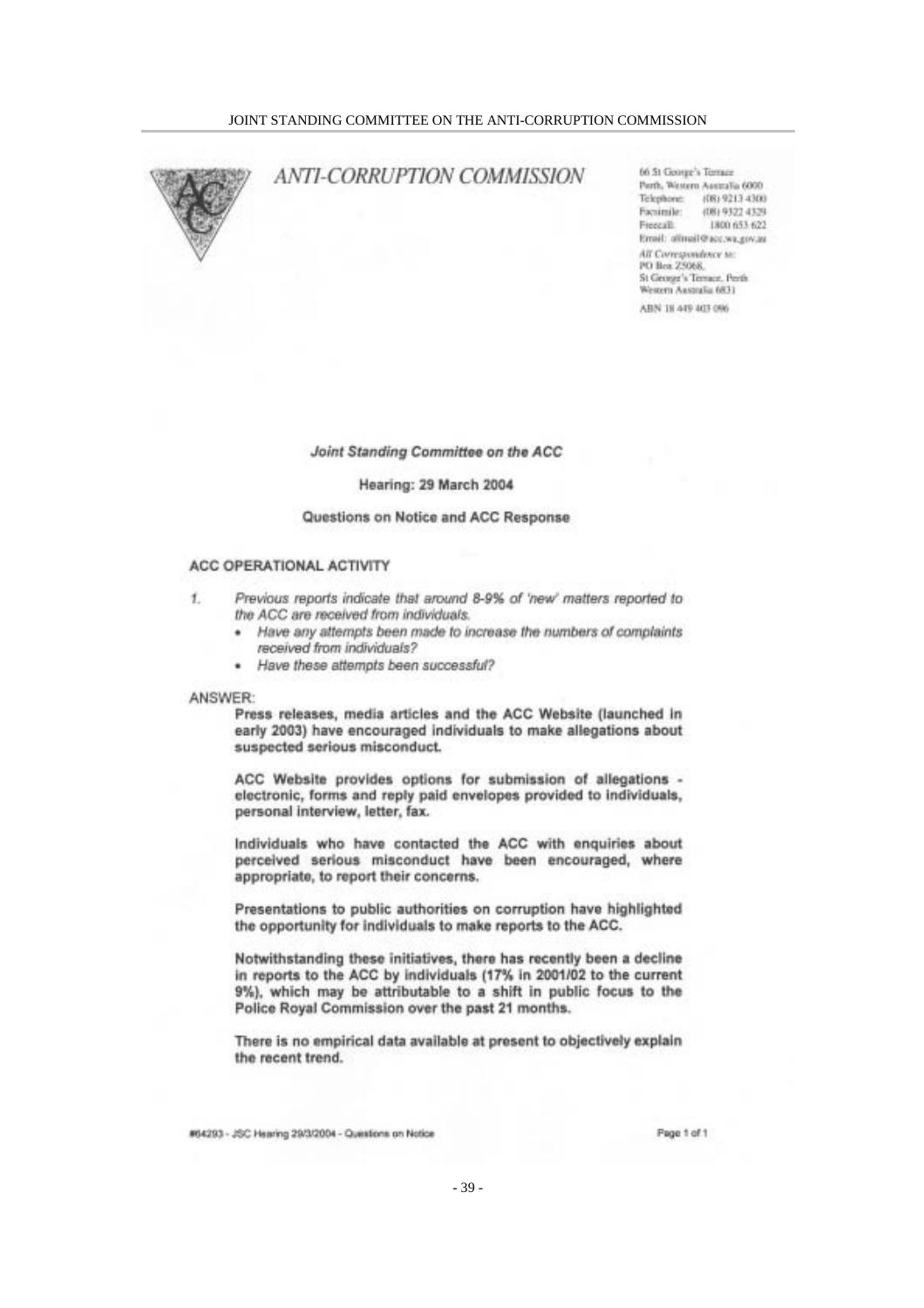- $\overline{2}$ 11% of new matters received by the ACC in July-December 2003 related to public officers in local government, with 4 matters substantiated. There has been a lot of media attention on corruption issues in local government in recent times, some of which resulted from ACC investigations.
	- . Do you think the Commission has been effectively equipped to deal with local government issues?

#### ANSWER:

ACC has concerns about issues involving local government. The Commission has liaised regularly with the Department of Local Government in relation to allegations received.

ACC has been focussing on several substantial, interrelated matters of alleged local government corruption since October 2002. The investigation has involved considerable physical surveillance, extensive intelligence analysis and more recently electronic surveillance and telecommunication interception.

Despite the lack of powers being a problem, the ACC was otherwise well equipped to deal effectively with complex local government corruption issues over the past 2 and a half years.

 $\mathcal{L}$ 

Of the 290 matters finalised in the period 1 July 2003-31 December 2003, 60% were neither substantiated nor unsubstantiated, and resulted in "other outcomes".

· Can this figure be clarified?

#### ANSWER:

The 172 (60%) 'other outcomes' comprised:

| Outcome                                          | <b>Matters</b> |
|--------------------------------------------------|----------------|
| Allegations subject of appropriate investigation | 97             |
| Insufficient evidence                            | 26             |
| Matters outside jurisdiction                     | 17             |
| Prima facie case exists                          | 10             |
| Allegations subject of prior investigation       | 6              |
| Inconclusive                                     |                |
| Allegation withdrawn                             |                |
| Investigation not justified                      | я              |
| Transferred to other appropriate organisation    |                |

#64293 - JSC Hearing 29/3/2004 - Questions on Notice

Page 2 of 2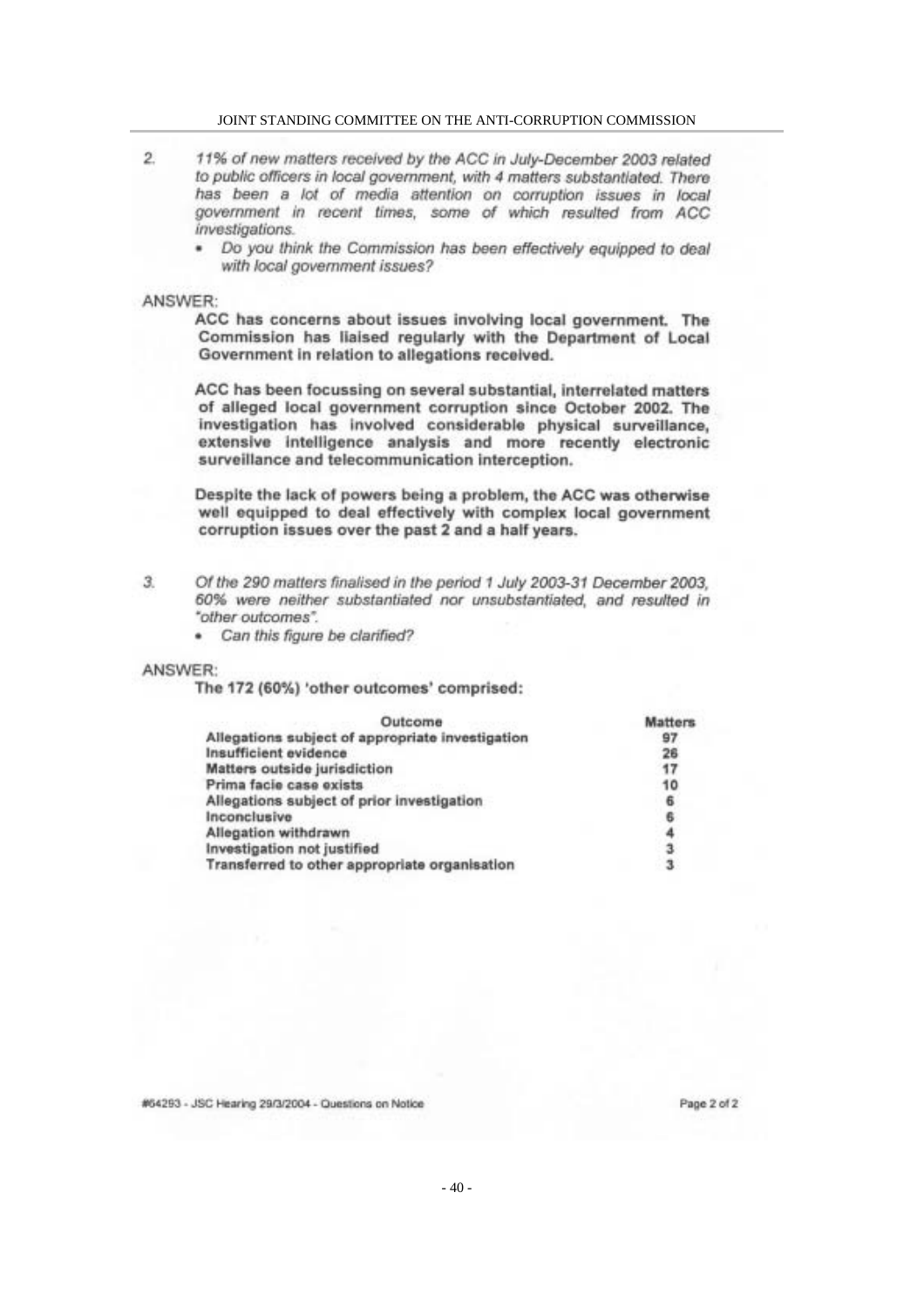- 4 In cases of substantiated allegations, there appears to be a difference in the outcomes for police when compared to general public officers.
	- Is it more likely for public officers to be subject to criminal charges. while police are more likely to face administrative or disciplinary action?
	- Why is this the case? ٠
	- Does this inequity relate to comments made in the Jul-Sept 2003 report concerning the DPP's problems in finalising matters referred by the ACC?

#### ANSWER:

The ACC has had continuing concerns about the different outcomes (of investigations) for police, found to have acted improperly, when compared to other public officers. But the 'consistency' of that difference has only recently been established through the availability of comparative data relating to several years.

Obviously criminal charges will only be laid in criminal matters where there is sufficient evidence to corroborate allegations.

To date the ACC has not analysed the nature of the conduct that resulted in criminal charges being laid against public officers to determine whether the matters involving police officers who were not charged, were less serious than those involving other public officers who were charged. That analysis has not been done to date because of the lack of comparative data, mentioned (above).

Had the ACC been continuing to operate, that sort of research and analysis would now be carried out.

Police officers have demonstrated a considerable ability to conceal evidence of improper conduct, due to their generally better awareness of investigation practices and the justice system than other public officers.

Police officers have also demonstrated a greater inclination to deny serious misconduct than other public officers.

It would appear police investigators are more reluctant to prosecute their colleagues, than they are to charge other public officers. There does appear to be a tendency by police to resort to 'softer' options, such as disciplinary or administrative action, in the first instance.

ACC concerns about these outcome issues have been raised with the Commissioner of Police and, as mentioned above, should be pursued further now that objective data is available to properly establish the facts.

This issue is not related to comments made in the past about ACC concerns with matters being finalised by the DPP.

#64293 - JSC Hearing 29/3/2004 - Questions on Notice

Page 3 of 3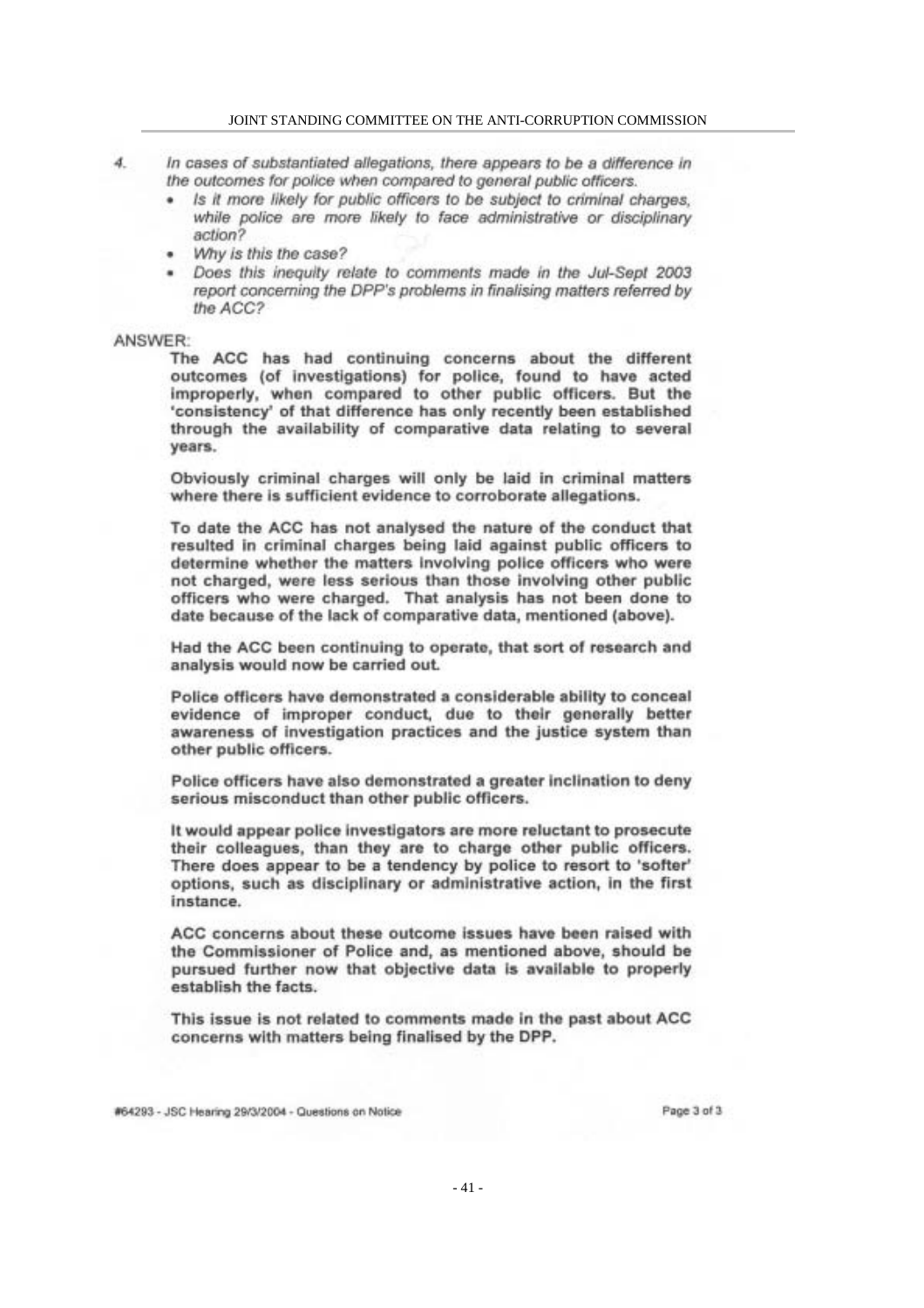#### JOINT STANDING COMMITTEE ON THE ANTI-CORRIPTION COMMISSION

- 5. The number of matters relating to disclosure of official secrets appears high for police compared to other public officers, but few referrals against police are actually substantiated?
	- · Is there any explanation for this?

#### ANSWFR:

As mentioned in response to the previous question, obtaining effective evidence in respect of matters involving police can be extremely difficult.

Not only are police officers skilled at concealing misconduct, but also investigators are often faced with hostile witnesses or with the 'code of silence' culture in the Police Service.

There is continued evidence of a sense of obligation on, or peer pressure applied to, officers not to disclose knowledge of alleged misconduct by their colleagues.

There also appears to be a lack of will to seriously address this issue by some officers at the senior management level.

Despite sustained advice and recommendations from the ACC, the Police Service has not instituted adequate prevention strategies to combat unauthorised and improper access to and disclosure of confidential information.

Recommended actions have included changes to management and supervisory approaches, IT systems and/or work practices.

A further concern for the ACC is that, in many instances, alleged improper disclosure of information is linked to alleged improper association with organised crime identities.

- 6. 86 reviews and audits of "other authority" investigation reports were conducted in the October to December 2003 quarter.
	- · Does this figure reflect efforts to finalise matters?

#### ANSWER:

Yes, the ACC has put in a concerted effort, through its own action and by actively encouraging other agencies, to finalise matters as promptly as possible - but without compromising any investigation.

The aim is to limit the number of matters currently being dealt with by the ACC (matters reported to the ACC up to 31 December 2003). which have to be passed to the CCC, so that it (the CCC) is not confronted by an inordinate backlog.

#64293 - JSC Hearing 29/3/2004 - Questions on Notice

Page 4 of 4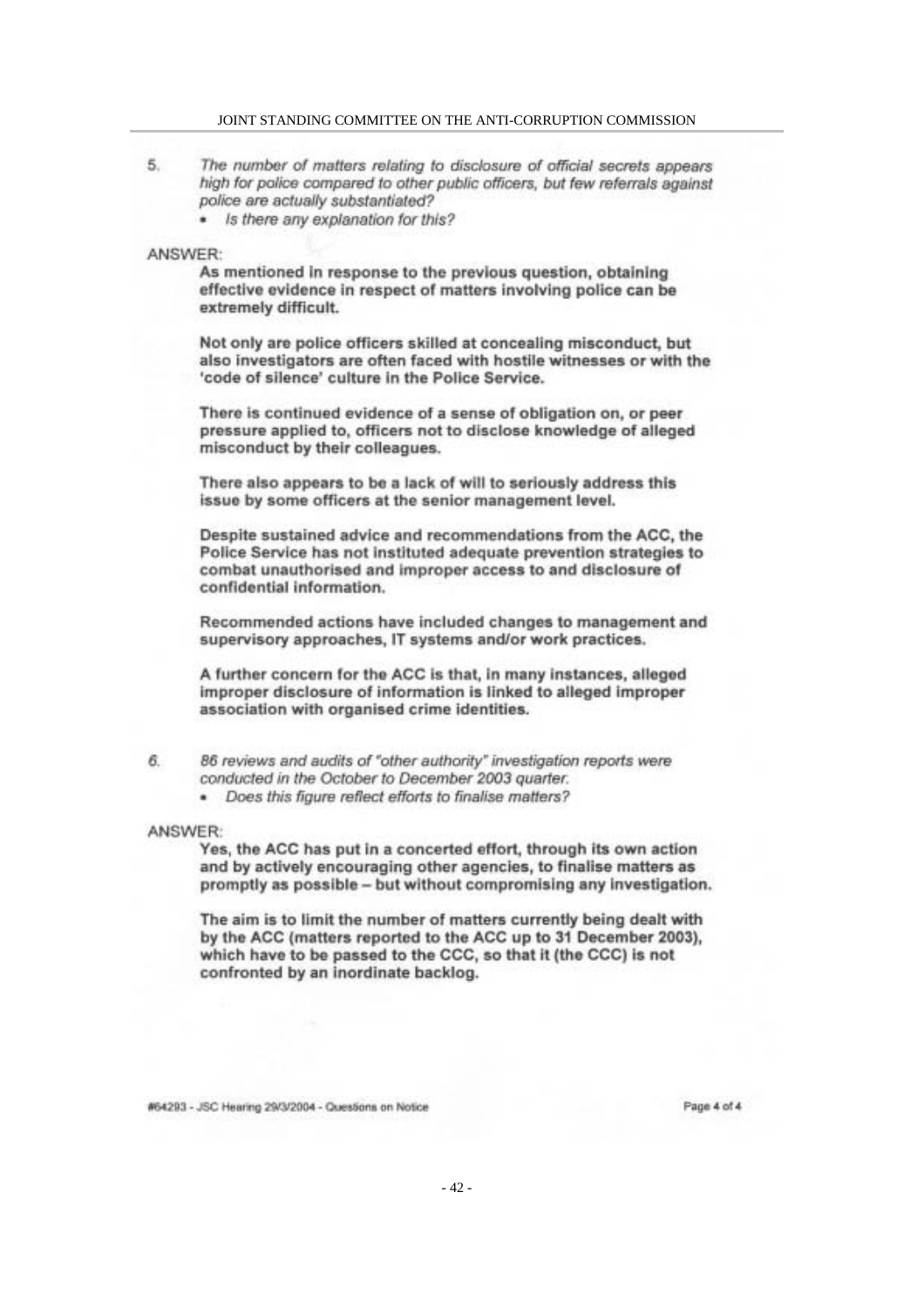$7.$ What is the ACC deadline for finalisation of remaining matters?

#### ANSWER:

The aim is to finalise as many matters as possible prior to ACC closure.

8. Is there an explanation for the high rate of referrals relating to Serious Improper Conduct for government departments?

#### ANSWER:

The high rate of reports relating to serious improper conduct by public officers in government departments reflects a number of factors:

- the nature of the alleged misconduct being engaged in, ٠ particularly assault, sexual assault/harassment, and improper conduct
- the extent of collaboration with and assistance provided by the ACC (including the secondment of ACC investigators) to agencies (such as Department of Education and Training) which consistently report a higher number of allegations because of their workforce size and the nature of their activities
- the presence in those agencies of dedicated units for investigating and combating serious misconduct.

9. There are a high proportion of alleged assaults in the general public sector, in particular with respect to the Department of Education.

- What is the nature of these assaults: are they physical/sexual assault?
- Do these substantiated matters relate to that same department?
- · If so, have recommendations been made for that department to handle this issue?

#### ANSWER:

The misconduct referred to is not 'alleged' assaults but substantiated cases (of both physical and sexual assault) on which criminal charges have been laid.

The bulk of the matters relate to public officers employed in the Department of Education and Training.

ACC has made recommendations to the Government about enhanced vetting procedures in relation to teachers and others involved in dealing with children, prior to their employment.

ACC has also made recommendations to the Department about reviewing and enhancing relevant policies and procedures to prevent as much as possible, and deal most effectively with. assaults on students by teachers. Recommendations have included engaging external consultants to address the policy and work practice issues and, extending training across the Department in relation to this issue.

#64293 - JSC Hearing 29/3/2004 - Questions on Nation

Page 5 of 5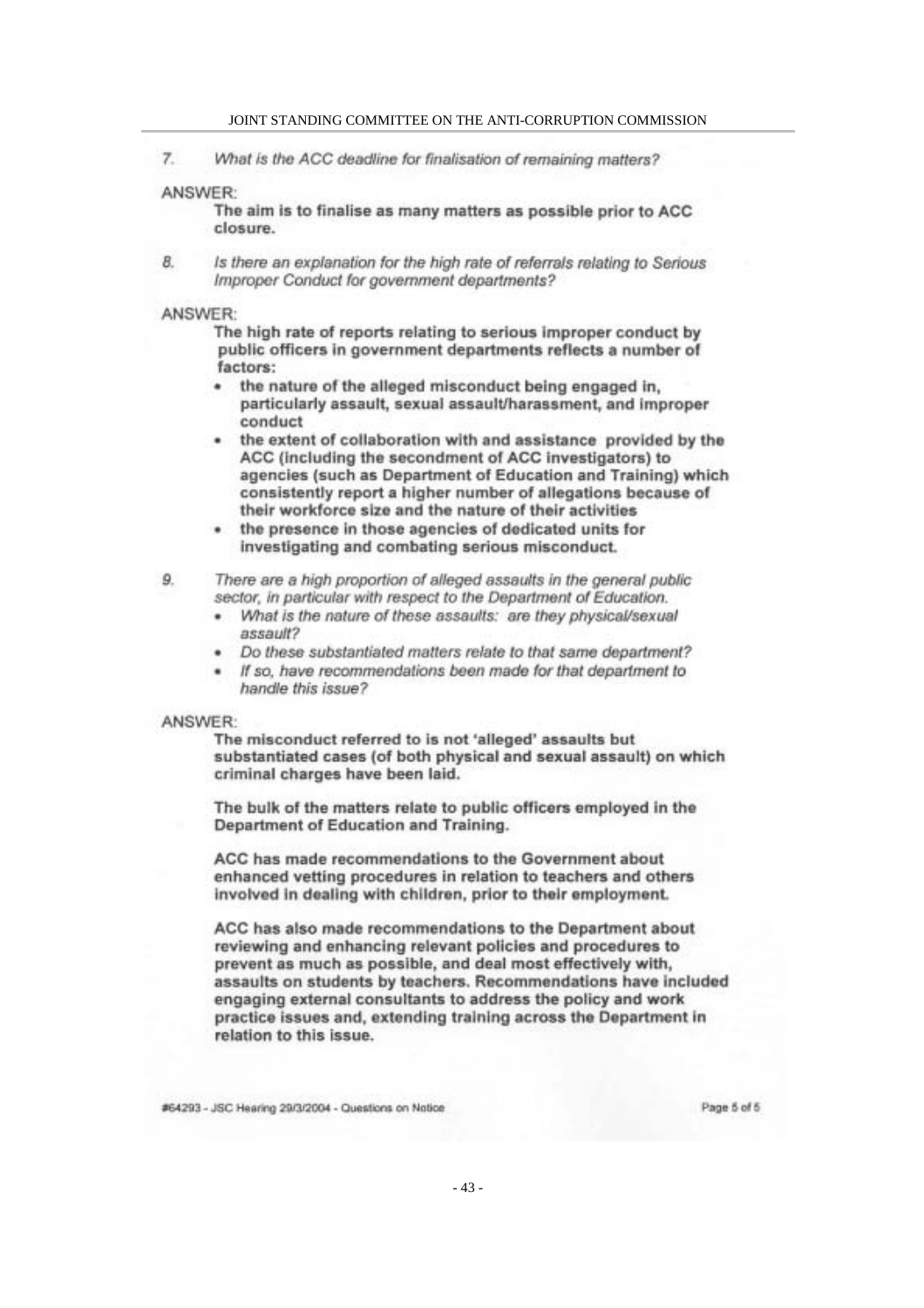#### JOINT STANDING COMMITTEE ON THE ANTI-CORRUPTION COMMISSION

- 10. Of the 6 criminal charges laid against police, none are for assault; whilst of the 9 criminal charges laid against other Government Departments, 7 are either assault or sexual assault.
	- · Can you explain?
	- Is there a reason for this difference? ÷

#### ANSWER:

The information simply reflects the nature of the misconduct for which police and other public officers were subject to criminal charges being laid in the particular period.

Please note that in the recent reporting period (July to December 2003) and the previous full year (2002-03) reports to the ACC of alleged 'assault' and 'sexual assault/harassment' in respect of police and public officers in government departments were:

| Alleged serious           | Police      |         | Gov't Dep't |         |
|---------------------------|-------------|---------|-------------|---------|
| misconduct                | July-Dec'03 | 2002-03 | July-Dec'03 | 2002-03 |
| Assault                   |             |         | $2^1$       | 26      |
| Sexual assault/harassment |             |         | 14          | 21      |

The significantly lower number of assault allegations made against police means there is likely to be fewer prosecutions for such conduct.

The 'criminal charges laid' figures in the July to December 2003 report relate mainly to action taken against public officers in the Department of Education and Training.

- $11.$ There has been a significant jump in substantiated criminal matters relating to police between the periods July - September 2003 (2 matters) and October-December 2003 (12 matters).
	- Why is this the case?

#### ANSWER:

The difference in figures between subsequent quarters simply reflects outcomes reached in the investigation process. There is no significant factor that influenced the differences highlighted in the question.

#64293 - JSC Hearing 29/3/2004 - Questions on Notice

Page 6 of 6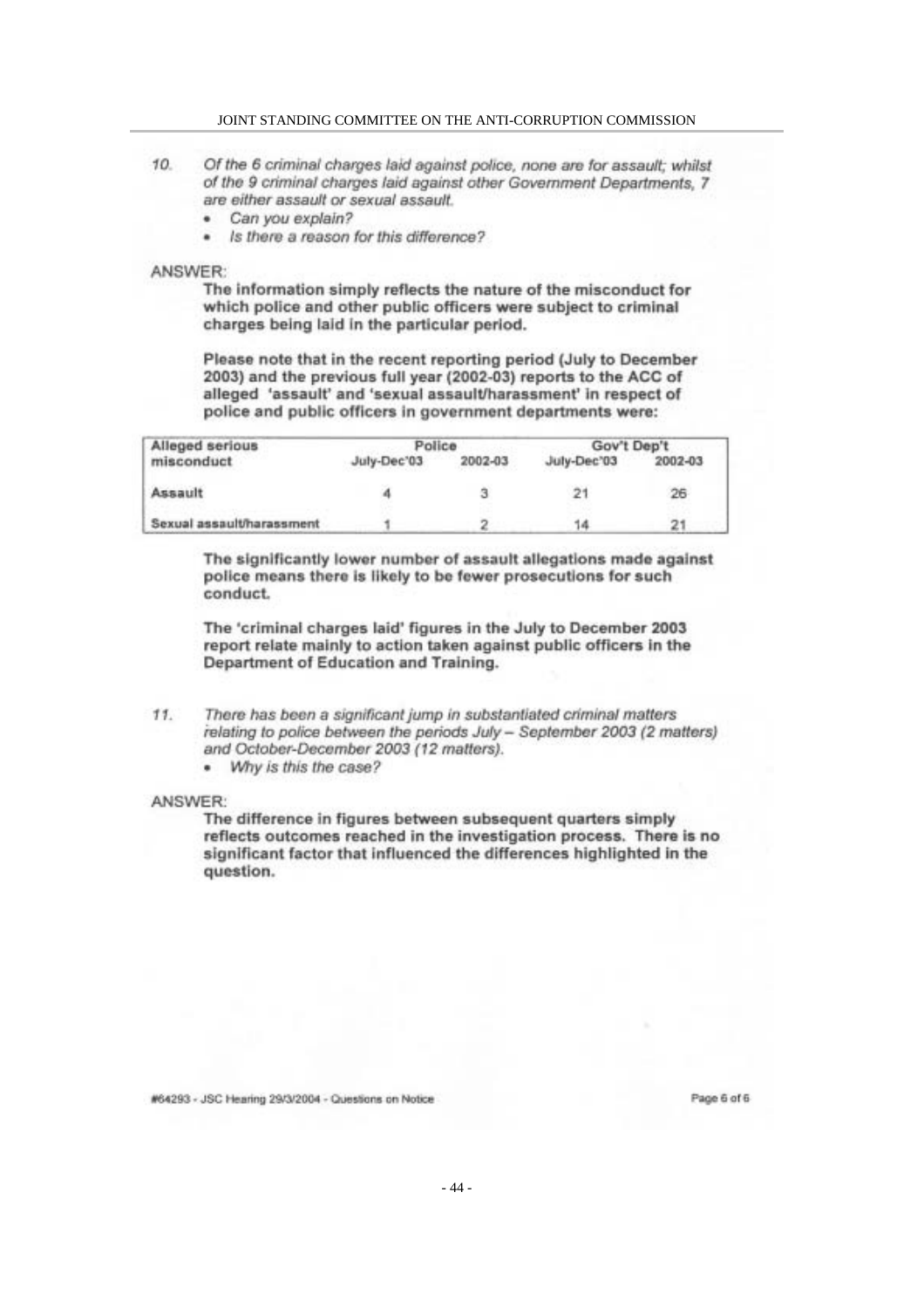#### JOINT STANDING COMMITTEE ON THE ANTI-CORRUPTION COMMISSION

- $12.$ There is an increase in physical surveillance in the October-December 2003 quarter.
	- · Is it related to the Royal Commission?

#### ANSWER:

No, it relates to surveillance activities carried out for matters under investigation by the ACC. The Royal Commission was conducting very few, if any, investigations during this period.

#### **ACC ADMINISTRATION**

- $\pm$ As at 31 December 2003, the ACC had already used 70% of its budget allocation for operations.
	- Is this linked to winding up the activities of the ACC?  $\bullet$
	- · Is this problematic?

#### ANSWER:

Operations expenditure to December 2003 includes planned expenditure (\$325,000) for upgrading telecommunications interception technology (switching) - necessitated by telecom industry changes - required to enable the continued functioning of ACC telecommunications interception and surveillance facilities.

Expenditure was 'within approved budget', and the ACC is on track to remain within its budget.

- Despite a decline in staff numbers at the ACC, it managed to finalise an  $2.$ impressive number of matters.
	- How was this achieved?  $\epsilon$

#### ANSWER:

ALL ACC staff have continued to apply themselves effectively and efficiently despite the high levels of uncertainty about their current and future employment. The results reflect the professionalism and commitment of staff to the work of the organisation and the agency's ability to effectively prioritise and deploy diminishing resources in the most effective way.

3. Can you provide an update on the transfer of staff from the ACC?

#### ANSWER:

| 69 |          |
|----|----------|
|    | 6        |
|    | 6        |
|    | 5        |
|    | 3        |
|    | $\Delta$ |
| 24 |          |
|    |          |
|    |          |

#64293 - JSC Hearing 29/3/2004 - Questions on Notice

Page 7 of 7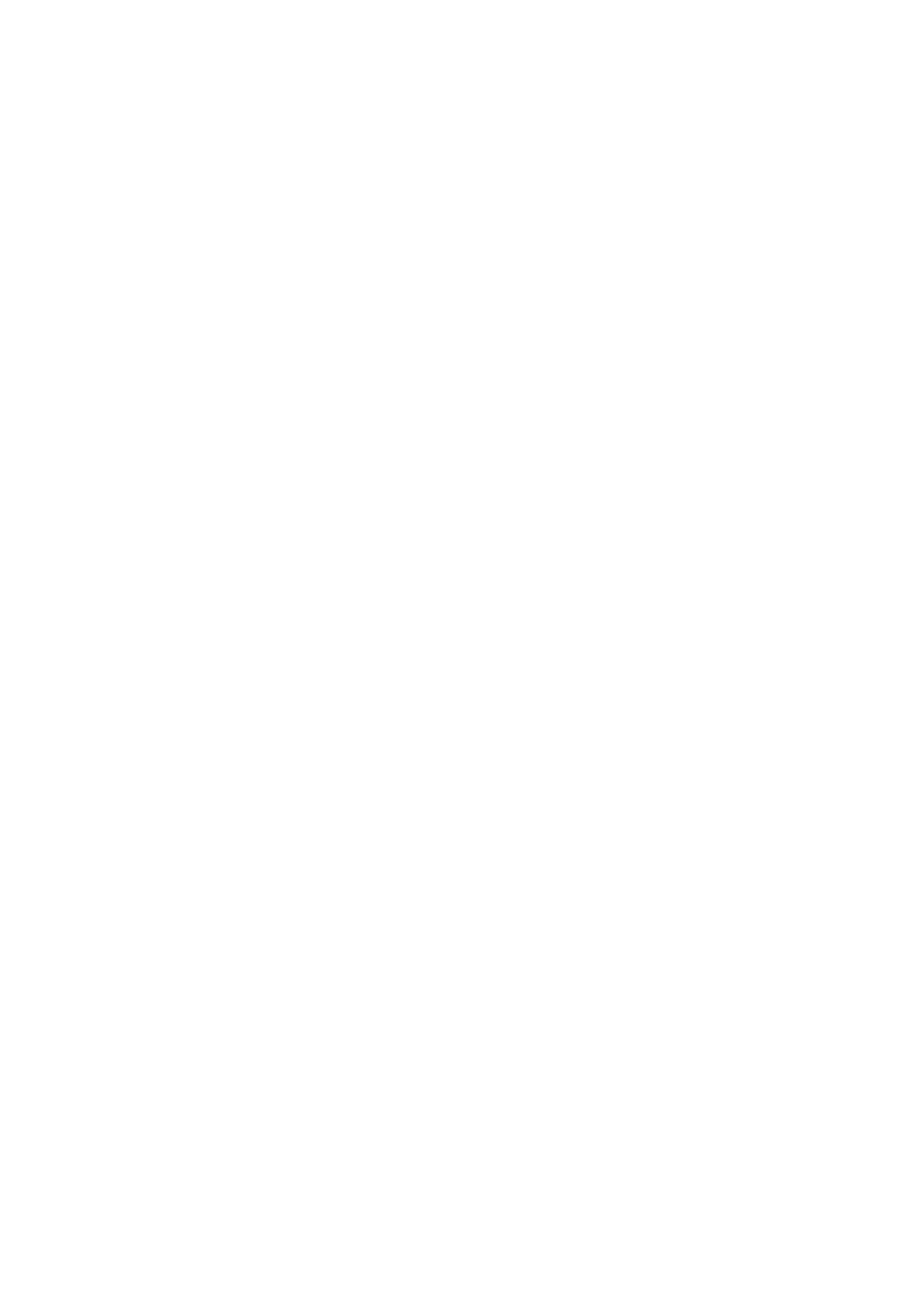## **APPENDIX FIVE**

## **ACC JURISDICTION - STATUS OF FOSTER CARERS IN WESTERN AUSTRALIA**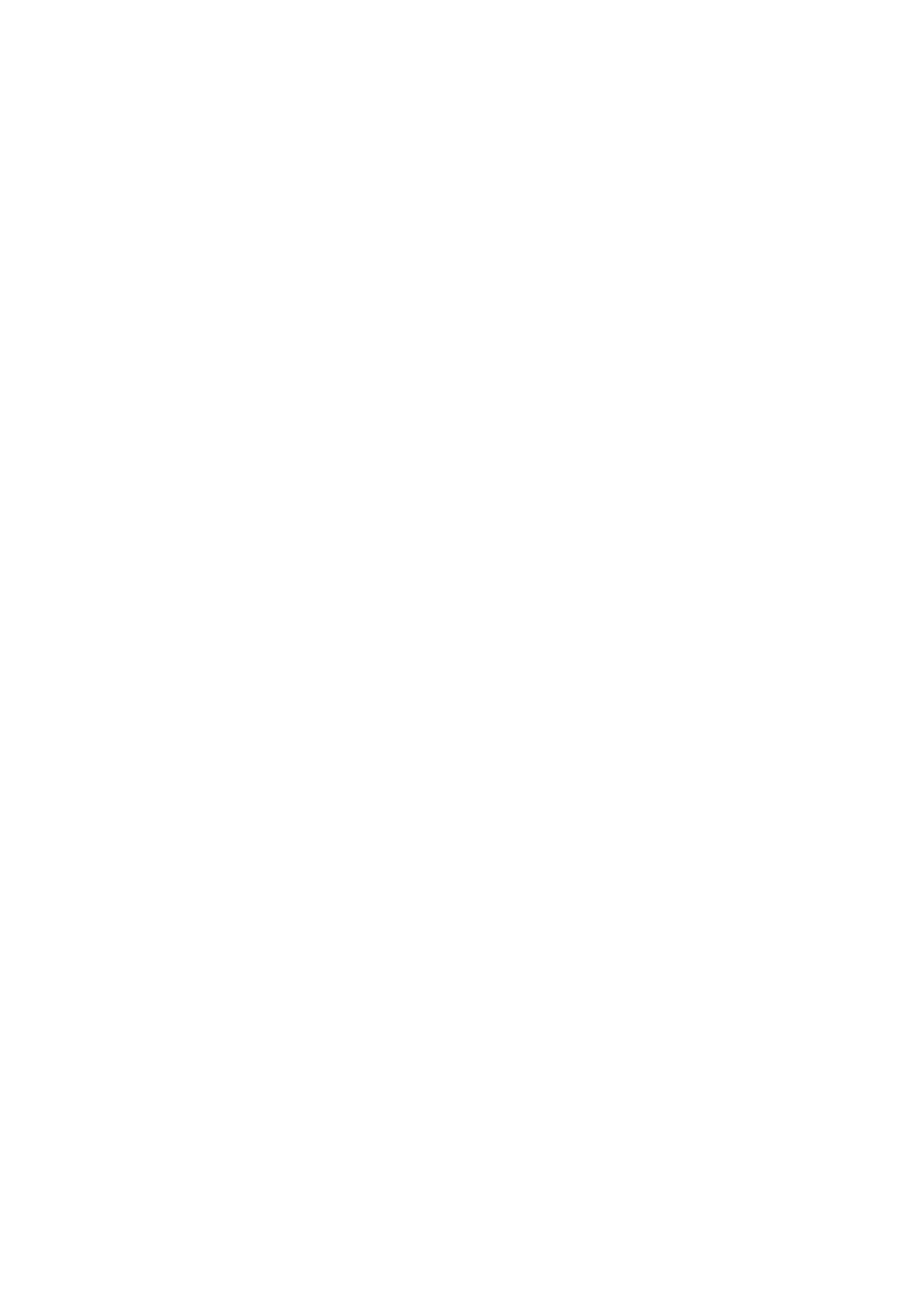

#### **ANTI-CORRUPTION COMMISSION**

66 St George's Terrace Perth, Western Australia 6000 Telephone: (08) 9213 4300 (08) 9322 4329 Faculmile: Freecall: 1900 653 622 Email: allma@@occ.wa.gov.au All Correspondence to: PO Box 25068. St George's Terrace, Perri-Western Australia 6831 ABN 18 449 403 096

Unclassified

ACC Ref: 65091 GOV/REP/013/V01 Your Ref:

22 April 2004

The Hon D Tomlinson Chairman Joint Standing Committee on the Anti-Corruption Commission Legislative Assembly Committee Office 1st Floor - 11 Harvest Terrace WEST PERTH WA 6005

Dear Mr Tomlinson

#### ACC jurisdiction - status of foster carers in Western Australia

You will recall that during the Joint Standing Committee meeting of 29 March 2004 the Hon Barbara Scott asked about allegations of child sexual abuse involving foster carers administered by the Department for Community Development, referring also to such issues having been addressed by the Crime and Misconduct Commission (CMC) in Queensland. I advised that similar issues had not been raised with the Anti-Corruption Commission.

Subsequent to the meeting this matter was followed up with the Department for Community Development and the following advice has been provided regarding the status of foster carers, in terms of their 'employment' relationship with the Department.

'Foster carers are not employees of the Department and are considered to have volunteer status. They are recruited and trained by the Department's Foster Care Recruitment Service and supported by local (DCD) District Office placement officers. All foster carers receive a subsidy on behalf of the children in their care, as a contribution towards the day-to-day costs of their care. Centrelink recognises their volunteer status and carers are therefore eligible for benefits such as Family Tax Benefit."

As such, foster carers are not 'public officers' and do not come within the jurisdiction of the ACC. Any matters involving alleged improper conduct by foster carers are investigated by DCD staff and may be referred to other authorities, including the Police. If such an investigation revealed serious misconduct by a DCD officer, then the matter should be reported to the ACC.